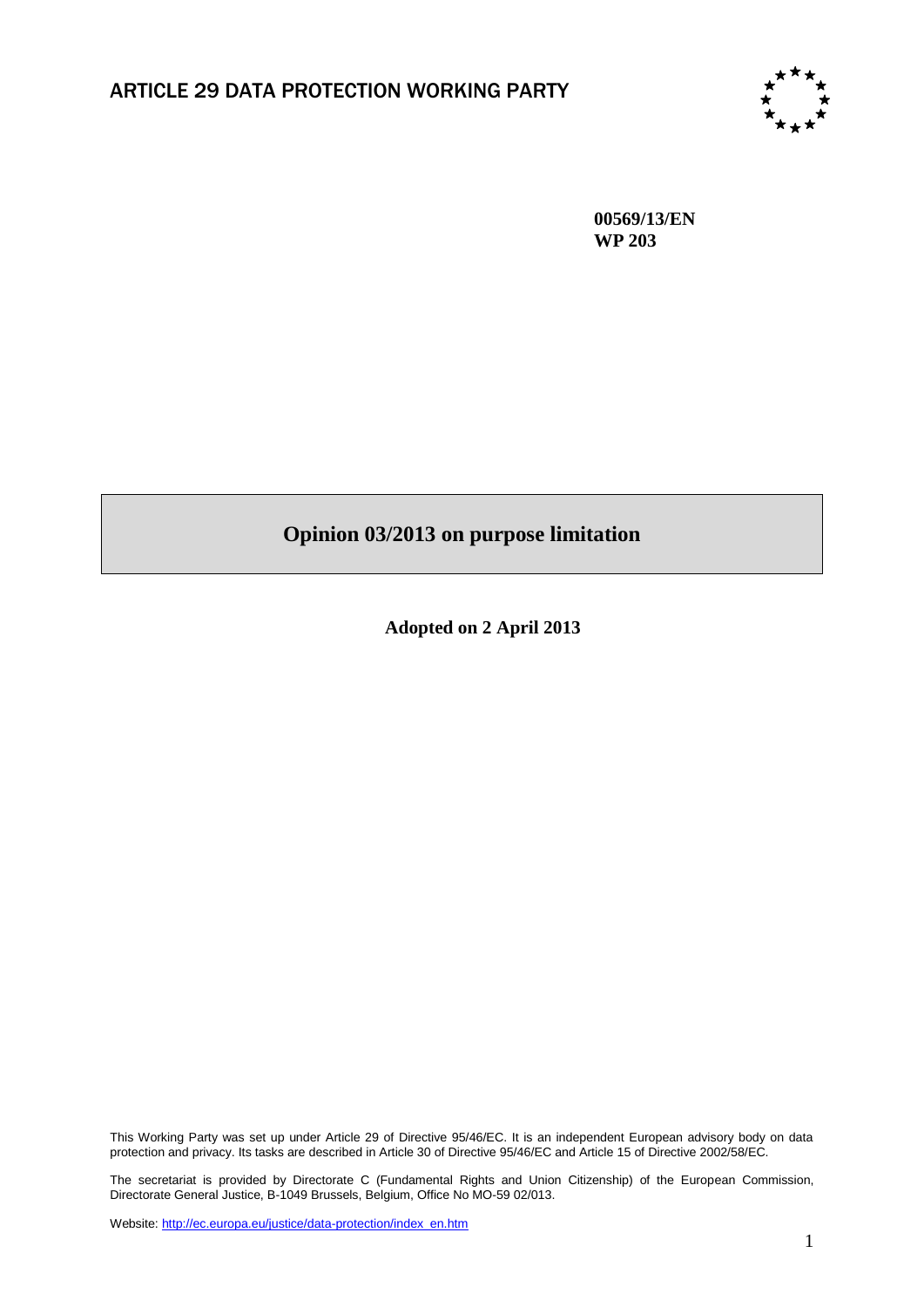## Table of contents

| $\overline{L}$                                                                     |  |
|------------------------------------------------------------------------------------|--|
| П.                                                                                 |  |
|                                                                                    |  |
|                                                                                    |  |
|                                                                                    |  |
|                                                                                    |  |
|                                                                                    |  |
| II.4.                                                                              |  |
|                                                                                    |  |
|                                                                                    |  |
|                                                                                    |  |
|                                                                                    |  |
|                                                                                    |  |
|                                                                                    |  |
|                                                                                    |  |
| III.2.2. Key factors to be considered during the compatibility assessment 23       |  |
| III.2.3. Further processing for historical, statistical or scientific purposes  28 |  |
| III.2.4. Article 13 of the e-Privacy Directive on unsolicited communications  34   |  |
|                                                                                    |  |
|                                                                                    |  |
|                                                                                    |  |
|                                                                                    |  |
|                                                                                    |  |
|                                                                                    |  |
|                                                                                    |  |
|                                                                                    |  |
|                                                                                    |  |
|                                                                                    |  |
|                                                                                    |  |
|                                                                                    |  |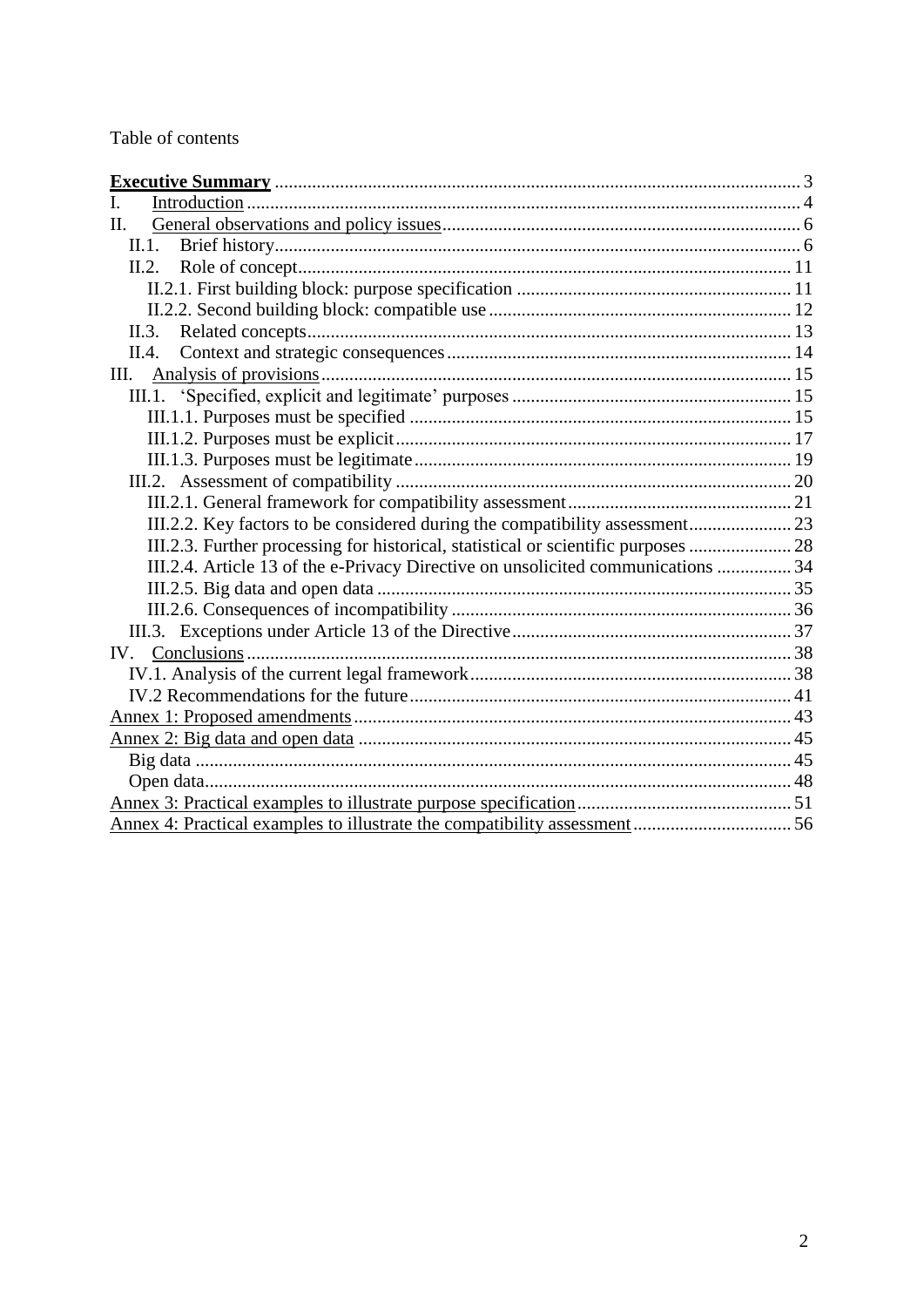## **Executive Summary**

This Opinion analyses the principle of purpose limitation. It provides guidance for the principle's practical application under the current legal framework, and formulates policy recommendations for the future.

Purpose limitation protects data subjects by setting limits on how data controllers are able to use their data while also offering some degree of flexibility for data controllers. The concept of purpose limitation has two main building blocks: personal data must be collected for 'specified, explicit and legitimate' purposes (purpose specification) and not be 'further processed in a way incompatible' with those purposes (compatible use).

Further processing for a different purpose does not necessarily mean that it is incompatible: compatibility needs to be assessed on a case-by-case basis. A substantive compatibility assessment requires an assessment of all relevant circumstances. In particular, account should be taken of the following key factors:

- the relationship between the purposes for which the personal data have been collected and the purposes of further processing;
- the context in which the personal data have been collected and the reasonable expectations of the data subjects as to their further use;
- the nature of the personal data and the impact of the further processing on the data subjects;
- the safeguards adopted by the controller to ensure fair processing and to prevent any undue impact on the data subjects.

Processing of personal data in a way incompatible with the purposes specified at collection is against the law and therefore prohibited. The data controller cannot legitimise incompatible processing by simply relying on a new legal ground in Article 7. The purpose limitation principle can only be restricted subject to the conditions set forth in Article 13 of the Directive.

This analysis also has consequences for the future. Article 6(4) of the proposed Data Protection Regulation provides a broad exception from the requirement of compatibility, which would severely restrict its applicability and risk eroding this key principle. The WP29 therefore recommends that the proposed paragraph 4 should be deleted. Further, to provide more legal certainty, the WP29 recommends that legislators adopt the above list of relevant factors in order to assess compatibility. Although this presentation of key factors is not fully exhaustive, it attempts to highlight the most typical factors that may be considered in a balanced approach: neither too general so as to be meaningless, nor too specific so as to be overly rigid.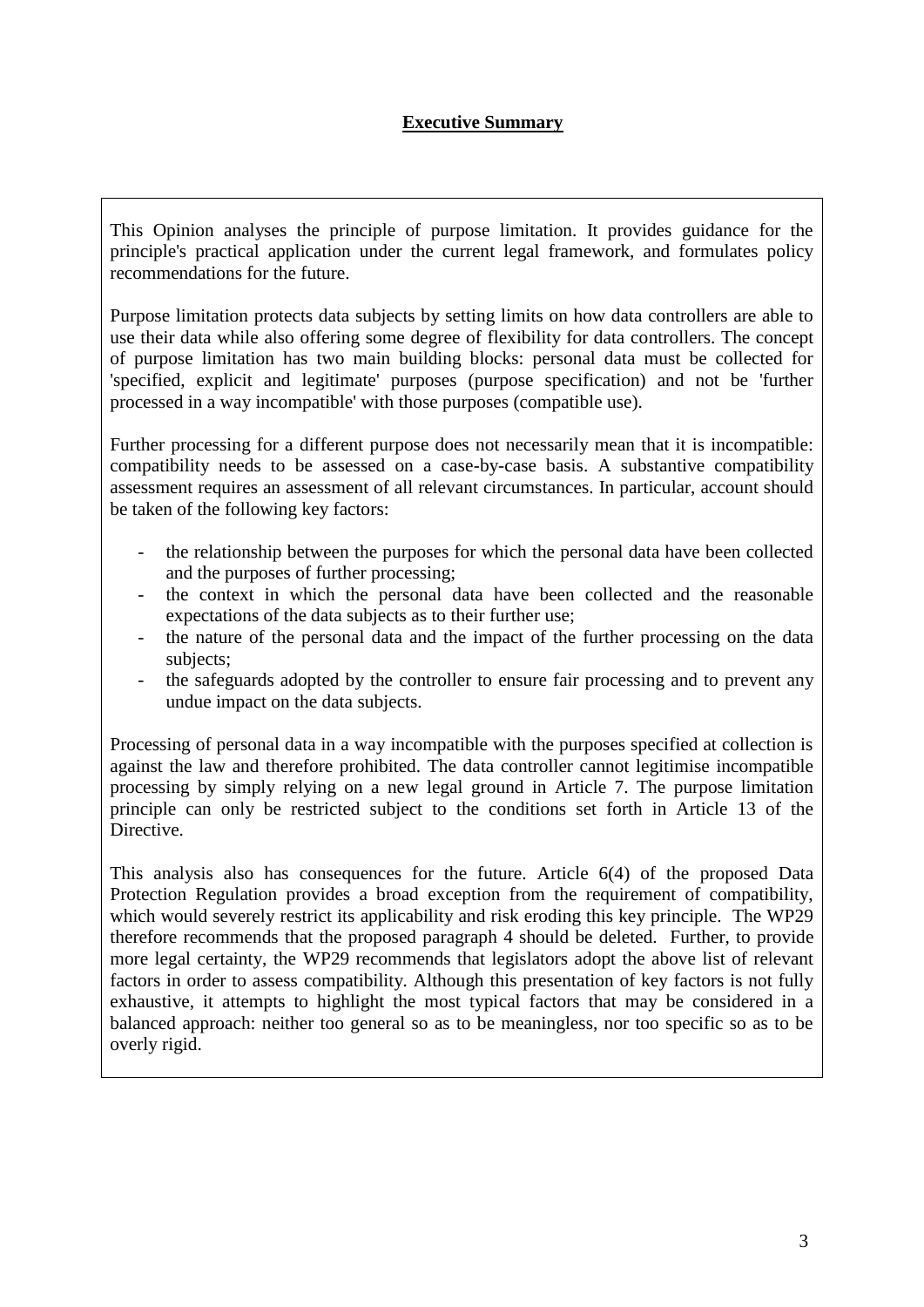## **THE WORKING PARTY ON THE PROTECTION OF INDIVIDUALS WITH REGARD TO THE PROCESSING OF PERSONAL DATA**

set up by Directive 95/46/EC of the European Parliament and of the Council of 24 October 1995,

having regard to Articles 29 and 30 paragraphs 1(a) and 3 of that Directive,

having regard to its Rules of Procedure,

## **HAS ADOPTED THE PRESENT OPINION:**

#### **I. Introduction**

 $\overline{a}$ 

#### *The principle of 'purpose limitation'*

Article  $6(1)(b)$  of Directive  $95/46/EC<sup>1</sup>$  (the 'Directive') lists the purpose limitation principle among the key data protection principles. It provides that personal data must be 'collected for specified, explicit and legitimate purposes and not further processed in a way incompatible with those purposes'.

Specification of purpose is an essential first step in applying data protection laws and designing data protection safeguards for any processing operation. Indeed, specification of the purpose is a pre-requisite for applying other data quality requirements, including the adequacy, relevance, proportionality and accuracy of the data collected and the requirements regarding the period of data retention. The principle of purpose limitation is designed to establish the boundaries within which personal data collected for a given purpose may be processed and may be put to further use. The principle has two components:

- the data controller must only collect data for specified, explicit and legitimate purposes, and
- once data are collected, they must not be further processed in a way incompatible with those purposes.

When we share personal data with others, we usually have an expectation about the purposes for which the data will be used. There is a value in honouring these expectations and preserving trust and legal certainty, which is why purpose limitation is such an important safeguard, a cornerstone of data protection. Indeed, the principle of purpose limitation inhibits 'mission creep', which could otherwise give rise to the usage of the available personal data beyond the purposes for which they were initially collected.

On the other hand, data that have already been gathered may also be genuinely useful for other purposes, not initially specified. Therefore, there is also a value in allowing, within carefully balanced limits, some degree of additional use. The prohibition of 'incompatibility' in Article  $6(1)(b)$  does not altogether rule out new, different uses of the data – provided that this takes place within the parameters of compatibility.

Directive 95/46/EC of the European Parliament and of the Council of 24.10.1995 on the protection of individuals with regard to the processing of personal data and on the free movement of such data (OJ L 281,23.11.1995, p. 31).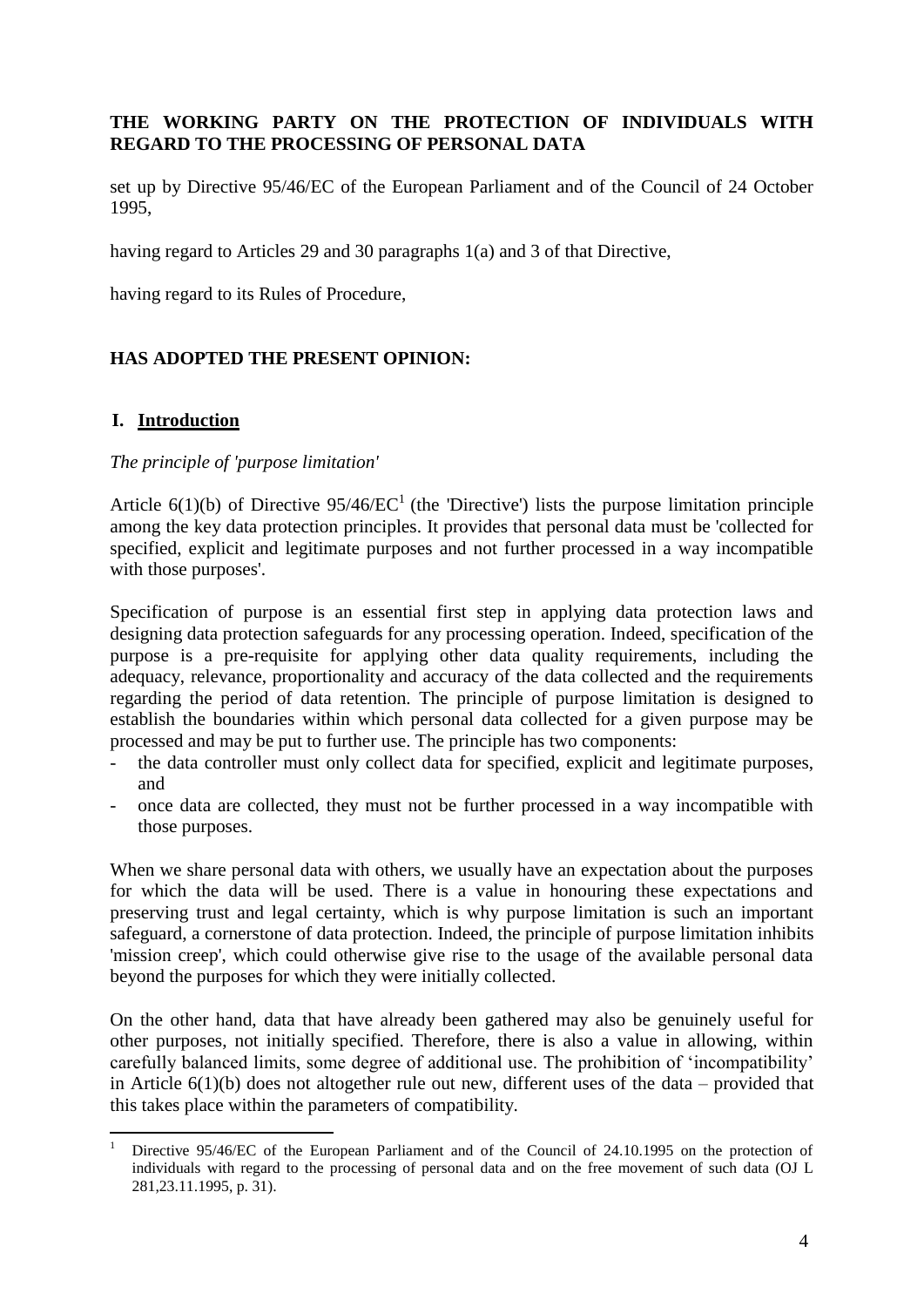The principle of purpose limitation - which includes the notion of compatible use - requires that in each situation where further use is considered, a distinction be made between additional uses that are 'compatible', and other uses, which should remain 'incompatible'. The principle of purpose limitation is designed to offer a balanced approach: an approach that aims to reconcile the need for predictability and legal certainty regarding the purposes of the processing on one hand, and the pragmatic need for some flexibility on the other.

#### *Need for a more consistent and harmonized approach across Europe*

The principle of purpose limitation continues to be considered as sound and valid. However, lack of harmonised interpretation has led to divergent applications of the notions of purpose limitation and incompatible processing in the different Member States, especially in comparison to other principles. For example, in some Member States the concepts of purpose limitation and incompatible processing are inherently linked to other concepts such as fairness, transparency or lawfulness. Consequently, while in some cases the outcome of the analysis based on these divergent approaches may ultimately be the same, these divergent approaches may also lead to different views on what data controllers can do with information they have already collected for a particular purpose or set of purposes.

This diversity has also been noted in the review of the Directive.<sup>2</sup> In this context, various studies have observed that the wording of the purpose-limitation principle is very open-ended, which leaves the concept susceptible to different interpretations<sup>3</sup>.

The lack of a consistent approach may weaken the position of data subjects and may also impose unnecessary regulatory burdens on businesses and other organisations operating across borders. This has gradually become a more serious concern as the volume of data and their global availability have increased exponentially and the processing of personal data has become an increasingly prominent feature of modern society, both in on-line and off-line environments.

It is therefore particularly timely, as work towards a new general Data Protection Regulation continues, that the purpose limitation principle – the important role it has and its relationship with the other data protection principles – be more clearly understood. This is why the Article 29 Working Party ('WP29'), as part of its Work Programme for 2012-2013, has decided to take a careful look at this subject and - to execute this Work Programme<sup>4</sup> - committed to draft this Opinion.

<sup>2</sup> On 25 January 2012, the Commission adopted a package for reforming the European data protection framework. The package includes (i) a 'Communication' (COM(2012)9 final), (ii) a proposal for a general 'Data Protection Regulation' (COM(2012)11 final), and (iii) a proposal for a 'Directive' on data protection in the area of criminal law enforcement (COM(2012)10 final). The accompanying 'Impact Assessment', which contains 10 annexes, is set forth in a Commission Working Paper (SEC(2012)72 final).

<sup>3</sup> See, for example, the study entitled 'Evaluation of the implementation of the Data Protection Directive', which forms Annex 2 to the Impact Assessment accompanying the European Commission's data protection reform package.

<sup>4</sup> See Work programme 2012-2013 of the Article 29 Data Protection Working Party adopted on 1 February 2012 (WP 190).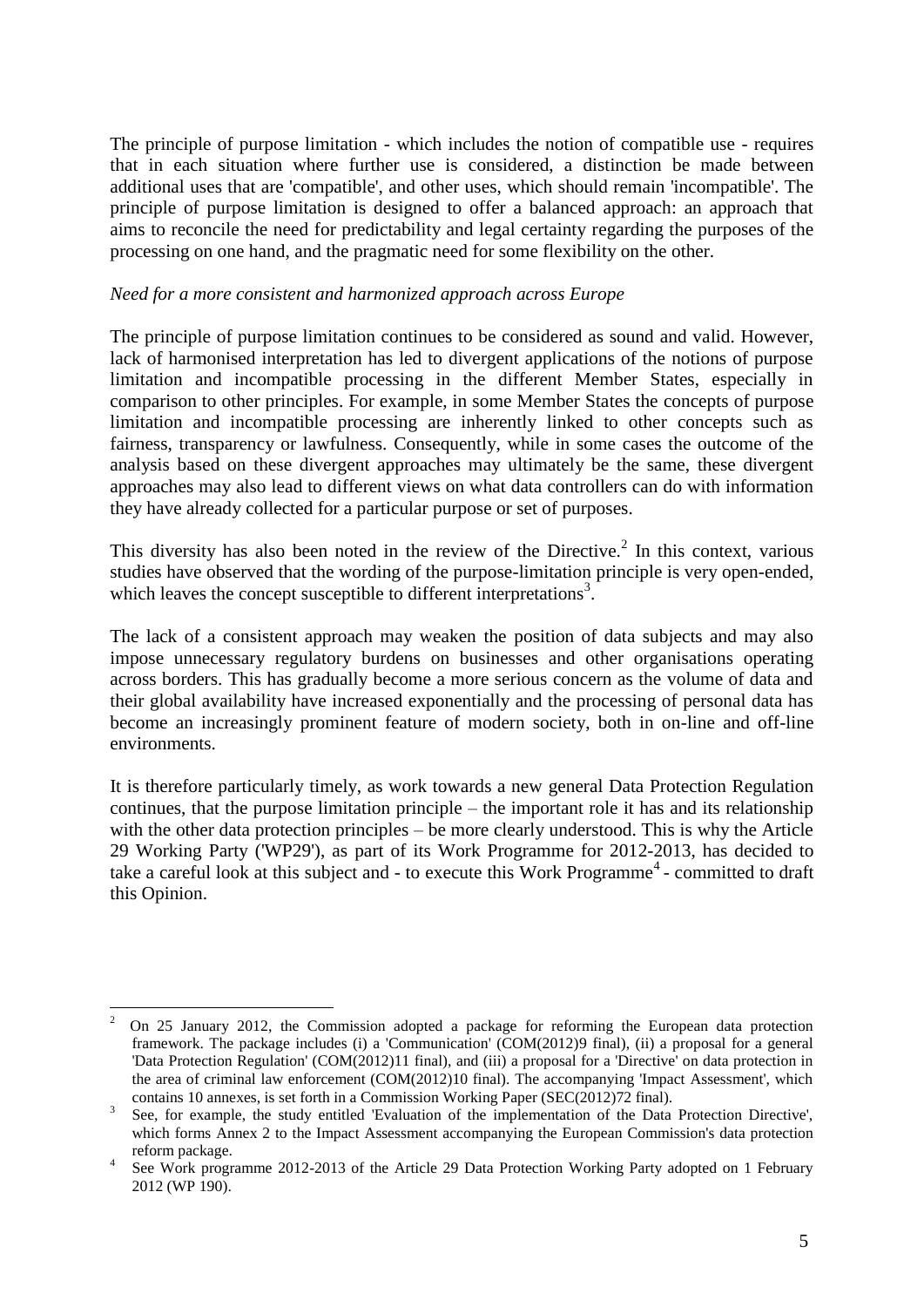### *Implementation of the current legal framework and preparing for the future*

The Work Programme itself clearly stated two objectives: 'ensuring the correct implementation of the current legal framework' and also 'preparing for the future'. Accordingly, the first objective of this Opinion is to ensure a common understanding of the existing legal framework. This objective follows earlier Opinions on other key provisions of the Directive<sup>5</sup>. Potential changes to the existing legal framework will take some time, and therefore clarifying the current notion of 'purpose limitation' and its main elements has its own virtues and advantages. For this reason, a key objective of this Opinion is to provide a common, consistent European approach, clarify the role and 'raison d'être' of the purpose limitation principle, and offer guidance and best practice regarding its practical application.

Secondly, clarifying the existing provisions will help expose which areas need improvement. Thus, building on the analysis, the Opinion will also formulate policy recommendations to assist policy makers as they consider changes to the data protection legal framework.

This is all the more important as the proposed data protection legal framework, while leaving the wording of the principle of purpose limitation itself unchanged compared with the text of Article 6(1)(b) of the Directive, also proposes some new provisions. These new provisions, in particular, Article 6(4) of the proposed Data Protection Regulation, would, if adopted, risk eroding this key principle.<sup>6</sup> It is therefore essential to assess the exact scope and function of this principle, at a time where discussions on the new legal framework are still open.

#### *Structure of the Opinion*

After an overview of the history and role of purpose limitation in data protection legislation, the Opinion will examine the different elements and requirements for purpose limitation under national law implementing the Directive and the e-Privacy Directive<sup>7</sup>. This analysis is illustrated with practical examples based on national experience. The analysis supports the recommendations in the final part of this Opinion on the interpretation of the purpose limitation principle in the current regulatory framework. At the same time, it also helps provide policy recommendations for policy makers to consider in the context of the review of the Directive.

## **II. General observations and policy issues**

## **II.1. Brief history**

This Section provides an overview of how the right to privacy and the right to the protection of personal data have evolved, starting with the early international instruments on human rights. The overview focuses on how the concept of purpose limitation has developed. It

 $\overline{a}$ 5 Such as Opinion 15/2011 on the definition of consent, adopted on 13.07.2011 (WP187), Opinion 8/2010 on applicable law, adopted on 16.12.2010 (WP179) and Opinion 1/2010 on the concepts of 'controller' and 'processor', adopted on 16.02.2010 (WP169).

<sup>&</sup>lt;sup>6</sup> See Section II.1, pages 10-11, 'Perspectives for the future', as well as Section III.2.6, and Section IV for further detail on the proposed Data Protection Regulation.

<sup>7</sup> Directive 2002/58/EC of the European Parliament and of the Council of 12 July 2002 concerning the processing of personal data and the protection of privacy in the electronic communications sector (Directive on privacy and electronic communications) (OJ L 201, 31.07.2002, p 37), as amended by Directives 2006/24/EC and 2009/136/EC.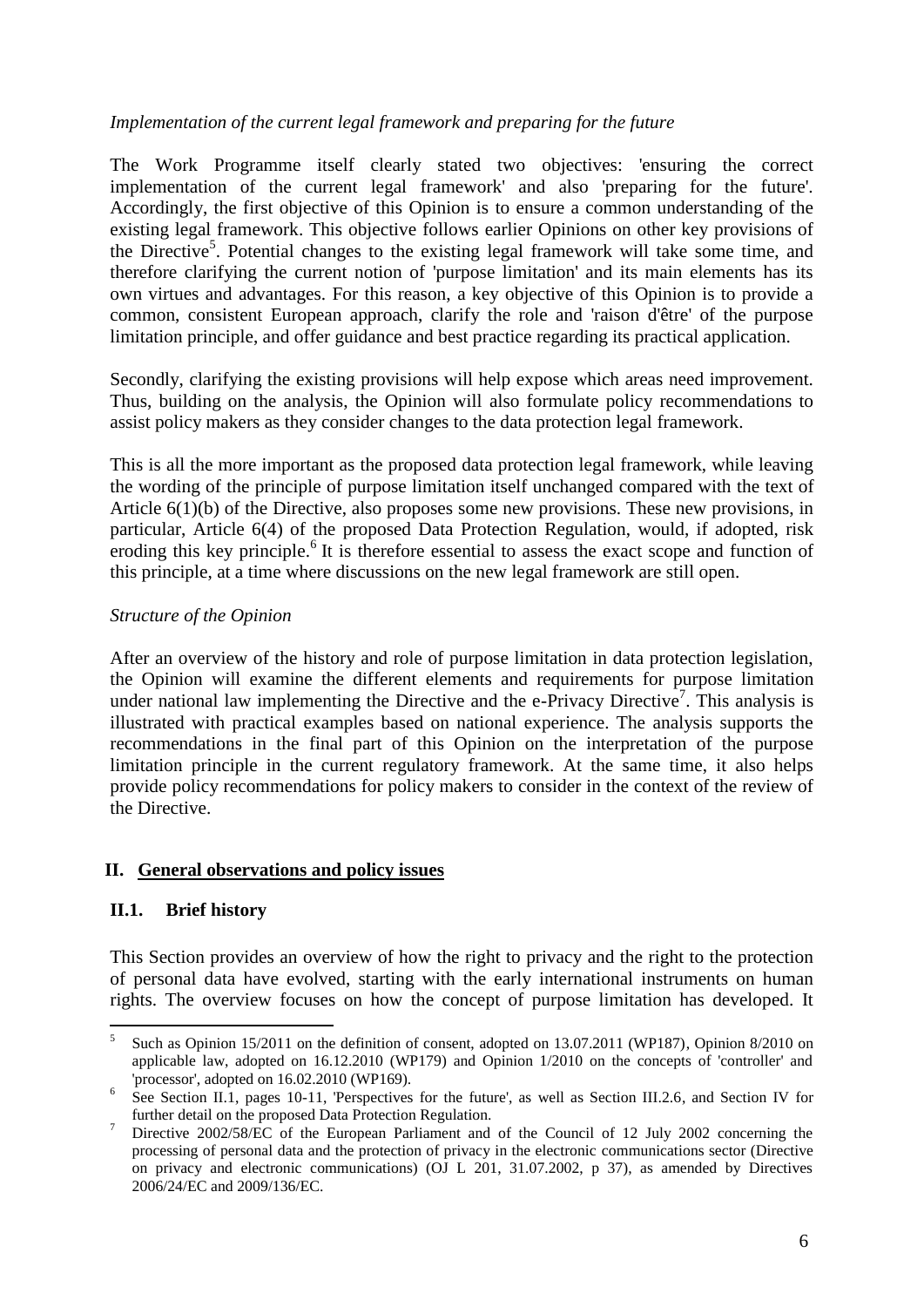explains in particular how this concept was first used as a requirement in the context of derogations to privacy rights, and subsequently developed into a full principle in the data protection context. The summary focuses on the European Union but also touches on relevant international developments.

## *European Convention on Human Rights ('ECHR')*

Article 8 of the European Convention on Human Rights, adopted in 1950, incorporates the right to privacy - i.e. respect for everyone's private and family life, home and correspondence. It prohibits any interference with the right to privacy except if 'in accordance with the law' and 'necessary in a democratic society' in order to satisfy certain types of specifically listed, compelling public interests.

Article 8 of the ECHR focuses on the protection of private life, and requires justification for any interference with privacy. This approach is based on a general prohibition of interference with the right of privacy and allows exceptions only under strictly defined conditions. In cases where there is 'interference with privacy' a legal basis is required, as well as the specification of a legitimate purpose as a precondition to assess the necessity of the interference.

The concepts of legal basis and purpose limitation, which were to become the cornerstones of data protection law, thus, started to take shape, and were further developed in the privacy case law of the European Court of Human Rights ('ECHR'). In the course of time, the ECHR also developed the test of 'reasonable expectations of privacy' to help decide whether there had been an interference with the right to privacy<sup>8</sup>. The Court has furthermore progressively extended the protection of private life, including the protection of personal data, from cases of collection and filing of personal information by secret services (Rotaru, Amann), to the most recent cases where the Court applied the safeguards to the work environment (Copland) and to public places (Gillan and Quinton v. UK)<sup>9</sup>.

## *Convention 108*

The Council of Europe's Convention  $108^{10}$ , opened for signature in 1981, introduces the concept of the protection of personal data. Thereby, it elaborates on a more comprehensive and proactive approach where the notion of 'purpose limitation' is clearly established as one of the essential principles of data protection. This represents an important step forward: a legal basis and specification of a legitimate purpose are now required in all circumstances where personal data are processed, both in the private and public sector.

 $\overline{a}$ 8 See, for instance, ECtHR, 15 June 1992, *Lüdi V. Suisse*, (no 12433/86, A-238); ECtHR 25 June 1997, *Halford v. The United Kingdom* (no. 20605/92, 1997-III).

<sup>9</sup> ECtHR 4 May 2000, *Rotaru v. Romania* (no. 28341/95, Reports of Judgments and Decisions 2000-V); ECtHR 16 February 2000, *Amann v. Switzerland* (no. 27798/95, Reports of Judgments and Decisions 2000- II); ECtHR 3 April 2001, *Copland v. The United Kingdom* (no. 62617/00 Reports of Judgments and Decisions 2007-I); ECtHR 12 January 2010, *Gillan and Quinton v. The United Kingdom* (no 4158/05, Reports of Judgments and Decisions 2010).

<sup>&</sup>lt;sup>10</sup> [Convention 108 for the Protection of Individuals with regard to automatic processing of personal data.](http://conventions.coe.int/Treaty/en/Treaties/Html/108.htm)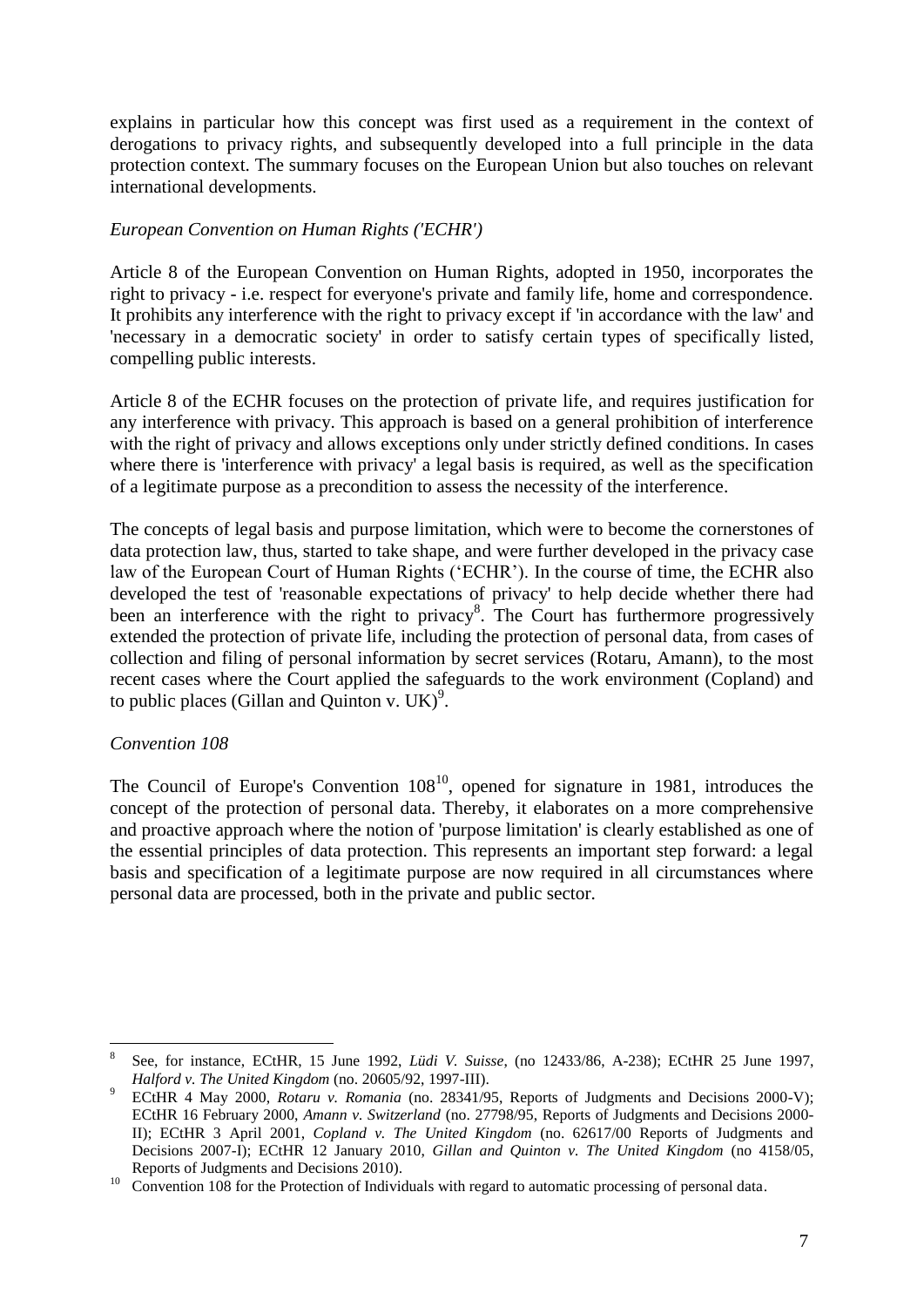Convention 108 follows on from the Council of Europe ('CoE') Resolutions (73) 22 and (74)  $29<sup>11</sup>$ . These early texts already provide some elements of what will later become key building blocks of the right to the protection of personal data, including the principle of purpose limitation.

CoE Resolution (73) 22 requires the information to be 'appropriate and relevant with regard to the purpose for which it has been stored' and - in the absence of 'appropriate authorisation' prohibits its use 'for purposes other than those for which it has been stored' as well as its 'communication to third parties'.<sup>12</sup>

For the public sector, CoE Resolution (74) 29 takes a somewhat different approach. While similar general rules require 'the information stored' to be 'appropriate and relevant to the purpose for which it has been stored', there is a specific provision which allows a change of purpose under some conditions. Data may be used 'for purposes other than those which have been defined' if such an exception is 'explicitly permitted by law, is granted by a competent authority, or the rules for the use of the electronic data bank are amended'.<sup>13</sup>

Following on from these early texts, Article 5 of Convention 108 establishes the fundamental principles of data protection law, including lawfulness, fairness and proportionality, but also purpose specification and the requirement that the purpose must be legitimate. It also introduces the notion of incompatibility. The data cannot be used 'in a way incompatible' with the specified purposes. Article 9 of Convention 108 allows derogations from this provision only if 'provided for by law' and further provided that this is 'necessary in a democratic society', in close analogy to the language used in Article 8 of the ECHR.

Since the adoption of Convention 108, the concept of purpose limitation appears to have been recognised as an essential element in instruments that developed later on.<sup>14</sup> The wording 'in a way incompatible' has also been taken on board in the Directive, and it has so far not been challenged in the current revision of Convention 108.

 $\overline{a}$ Committee of Ministers Resolution (73) 22 on the protection of privacy of individuals vis-à-vis electronic data banks in the private sector, adopted on 26 September 1973, and Committee of Ministers Resolution (74) 29 on the protection of privacy of individuals vis-à-vis electronic data banks in the public sector, adopted on 20 September 1974.

 $12 \text{ See Annex, Sections 2 and 5.}$ 

<sup>&</sup>lt;sup>13</sup> See Annex, Sections 2(c) and 3(c). It is worth mentioning that the notion of 'change of purpose', subject to similar additional safeguards, is also used and permitted in Article 6 of Regulation (EC) 45/2001 on the protection of individuals with regard to the processing of personal data by the Community institutions and bodies and on the free movement of such data ('Regulation  $45/2001$ '). Article  $6(1)$  provides that [p]ersonal data shall only be processed for purposes other than those for which they have been collected if the change of purpose is expressly permitted by the internal rules of the Community institution or body'.

<sup>&</sup>lt;sup>14</sup> Since Convention 108 was opened for signature in 1981, the Council of Europe produced nineteen recommendations, resolutions or reports to provide further, more specific guidance on the interpretation of Convention 108 with regard to specific sectors (e.g. insurance, banking, health, police, scientific research and statistics, telecommunication, privacy on the internet), specific techniques or technologies (smart cards, video surveillance, direct marketing, profiling), specific categories of data (biometric), or other areas of concern ('communication to third parties of personal data held by public bodies'). Several of these documents address issues related to purpose limitation and compatible use. A compilation of CoE texts on data protection are available at:

[http://hub.coe.int/c/document\\_library/get\\_file?uuid=1d807537-6969-48e5-89f4-](http://hub.coe.int/c/document_library/get_file?uuid=1d807537-6969-48e5-89f4-48e3a3140d75&groupId=10227) [48e3a3140d75&groupId=10227](http://hub.coe.int/c/document_library/get_file?uuid=1d807537-6969-48e5-89f4-48e3a3140d75&groupId=10227) .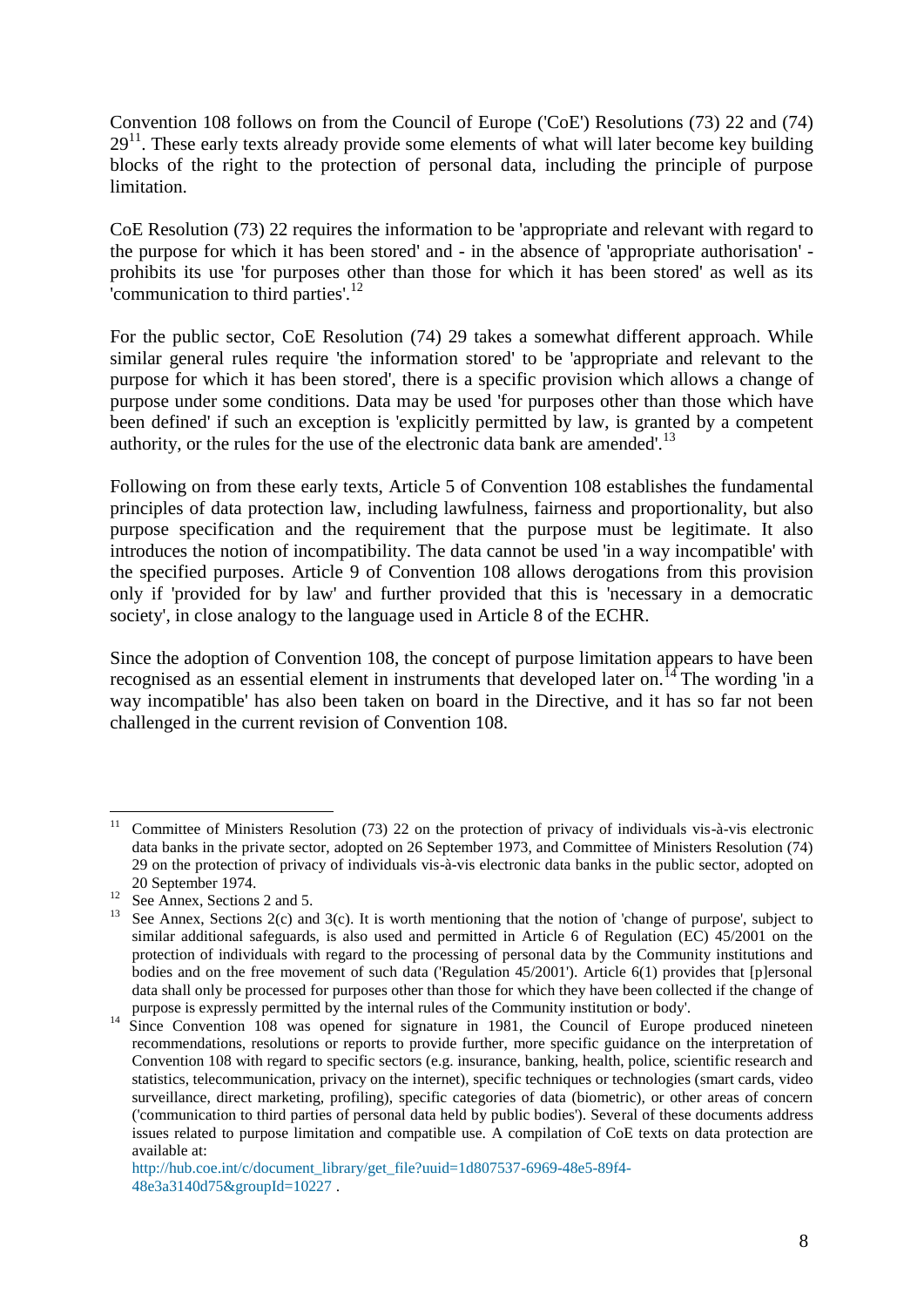## *OECD Guidelines*<sup>15</sup>

The OECD Guidelines, prepared in parallel with Convention 108 and adopted in 1980, share the same ideas of purpose specification and incompatibility, although the concept of incompatibility<sup>16</sup> is defined in a different way.

Purposes must be specified no later than at the time of the collection. The Guidelines allow the 'subsequent use' of the data for different purposes so long as those are not incompatible with the initial purposes and are specified on each occasion of change of purpose. The guidelines mention two exceptions to the requirement of compatible use: 'with the consent of the data subject' or 'by the authority of  $law<sup>17</sup>$ .

Despite the differences in the concept of compatible use, and the exceptions available, it is important to highlight that the purpose limitation principle - as a building block of the data protection system - also appears to be a stable element in the international context and is not challenged in the current review of the OECD Guidelines.

#### *Directive 95/46/EC*

When adopted in 1995, the Directive was built on early data protection instruments, including Convention 108 and the OECD Guidelines. Early experience with data protection in some Member States was also considered.

The wording of the purpose limitation principle was not identical in all these instruments and the authors of the Directive also made their own choices at the time. This included a general decision not to separate private and public data processing activities, which means that purpose specification requirements apply to both without distinction.

The Directive added a new requirement to purpose specification, not yet present in either Convention 108 or the OECD Guidelines: the purpose must be 'explicit<sup> $18$ </sup>.

The Directive also introduced a provision for further processing of data for historical, statistical or scientific purposes; these are not considered as incompatible provided that the Member States ensure appropriate safeguards. This is not entirely new: CoE Resolution (73) 22, and CoE Resolution (74) 29 already contain provisions on statistical use. Convention 108 also provides an exception for use of data for statistics or scientific research $^{19}$ .

The Directive also allows Member States to restrict the scope of certain rights and obligations including the principle of purpose limitation in Article  $6(1)(b)$  provided that such a restriction constitutes a necessary measure to safeguard certain important interests<sup>20</sup>. This provision follows the same logic as Article 9 of Convention 108.

<sup>&</sup>lt;sup>15</sup> OECD Guidelines on the Protection of Privacy and Transborder Flows of Personal Data.

<sup>&</sup>lt;sup>16</sup> Paragraph 9 of the Guidelines.

<sup>&</sup>lt;sup>17</sup> Paragraph 10 of the Guidelines.

<sup>&</sup>lt;sup>18</sup> Article  $6(1)(b)$  of the Directive.

<sup>&</sup>lt;sup>19</sup> Article 9(3) of the Convention. This provision applies 'where there is obviously no risk of an infringement of the privacy of the data subjects'. Paragraph 55 of the Explanatory Memorandum to the OECD Guidelines also mentions that 'the authority of law' may provide 'that data which have been collected for purposes of administrative decision-making may be made available for research, statistics and social planning'.

 $20$  Article 13 of the Directive.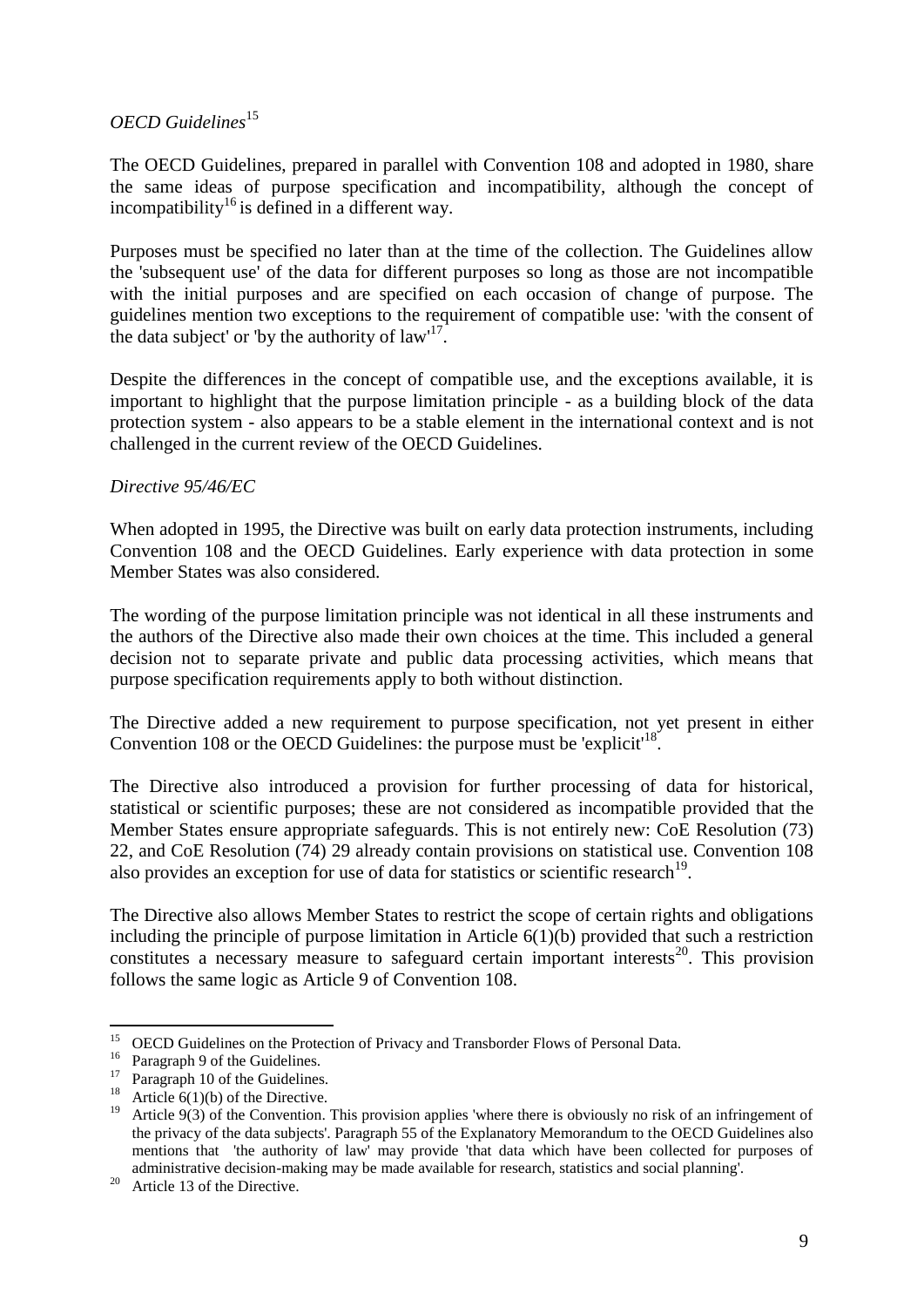#### *Implementation of the Directive*

A study entitled 'Evaluation of the implementation of the Data Protection Directive<sup>21</sup> underlines that the implementation of the provisions of the Directive on purpose limitation is sometimes unsatisfactory, including, among other things, safeguards for further processing of data for research purposes. In the technical analysis of the transposition of the Directive in the Member States<sup>22</sup>, the Commission gives further details on the implementation of Article 6.

The analysis explains that while laws in most Member States set out the purpose specification and limitation principles in similar terms to the ones used in the Directive, the flexibility of these principles, in fact, has led to divergent applications. The divergences touch upon several aspects of the concept. Member States apply different tests to analyse the notions of purpose specification and incompatible use. In some countries, specific rules may apply to the public sector. In others, purposes may sometimes be defined in very broad terms. The approaches in the different Member States also vary as to how the purposes are made explicit, for example, whether specification of purpose is required in the notification to the data protection authority or in the notice to the data subject.<sup>23</sup> The rules concerning the change of purpose, including for research and statistical purposes, also vary considerably, as they do in terms of the requirement of safeguards for these specific uses.

As to the notion of incompatible use, the study notes that the test to determine incompatibility varies from 'reasonable expectations' of the data subject (in certain cases in Belgium) to application of balancing tests (Germany and the Netherlands), or it is intimately linked to other safeguarding principles of transparency, lawfulness and fairness (UK and Greece).

### *The Charter of Fundamental Rights*

The European Union Charter of Fundamental Rights ('the Charter') was initially proclaimed in Nice in 2000. Since the Lisbon Treaty entered into force on 1 December 2009, the Charter, pursuant to the new Article 6 of the Treaty on European Union ('TEU'), enjoys 'the same legal value as the Treaties'. The Charter enshrines data protection as a fundamental right under Article 8, which is distinct from respect for private and family life under Article 7. This feature sets the Charter apart from other key human rights instruments, which - for the most part - treat the protection of personal data as an extension of the right to privacy. This evolution is clearly visible when comparing the 2000 Charter with the 1950 ECHR.<sup>24</sup>

The Charter clearly establishes the principle of purpose limitation, specifying that personal data must be processed 'fairly for specified purposes'. As a separate and distinct requirement, the Charter also lays down the requirement for a legitimate basis for the processing. In

 $21$ See Annex 2 of the Impact Assessment to the Commission's data protection reform package, cited in footnote 2 above.

<sup>&</sup>lt;sup>22</sup> Analysis and impact study on the implementation of Directive EC 95/46 in Member States. See [http://ec.europa.eu/justice/policies/privacy/docs/lawreport/consultation/technical-annex\\_en.pdf](http://ec.europa.eu/justice/policies/privacy/docs/lawreport/consultation/technical-annex_en.pdf) .

<sup>&</sup>lt;sup>23</sup> The UK specifies several options. It is also notable that paragraph 54 of the Explanatory Memorandum to the OECD Guidelines provides that 'specification of purposes can be made in a number of alternative or complementary ways, e.g. by public declarations, information to data subjects, legislation, administrative decrees, and licenses provided by supervisory bodies'.

<sup>&</sup>lt;sup>24</sup> As explained above, the ECHR does not contain an explicit and autonomous right to data protection. Rather, data protection in the context of the ECHR emerged from the jurisprudence of the European Court of Human Rights in Strasbourg as an aspect of privacy protection.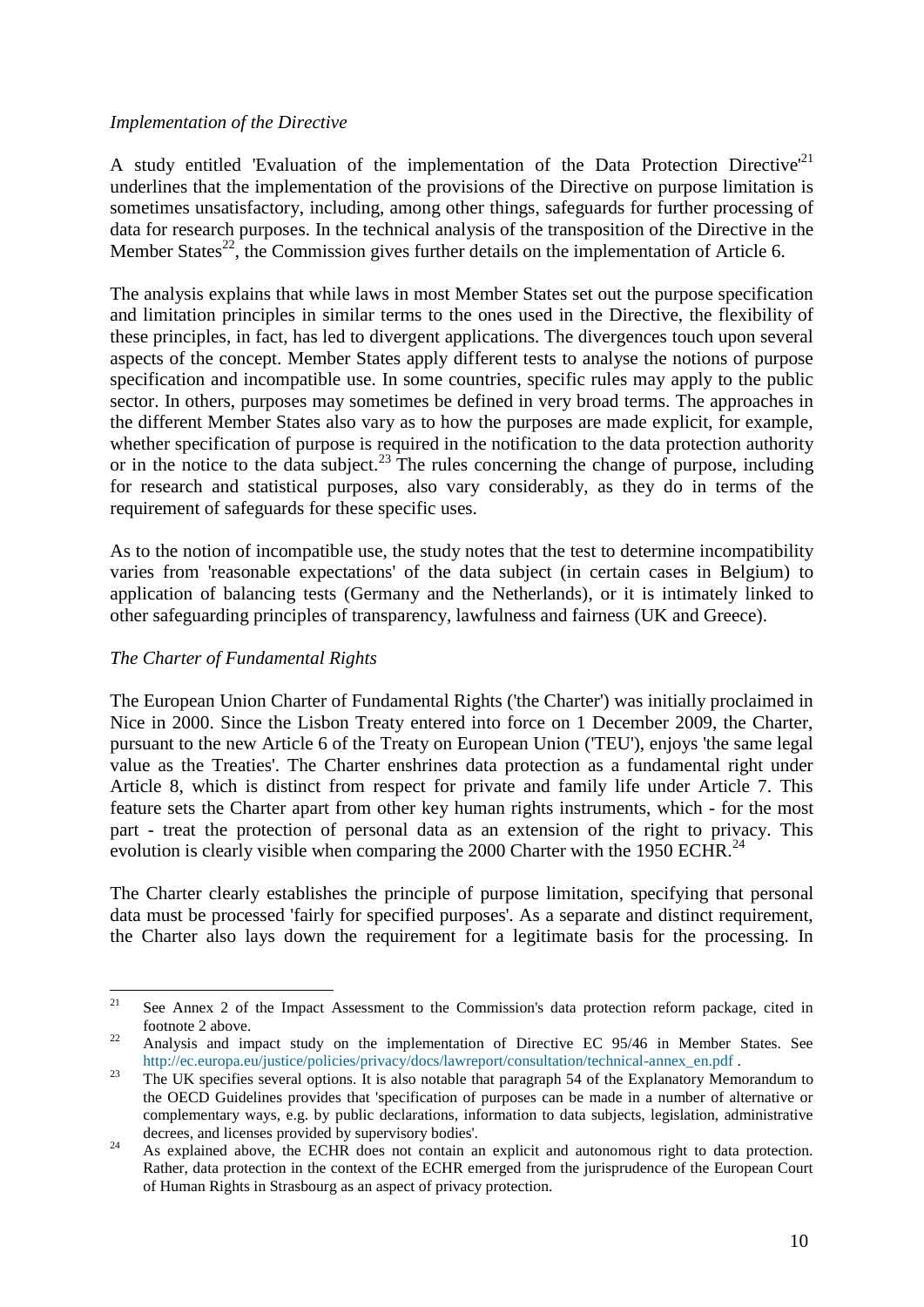particular, it provides that personal data must be processed: 'on the basis of the consent of the person concerned or some other legitimate basis laid down by law'.<sup>25</sup>

## *Perspectives for the future*

In conclusion, the history of the purpose limitation concept, both in the EU and beyond (see developments in the OECD and in the Council of Europe), shows that purpose specification and compatible use are essential principles in the system of data protection. In addition, today, when three key data protection instruments are under review (Convention 108, OECD Guidelines and the Directive) there is a consensus on the importance of keeping these principles as fundamental requirements to be met when personal data are processed.

However, even if the principle of purpose limitation itself seems stable, its precise meaning, including any exceptions to it, is now subject to discussion. The fact that purpose specification and legitimacy are two different and cumulative requirements, which is confirmed explicitly by Article 8 of the Charter, is challenged in the proposed Data Protection Regulation<sup>26</sup>. Under the proposed framework, data processing for incompatible use is allowed provided a new legal ground is available: if so, the further processing would be considered as a new data processing operation disconnected from the original purpose. This change of purpose would be possible under any of the legal grounds of Article 6(1) except for the legitimate interests of the controller<sup>27</sup>. This new development further justifies the present work, which aims at clarifying the exact scope and function of this important principle.

## **II.2. Role of concept**

Purpose specification is an essential condition to processing personal data and a prerequisite for applying other data quality requirements. Purpose specification and the concept of compatible use contribute to transparency, legal certainty and predictability; they aim to protect the data subject by setting limits on how controllers are able to use their data and reinforce the fairness of the processing. The limitation should, for example, prevent the use of individuals' personal data in a way (or for further purposes) that they might find unexpected, inappropriate or otherwise objectionable. At the same time, the notion of compatible use also offers some degree of flexibility for data controllers.

To aid the analysis of the concept of purpose limitation, the two main building blocks of the concept: 'purpose specification' and 'compatible use', will be briefly described.

## **II.2.1. First building block: purpose specification**

## *Collection for 'specified, explicit and legitimate' purposes*

Article 6(1)(b) of the Directive requires that personal data should only be collected for 'specified, explicit and legitimate' purposes. Data are collected for certain aims; these aims are the 'raison d'être' of the processing operations. As a prerequisite for other data quality requirements, purpose specification will determine the relevant data to be collected, retention

 $\overline{a}$ <sup>25</sup> See Article 8(2) of the Charter.

 $26$  See footnote 2 above.

<sup>&</sup>lt;sup>27</sup> Article  $6(4)$  of the proposed Data Protection Regulation.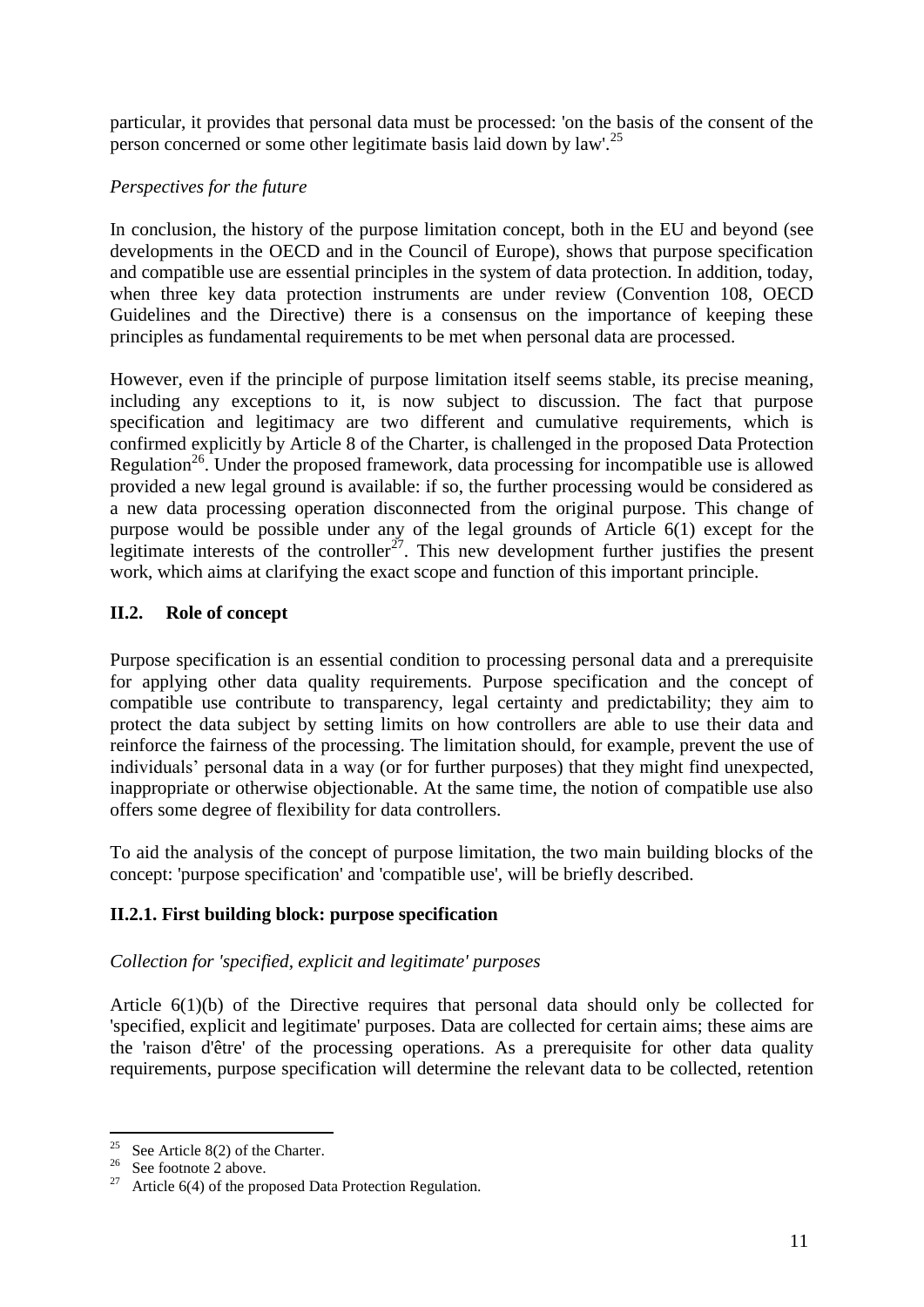periods, and all other key aspects of how personal data will be processed for the chosen purpose/s.

First, any purpose must be **specified**, that is, sufficiently defined to enable the implementation of any necessary data protection safeguards, and to delimit the scope of the processing operation. When and how this specification takes place will be discussed in Section III.1.1.

Second, to be **explicit**, the purpose must be sufficiently unambiguous and clearly expressed. Comparing the notion of 'explicit purpose' with the notion of 'hidden purpose' may help to understand the scope of this requirement, as will be discussed further in Section III.1.2.

Third, purposes must also be **legitimate**. This notion goes beyond the requirement to have a legal ground for the processing under Article 7 of the Directive and also extends to other areas of law. Purpose specification under Article 6 and the requirement to have a legal ground under Article 7 are thus two separate and cumulative requirements<sup>28</sup>.

The use of the term 'legitimate' in Article 6 provides a link to Article 7 but also to broader legal principles of applicable law, such as non-discrimination. The notion of legitimacy must also be interpreted within the context of the processing, which determines the 'reasonable expectations' of the data subject. This will be discussed further in Section III.1.3.

## *Pre-requisite for other data quality requirements*

When applying data protection law, it must first be ensured that the purpose is specific, explicit and legitimate. This is a prerequisite for other data quality requirements, including adequacy, relevance and proportionality (Article 6(1)(c)), accuracy and completeness (Article  $6(1)(d)$  and requirements regarding the duration of retention (Article  $6(1)(e)$ ).

In cases where different purposes exist from the beginning and different kinds of data are collected and processed simultaneously for these different purposes, the data quality requirements must be complied with separately for each purpose.

If personal data are further processed for a different purpose:

- the new purpose/s must be specified (Article  $6(1)(b)$ ), and
- $\bullet$  it must be ensured that all data quality requirements (Articles 6(1)(a) to (e)) are also satisfied for the new purposes.

## **II.2.2. Second building block: compatible use**

Article  $6(1)(b)$  of the Directive also introduces the notions of 'further processing'<sup>29</sup> and 'incompatible' use, and requires that further processing must not be incompatible with the purposes for which personal data were collected. In particular, Article 6(1)(b) requires that personal data should not be 'further processed in a way incompatible' with those purposes and recital 28 states that the 'purposes of processing further to collection shall not be incompatible with the purposes as they were originally specified'.

<sup>&</sup>lt;sup>28</sup> Article 8(2) of the Charter also makes it clear that the requirement of purpose specification is a separate, cumulative requirement that applies in addition to the requirement of an appropriate legal ground.

<sup>&</sup>lt;sup>29</sup> On the notion of 'further processing', see Section III.2.1.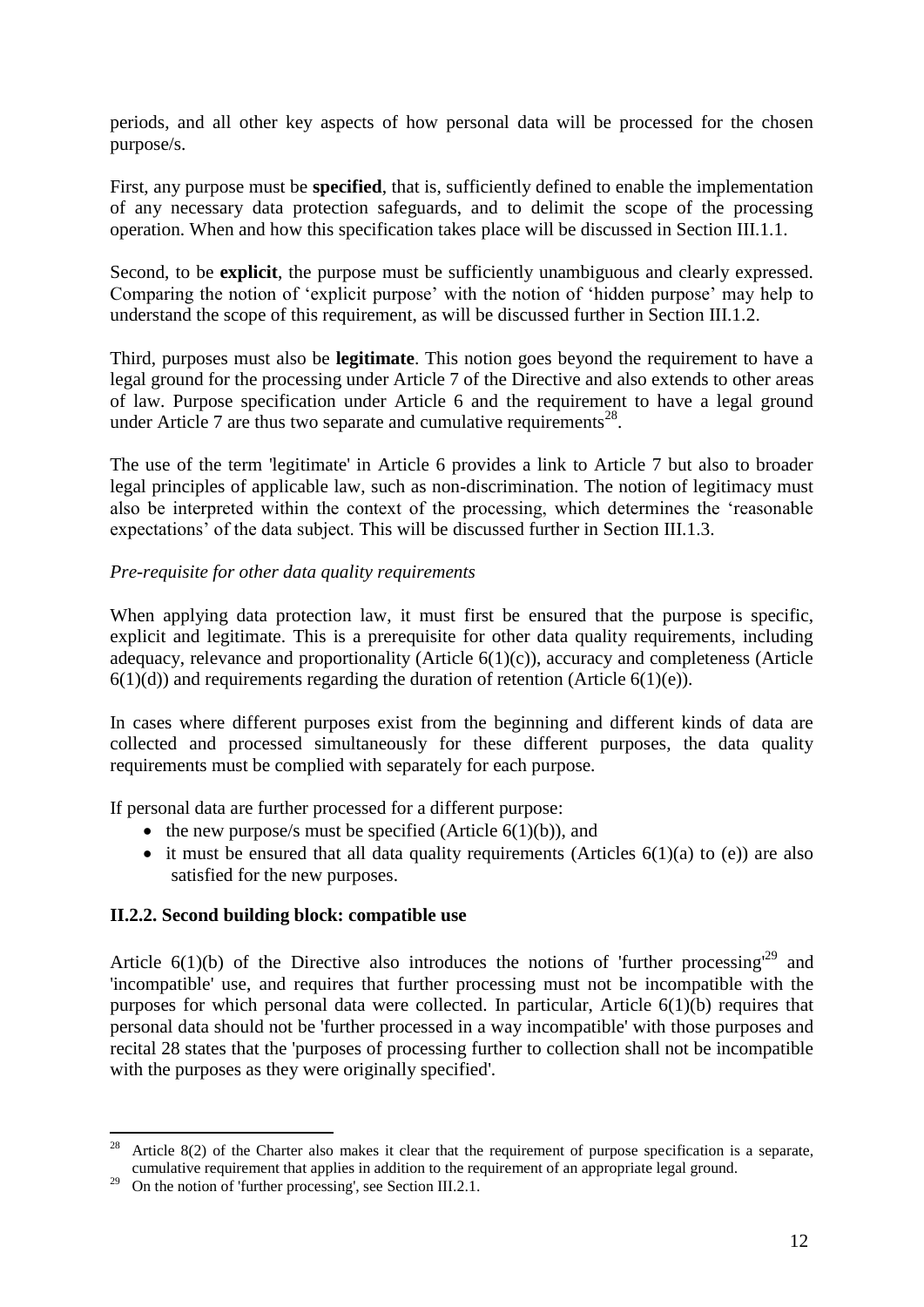The prohibition of incompatible use sets a limitation on further use. It requires that a distinction be made between further use that is 'compatible', and further use that is 'incompatible' and therefore prohibited. The general framework and specific criteria that will help make this assessment will be discussed extensively in Section III.2.

In this context, in Section III.2.3 we will also deal with the specific provision in Article 6(1)(b) on 'further processing for historical, statistical or scientific purposes'. It is not clear from the text of Article 6(1)(b) alone whether this specific provision should be seen as an *exception* to the general prohibition of incompatible use in order to give a privileged position to 'historical, statistical or scientific purposes' or as a *specification* of the general rule, while not excluding that other cases could also be considered as 'not incompatible'. The analysis in this Opinion firmly supports this second view: the specific provision could give rise to more general criteria for compatibility (e.g. potential impact on the data subject, and appropriate safeguards).

This leads to a more prominent role in our analysis for different kinds of safeguards, including technical and organisational measures to ensure functional separation, such as full or partial anonymisation, pseudonymisation, aggregation of data, and privacy-enhancing technologies (see further in Section III.2).

## **II.3. Related concepts**

#### *Transparency*

There is a strong connection between transparency and purpose specification. When the specified purpose is visible and shared with stakeholders such as data protection authorities and data subjects, safeguards can be fully effective. Transparency ensures predictability and enables user control.

## *Predictability*

If a purpose is sufficiently specific and clear, individuals will know what to expect: the way data are processed will be predictable. This brings legal certainty to the data subjects, and also to those processing personal data on behalf of the data controller.

Predictability is also relevant when assessing the compatibility of further processing activities. In general, further processing cannot be considered predictable if it is not sufficiently related to the original purpose and does not meet the reasonable expectations of the data subjects at the time of collection, based on the context of the collection. $\frac{3}{2}$ 

 $30<sup>2</sup>$ That said, there may be situations where the data initially collected for one purpose or set of purposes may nevertheless be subsequently used for different purposes (or for the same purposes but in novel ways) even if such further use could not have met the original expectations of the data subjects. In these situations, additional safeguards, for example, informed consent of the data subjects, may help ensure that the further processing meets the expectations of the data subjects at the time of further use.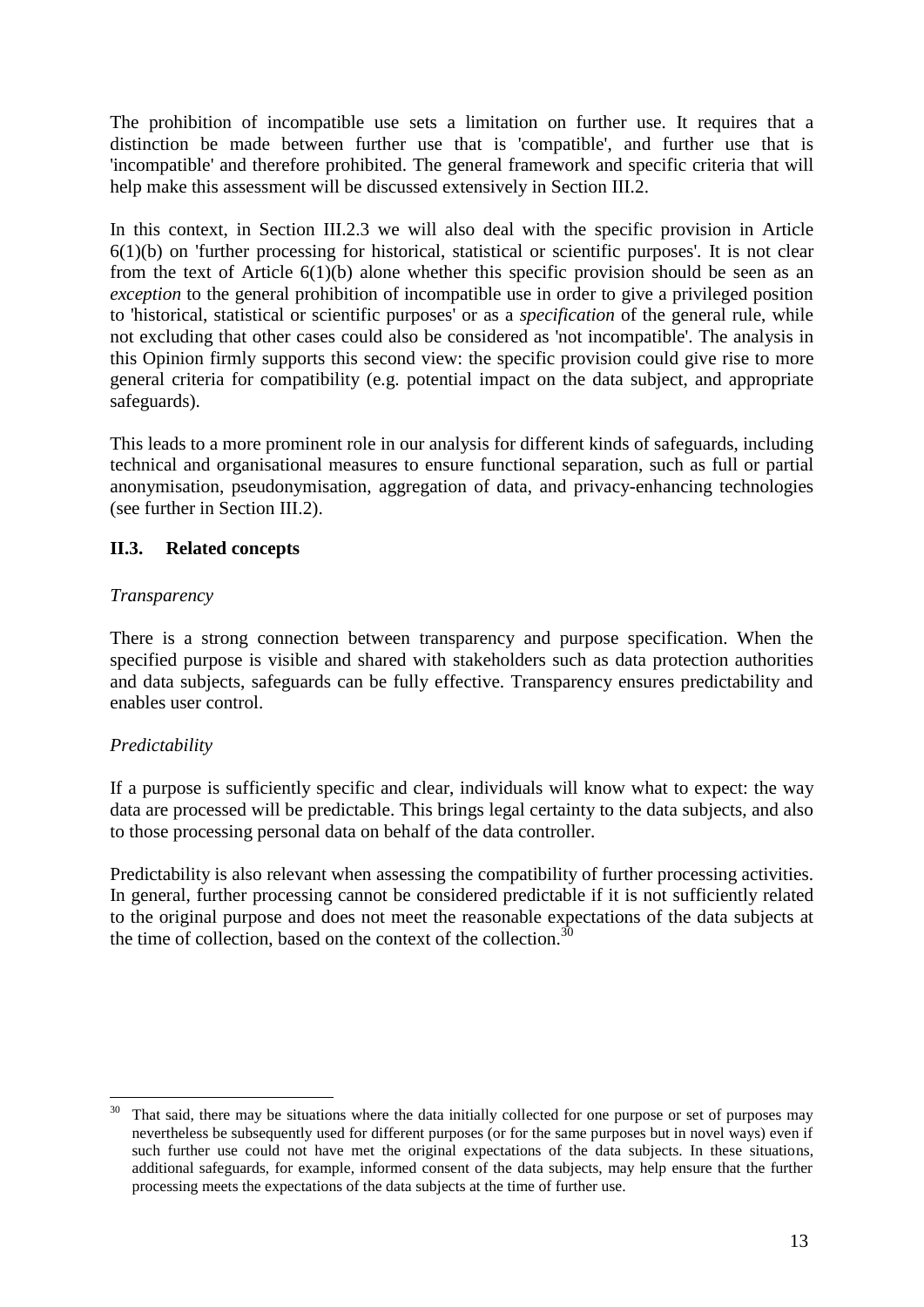### *User control*

 $\overline{a}$ 

User control is only possible when the purpose of data processing is sufficiently clear and predictable. If data subjects fully understand the purposes of the processing, they can exercise their rights in the most effective way. For instance, they can object to the processing or request the correction or deletion of their data.

As will be developed below, this does not mean that the presented purpose should always be trusted as the actual and effective one, as there may be a discrepancy between what is claimed and what is pursued in practice by the data controller. Ultimately, compliance with other data protection requirements, such as the necessity and relevance of data, will always need to be measured against the actual purpose.

## **II.4. Context and strategic consequences**

The objective of this Opinion is to clarify the purpose limitation principle and to provide guidance on its practical application. This should be done in order to help clearly delimit the use of personal data, primarily in the interest of data subjects, but also to allow for the necessary flexibility to data controllers, and to improve predictability and legal certainty in the interest of all stakeholders.

Several elements lead to the need for an in-depth analysis of the concept of purpose limitation:

- The way in which it has been implemented in Member States, which has led to a diversity of interpretations. A clear common understanding of the concept will better ensure its effective application in practice - in the interest of all concerned - and will also help in finding the best way forward in the new legislative framework.
- The context of processing activities today. The development of new technologies results in increasingly more data being available, for a great diversity of purposes.
- Current trends for reuse of data by the private sector ('big data') but also 'open data' and 'data sharing' initiatives proposed by many governments, including EU legislative initiatives, are of particular relevance here. $31$

With the development of multifunctional use of data, it becomes all the more relevant to gain a good understanding of the role and the meaning of the principle of purpose limitation. One of the most dangerous pitfalls would be to reject or weaken the concept simply because its implementation has been too diverse and there is no general understanding of the notion, or because the reality of data processing has changed, and it is a challenge to apply a valid concept to a changed reality.

It should be kept in mind that processing of personal data has an impact on individuals' fundamental rights in terms of privacy and data protection. This impact on the rights of individuals must necessarily be accompanied by a limitation of the use that can be made of

In this context, it is to be recalled that purpose limitation applies not only to personal data held by the private sector but also to personal data held by the public sector. In addition, the principle of purpose limitation continues to apply to personal data even if such data have been made publicly available. For more detail on 'big data' and open data', see Section III.2.5 and Annex 2.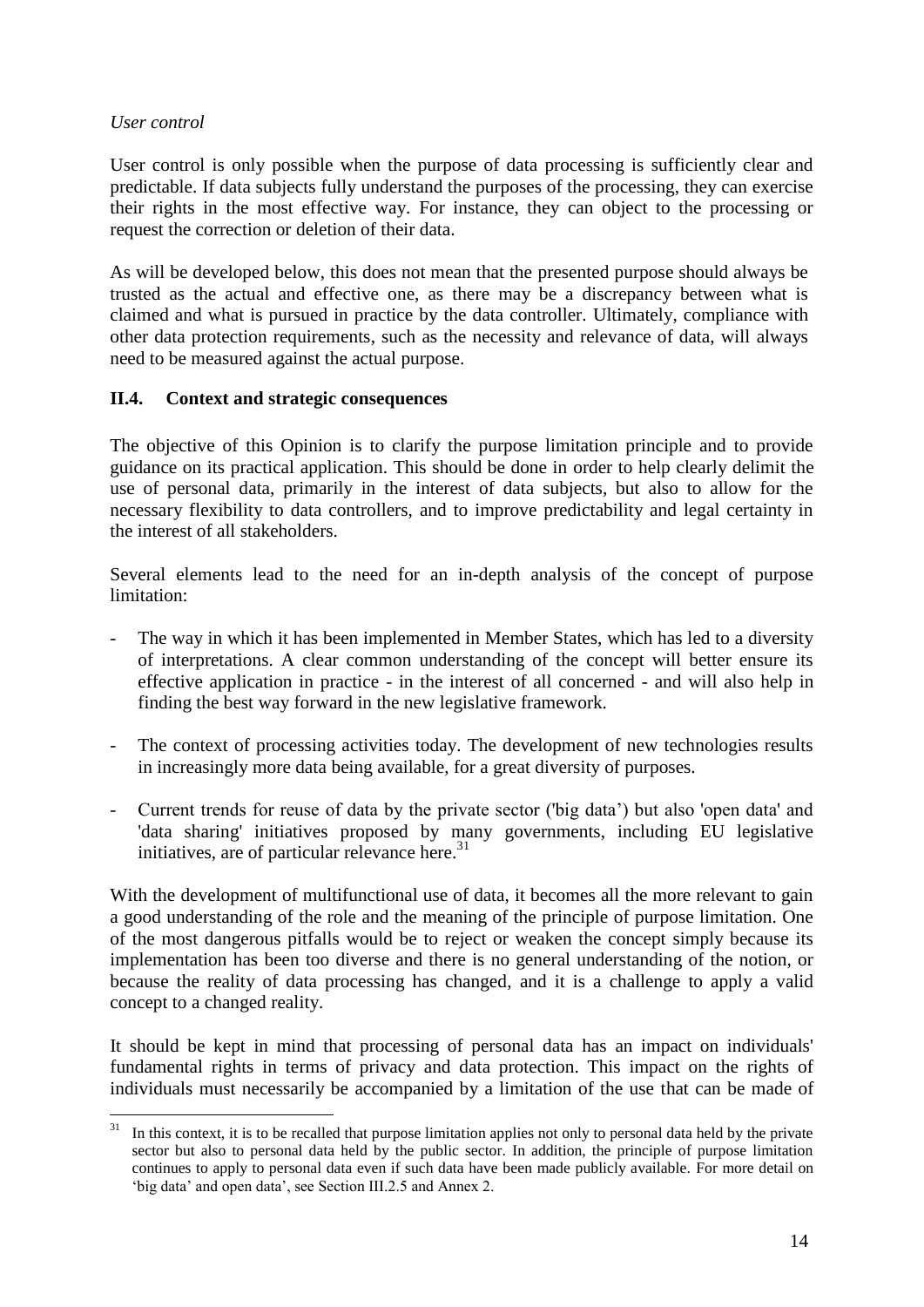the data, and therefore by a limitation of purpose. An erosion of the purpose limitation principle would consequently result in the erosion of all related data protection principles.

## **III. Analysis of provisions**

## **III.1. 'Specified, explicit and legitimate' purposes**

Article 6(1)(b) of the Directive requires that personal data must be collected for 'specified, explicit and legitimate' purposes. These three requirements are analysed below.

## **III.1.1. Purposes must be specified**

## *What is purpose specification and why is it necessary?*

Personal data must be collected for specified purposes. The controller must therefore carefully consider what purpose or purposes the personal data will be used for, and must not collect personal data which are not necessary, adequate or relevant for the purpose or purposes which are intended to be served.

Purpose specification lies at the core of the legal framework established for the protection of personal data. In order to determine whether data processing complies with the law, and to establish what data protection safeguards should be applied, it is a necessary precondition to identify the specific purpose(s) for which the collection of personal data is required. Purpose specification thus sets limits on the purposes for which controllers may use the personal data collected, and also helps establish the necessary data protection safeguards.

Purpose specification requires an internal assessment carried out by the data controller and is a necessary condition for accountability. It is a key first step that a controller should follow to ensure compliance with applicable data protection law. The controller must identify what the purposes are, and must also document, and be able to demonstrate, that it has carried out this internal assessment.

## *At what time should the purposes be specified?*

 $\overline{a}$ 

Article 6(1)(b) of the Directive requires that personal data be 'collected' for specified, explicit and legitimate purposes.<sup>32</sup> Thus, it can be inferred that the purposes must be specified prior to, and in any event, not later than, the time when the collection of personal data occurs.

#### *How precisely, and in how much detail, should the purpose be specified?*

The purpose of the collection must be clearly and specifically identified: it must be detailed enough to determine what kind of processing is and is not included within the specified purpose, and to allow that compliance with the law can be assessed and data protection safeguards applied.

 $32$  See also recital 28, which says that purposes 'must be determined at the time of collection of the data'.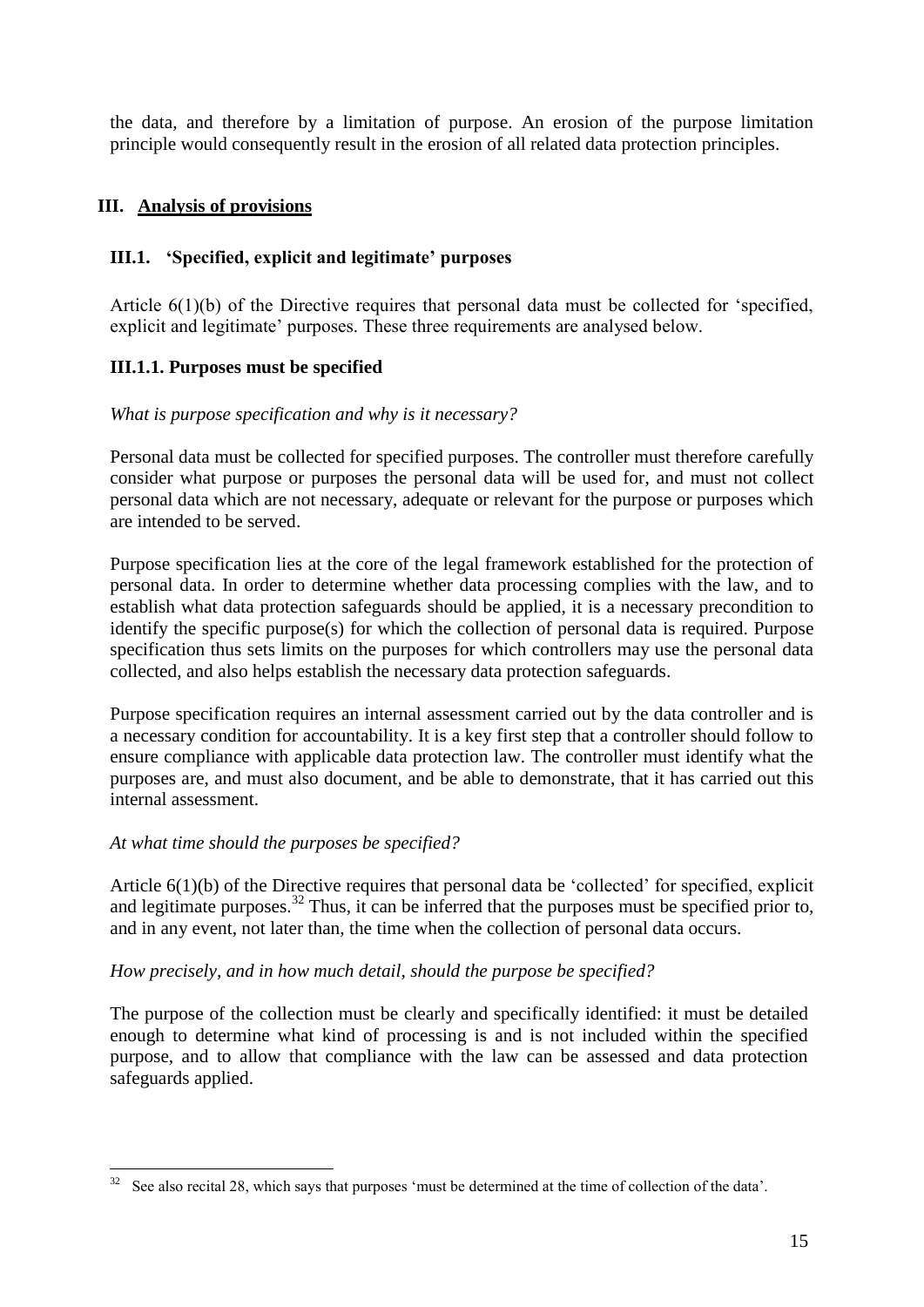For these reasons, a purpose that is vague or general, such as for instance 'improving users' experience', 'marketing purposes', 'IT-security purposes' or 'future research' will - without more detail - usually not meet the criteria of being 'specific'.<sup>33</sup> That said, the degree of detail in which a purpose should be specified depends on the particular context in which the data are collected and the personal data involved. In some clear cases, simple language will be sufficient to provide appropriate specification, while in other cases more detail may be required.<sup>34</sup>

The fact that the information must be precise does not mean that longer, more detailed specifications are always necessary or helpful. Indeed, a detailed description may at times even be counter-productive. This may particularly be the case if the written, detailed specifications of purpose are overly legalistic and provide disclaimers rather than helpful information to data subjects and other stakeholders.<sup>35</sup>

In light of this, the approach of a 'layered notice' to data subjects often works well, especially on the Internet, and has thus been recommended in many situations by the  $WP29^{36}$ . This means that key information is provided to data subjects in a very concise and user-friendly manner, while additional information (perhaps via a link to a more detailed description of the processing on another Internet page) is provided for the benefit of those who require further clarification.<sup>37</sup>

#### *What if personal data are collected for more than one purpose?*

Personal data can be collected for more than one purpose. In some cases, these purposes, while distinct, are nevertheless related to some degree. In other cases the purposes may be unrelated. A question that arises here is to what extent the controller should specify each of these distinct purposes separately, and how much additional detail should be provided.<sup>38</sup>

For 'related' processing operations, the concept of an overall purpose, under whose umbrella a number of separate processing operations take place, can be useful.<sup>39</sup> That said, controllers should avoid identifying only one broad purpose in order to justify various further processing activities which are in fact only remotely related to the actual initial purpose.

Ultimately, in order to ensure compliance with Article 6(1)(b), each separate purpose should be specified in enough detail to be able to assess whether collection of personal data for this purpose complies with the law, and to establish what data protection safeguards to apply<sup>40</sup>.

<sup>33</sup> See Annex 3, examples 7 and 8.

<sup>&</sup>lt;sup>34</sup> See Annex 3, examples 1, 3 and 13.

<sup>35</sup> See Annex 3, example 12.

<sup>&</sup>lt;sup>36</sup> See, for example, WP29 Opinion 10/2004 on More Harmonised Information Provisions (WP100) and WP29 Opinion 2/2009 on the protection of children's personal data (General Guidelines and the special case of schools) (WP160).

 $rac{37}{38}$  See Annex 3, examples 9 and 10.

In this context it is relevant to mention that Article 18 of the Directive requires Member States to provide that the controller 'must notify the supervisory authority ... before carrying out ... operations intended to serve a single purpose or several related purposes.' This provision introduces the notion of 'related purposes'. In some Member States, for example, in Belgium, related purposes can be notified to the data protection authority in the same form.

 $39$  See Annex 3, example 11.

If personal data are processed for several purposes, all requirements of Article 6 apply to each purpose separately. Thus, not all data collected for one purpose may always be relevant, necessary, and not excessive for all other (related or unrelated) purposes, defined at the time of original collection or later on. This will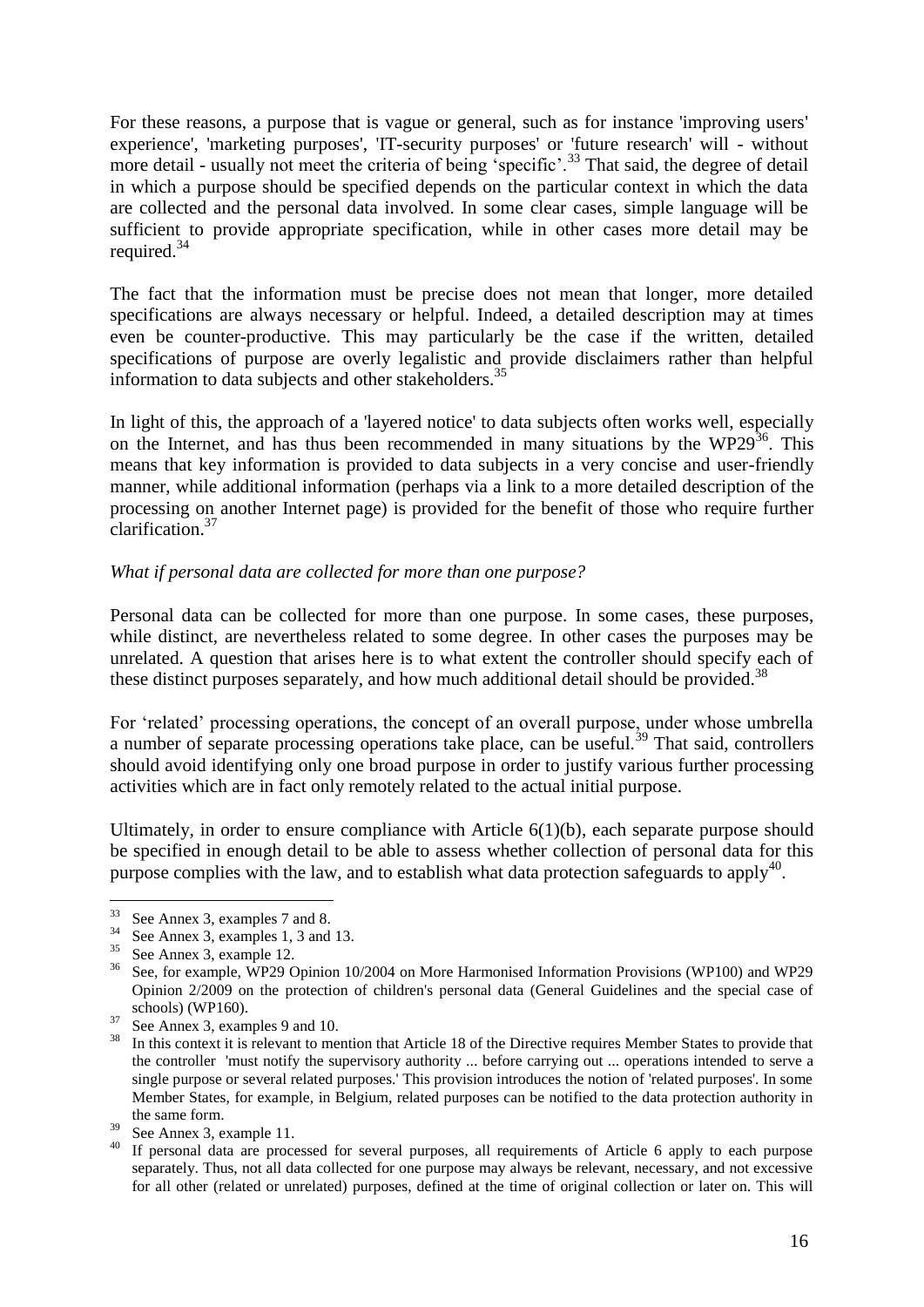#### **III.1.2. Purposes must be explicit**

#### *What does 'explicit' mean and why is it necessary?*

Personal data must be collected for explicit purposes. The purposes of collection must not only be specified in the minds of the persons responsible for data collection. They must also be made explicit. In other words, they must be clearly revealed, explained or expressed in some intelligible form. It follows from the previous analysis that this should happen no later than the time when the collection of personal data occurs.

The ultimate objective of this requirement is to ensure that the purposes are specified without vagueness or ambiguity as to their meaning or intent. What is meant must be clear and should leave no doubt or difficulty in understanding. The specification of the purposes must, in particular, be expressed in such a way so as to be understood in the same way not only by the controller (including all relevant staff) and any third party processors, but also by the data protection authorities and the data subjects concerned. Particular care should be taken to ensure that any specification of the purpose is sufficiently clear to all involved, irrespective of their different cultural/linguistic backgrounds, level of understanding or special needs.<sup>41</sup>

The requirement that the purposes be specified 'explicitly' contributes to transparency and predictability. It allows unambiguous identification of the limits on how controllers are able to use the personal data collected, with a view to protecting the data subjects. It helps all those processing data on behalf of the controller, as well as data subjects, data protection authorities and other stakeholders, to have a common understanding of how the data can be used. This, in turn, reduces the risk that the data subjects' expectations will differ from the expectations of the controller.

In many situations, the requirement also allows data subjects to make informed choices – for example, to deal with a company that uses personal data for a limited set of purposes rather than with a company that uses personal data for a wider variety of purposes.

As background, we note that the word 'explicit' has not been translated with identical meaning into the different language versions of the Directive.<sup>42</sup> In some versions the requirement appears to focus more clearly on the end result: on the objective that the purposes must be unambiguous, and that they must be understood in the same way by all concerned. In other versions, the focus is on the method of how this end result is to be achieved: on the requirement that the purposes must be clearly expressed and explained.

therefore require a case-by-case analysis, at the initial stage as well as at any further stage in time when a new purpose is envisaged.

 $^{41}$  See Annex 3, examples 2 and 4.

<sup>&</sup>lt;sup>42</sup> The same Latin root is used in several languages including English, Italian and French as 'explicit', 'explicite' and 'esplicite'. The original Latin verb from which these adjectives all originate is 'explicare', with the meaning of 'unfold, unravel, explain', and thus appears to imply a requirement that the purposes must be expressed and explained in some form. Other language versions focus on the requirement of the end-result, that the specification of the purposes must be unambiguous. See, for example, the German 'eindeutig' and the Hungarian 'egyértelmű', which can be translated as 'unambiguous', and do not necessarily require that the purposes must also be 'expressed' in any way. However, the Dutch 'uitdrukkelijk omschreven' is again similar to 'explicit'.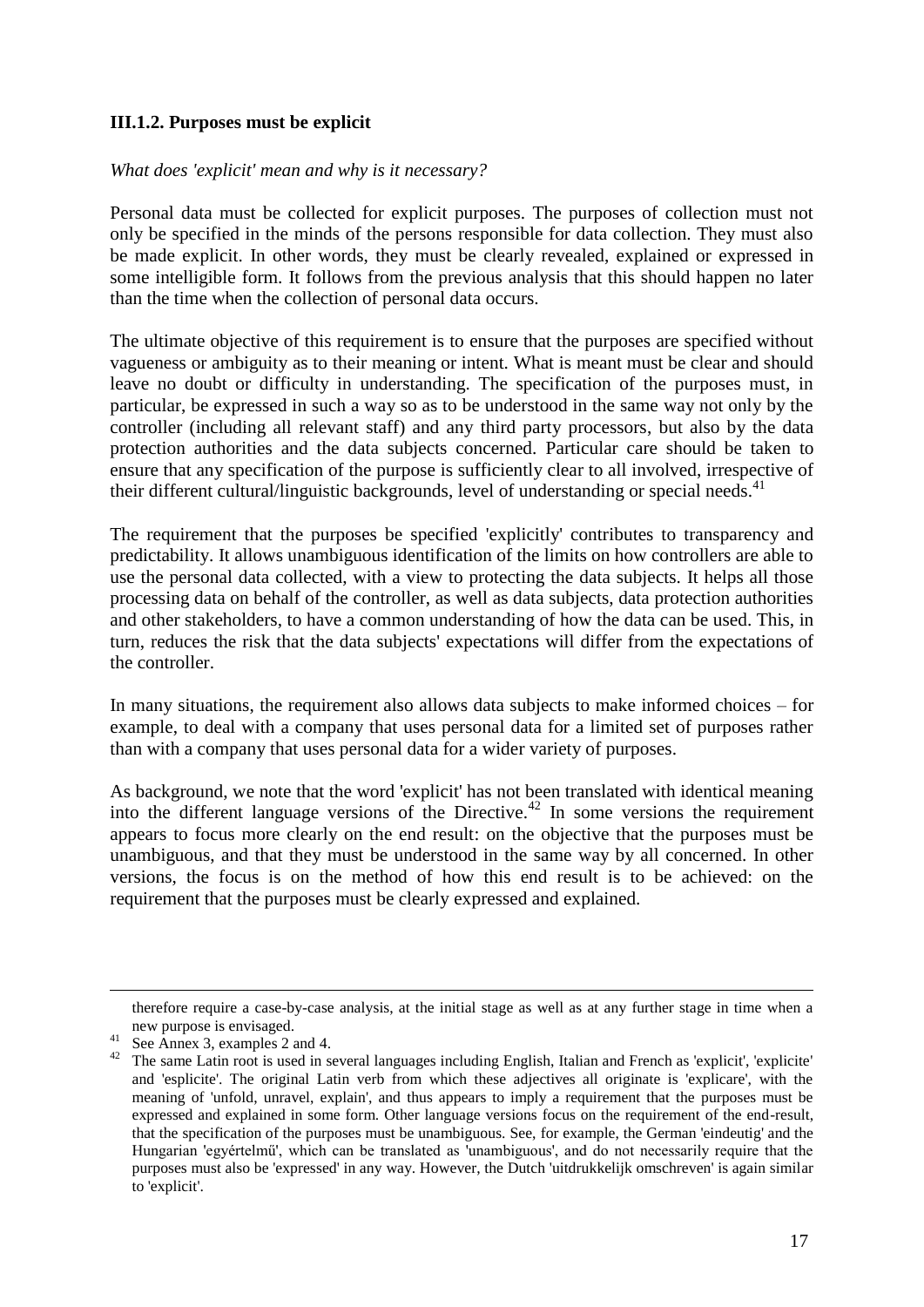A common ground amongst these different approaches is that as much information needs to be expressed and communicated as is necessary to ensure that everyone concerned has the same, unambiguous understanding of the purposes of the processing.  $43$ 

#### *In what form, and to whom, should the purposes be made explicit?*

The requirement for the purposes to be explicit is distinct from the requirement of information to be given to the data subject (Articles 10 and 11 of the Directive) and the requirement to notify the supervisory authority (Article 18). Nevertheless, all three requirements are closely related and each serves, as one of its main objectives, the purpose of transparency.

Expressing the purposes under the meaning of Article  $6(1)(b)$  may be accomplished in different ways. These include, for example, describing the purposes in a notice provided to the data subjects, in a notification provided to the supervisory authority, or internally in the information provided to a data protection officer. Some national laws specifically provide that both notices and notifications are acceptable forms of complying with the requirement of making the purposes of the processing explicit, but that they are not the only possibilities.<sup>44</sup>

The OECD Guidelines emphasise flexibility and specifically mention<sup>45</sup> that the 'specification of purposes can be made in a number of alternative or complementary ways, e.g. by public declarations, information to data subjects, legislation, administrative decrees, and licenses provided by supervisory bodies'. What matters is the quality and consistency of the information provided.

In terms of accountability, specification of the purpose in writing and production of adequate documentation will help to demonstrate that the controller has complied with the requirement of Article  $6(1)(b)$ . It would also allow data subjects to exercise their rights more effectively – for example, it would provide proof of the original purpose and allow comparison with subsequent processing purposes.

Specifying the purposes in writing can be helpful, or even necessary, in many circumstances. In particular, nowadays, many data processing activities happen in a complex, opaque, and ambiguous context, especially on the Internet. In those situations, special care is needed to unambiguously specify the purposes. $46$ 

That said, at times, context and custom may make it clear enough to all involved, including those processing the data as well as the data subjects, how the personal data will be used. If this is possible without risking uncertainty and ambiguity,  $47$  Article 6(1)(b) may sometimes be satisfied by expressing the essential elements only.<sup>48</sup> However, in those situations, more detailed information should still be provided to those who want it.

Provision of detailed information to the data subjects may not always be necessary in simple and straightforward cases where the data subject can already, and without any doubt,

 $43$  See Annex 3, examples 5 and 6.

<sup>&</sup>lt;sup>44</sup> This is the situation in the UK, for example.

<sup>&</sup>lt;sup>45</sup> See paragraph 54 of the Explanatory Memorandum to the Guidelines.

<sup>46</sup> See Annex 3, examples 1, 2, 3, 8, 13 and 14.

<sup>47</sup> Subject to other possible requirements under Articles 10, 11 and 18 of the Directive.

<sup>48</sup> See Annex 3, examples 5 and 6.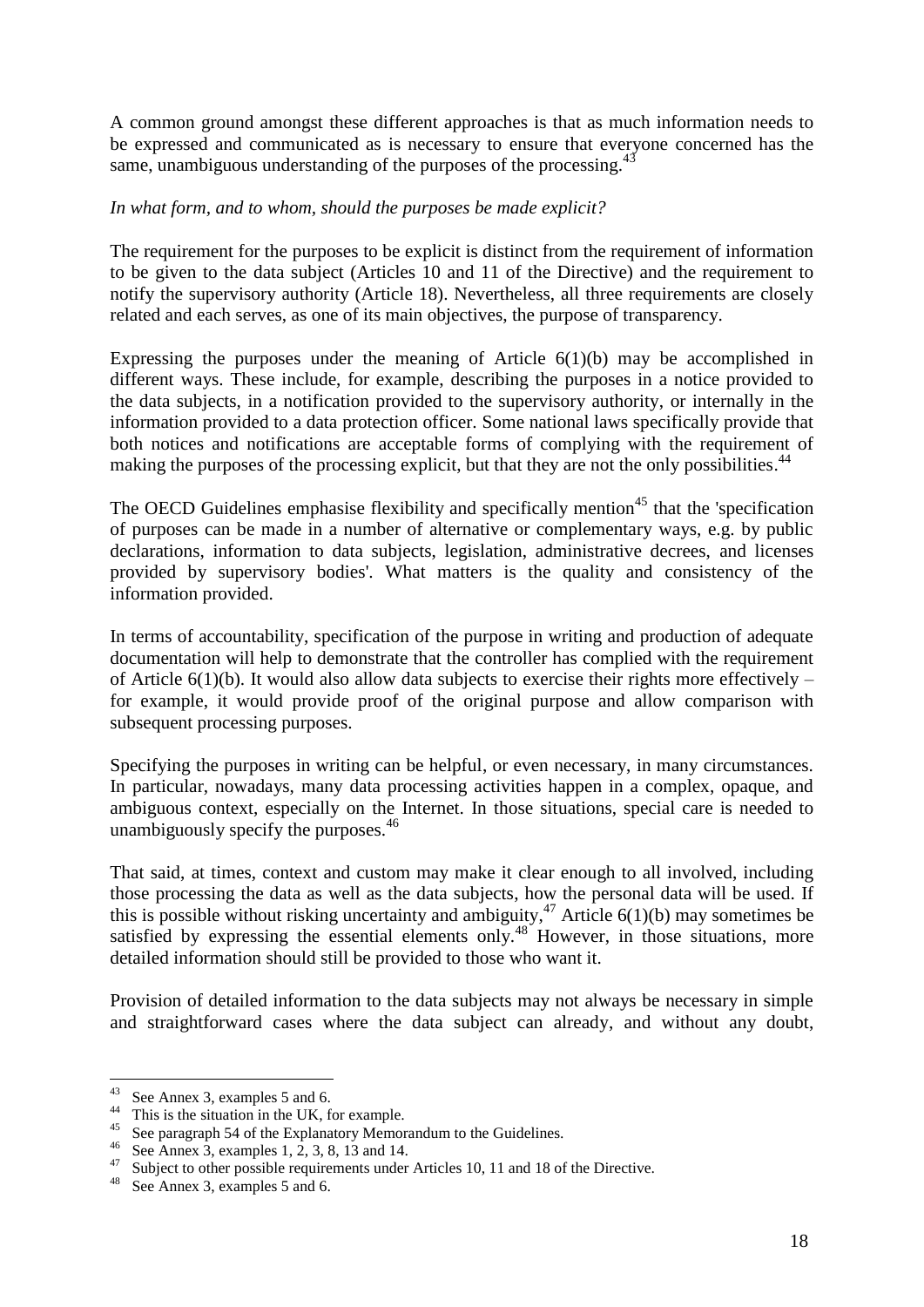unambiguously determine the purposes of the processing from the context and custom.<sup>49</sup> National data protection laws may also provide exceptions from the notification requirements in certain situations.

### *What happens in case of serious shortcomings?*

It is possible that a controller could fail to comply with the requirements of Article 6(1)(b) of the Directive: for example, if it does not specify the purposes of the processing in sufficient detail or in a clear and unambiguous language. In other situations, the information provided may not correspond to the facts of the case, or it could contain inconsistencies about the purpose (e.g. as between the notice to data subjects and the notification to the supervisory authority). There may also be cases where a detailed, legalistic data protection notice includes unfair, surprising, or unilateral terms and conditions about the purposes for which data may be used, which do not fully match the reasonable expectations of the data subjects.

It is crucial to consider the consequences of such shortcomings. It is important to emphasize that a failure to state, or accurately state the purpose or purposes for processing does not mean that the data controller can process personal data for any and all purposes at its discretion, or that it is free to determine the purposes based on its subjective expectations or unilateral interpretation of inconsistent information. Neither does it mean that a carefully crafted document prepared by the controller's lawyers (for example, data protection notices that are misleading or contain unfair contractual terms) can legitimize processing for the described purposes in these situations. In such cases it will be necessary to reconstruct the purposes of the processing, keeping in mind the facts of the case.

While the publicly specified purpose is the main indicator of what the data processing will actually aim at, it is not an absolute reference: where the purposes are specified inconsistently or the specified purposes do not correspond to reality (for instance in case of a misleading data protection notice), all factual elements, as well as the common understanding and reasonable expectations of the data subjects based on such facts, shall be taken into account to determine the actual purposes. $50$ 

## **III.1.3. Purposes must be legitimate**

## *Legitimacy is a broad requirement*

Personal data must be collected for legitimate purposes. This requirement goes beyond a simple cross-reference to Article 7 of the Directive, which outlines the 'criteria for making data processing legitimate' and lists six different legal grounds for processing personal data, ranging from consent of the data subject to a balance of interests test.

In order for the purposes to be legitimate, the processing must - at all different stages and at all times - be based on at least one of the legal grounds provided for in Article  $7<sup>51</sup>$  However, the requirement that the purposes must be legitimate is broader than the scope of Article 7. In

<sup>49</sup> Articles 10 and 11 of Directive 95/46/EC provide a specific exception from the notice requirement for cases in which the data subject 'already has' the information.

In addition, infringement of the requirements of Article  $6(1)(b)$  of the Directive may also have other serious consequences. For example, it may lead to a ban on such processing or to other legal sanctions to be imposed by the competent data protection authority.

 $51$  The same goes for Article 8(1)-(4) of the Directive concerning 'special categories of data', where applicable.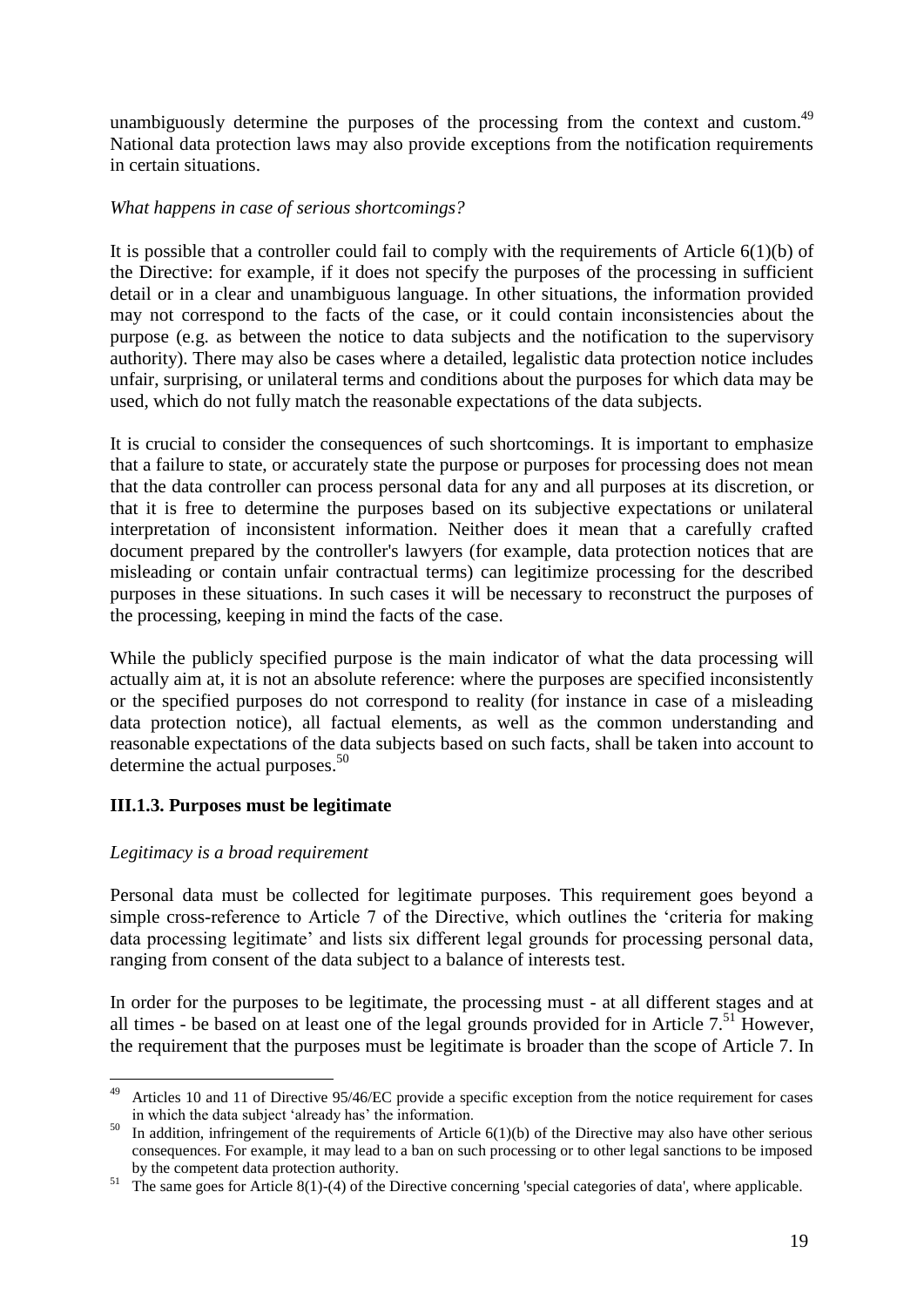addition, Article 6(1)(b) also requires that the purposes must be in accordance with all provisions of applicable data protection law, as well as other applicable laws such as employment law, contract law, consumer protection law, and so on.

The requirement of legitimacy means that the purposes must be 'in accordance with the law' in the broadest sense. This includes all forms of written and common law, primary and secondary legislation, municipal decrees, judicial precedents, constitutional principles, fundamental rights, other legal principles, as well as jurisprudence, as such 'law' would be interpreted and taken into account by competent courts. $52$ 

Within the confines of law, other elements such as customs, codes of conduct, codes of ethics, contractual arrangements, and the general context and facts of the case, may also be considered when determining whether a particular purpose is legitimate. This will include the nature of the underlying relationship between the controller and the data subjects, whether it be commercial or otherwise.

The legitimacy of a given purpose can also change over time, depending on scientific and technological developments, and changes in society and cultural attitudes.

Examples to illustrate how purpose specification is carried out in practice are provided in **Annex 3.**

## **III.2. Assessment of compatibility**

Article 6(1)(b) of the Directive provides that personal data collected for one or more purposes shall 'not be further processed in a way incompatible with those purposes'.

This Section will discuss how to assess whether further processing is compatible with the purposes specified at collection.

This will be done by first providing a general framework for a 'compatibility assessment' (Section III.2.1), and then explaining the most common factors that should be considered in the assessment (Section III.2.2).

Next, we will consider a few specific applications of the compatibility assessment: further processing for historical, statistical or scientific purposes (Article 6(1)(b) of the Directive) (Section III.2.3); the case of unsolicited communications (Article 13 of the e-Privacy Directive) (Section III.2.4) and 'open data' and 'big data' initiatives (Section III.2.5).

Finally, Section III.2.6 will set out the consequences of incompatibility.

 $\overline{a}$  $52$  See Annex 3, example 15.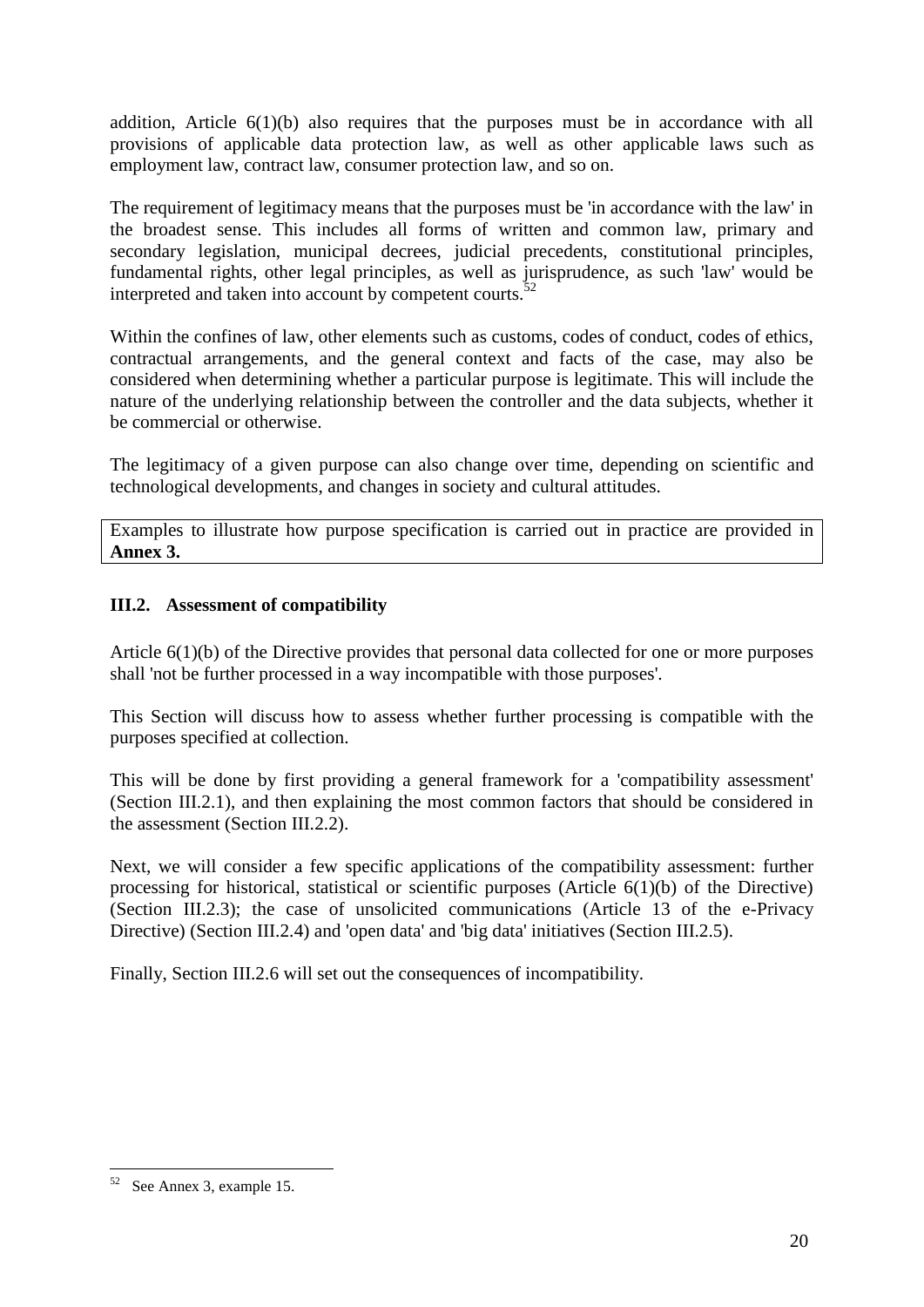## **III.2.1. General framework for compatibility assessment**

### *The notion of 'further' processing*

It is helpful to first clarify what constitutes 'further processing'. As explained earlier, it follows from Article  $6(1)(b)$  and recital 28 of the Directive that the purposes of processing must be specified prior to, and in any event, not later than, the time when the collection of personal data occurs.

When setting out the requirement of compatibility, the Directive does not specifically refer to processing for the 'originally specified purposes' and processing for 'purposes defined subsequently'. Rather, it differentiates between the very first processing operation, which is collection, and all other subsequent processing operations (including for instance the very first typical processing operation following collection - the storage of data).

In other words: any processing following collection, whether for the purposes initially specified or for any additional purposes, must be considered 'further processing' and must thus meet the requirement of compatibility.

#### *The notion of incompatibility*

Rather than imposing a requirement of compatibility, the legislator chose a double negation: it prohibited incompatibility. By providing that any further processing is authorised as long as it is *not incompatible* (and if the requirements of lawfulness are simultaneously also fulfilled), it would appear that the legislators intended to give some flexibility with regard to further use. Such further use may fit closely with the initial purpose or be different. The fact that the further processing is for a *different* purpose does not necessarily mean that it is automatically *incompatible*: this needs to be assessed on a case-by-case basis, as will be shown below.

In some situations, this additional flexibility may be needed to allow for a change of scope or focus in situations where the expectations of society - or of the data subjects themselves have changed about what additional use the data may be put to. It is also possible that when initially specifying the purpose, neither the controller nor the data subject thought additional purposes would be necessary, although it subsequently transpired that the data could indeed be very useful for other things. In some of these (and similar) situations, a change of purpose may be permissible, and further processing may be considered not incompatible, provided that the compatibility test is satisfied.

#### *A purely formal or a substantive compatibility assessment?*

The nature of the assessment to be carried out by the data controller (but also by the data protection authority when assessing compliance) is decisive. In very brief terms, it can take two different forms. The compatibility test could be formal or substantive:

- A formal assessment will compare the purposes that were initially provided, usually in writing, by the data controller with any further uses to find out whether these uses were covered (explicitly or implicitly).
- A substantive assessment will go beyond formal statements to identify both the new and the original purpose, taking into account the way they are (or should be) understood, depending on the context and other factors.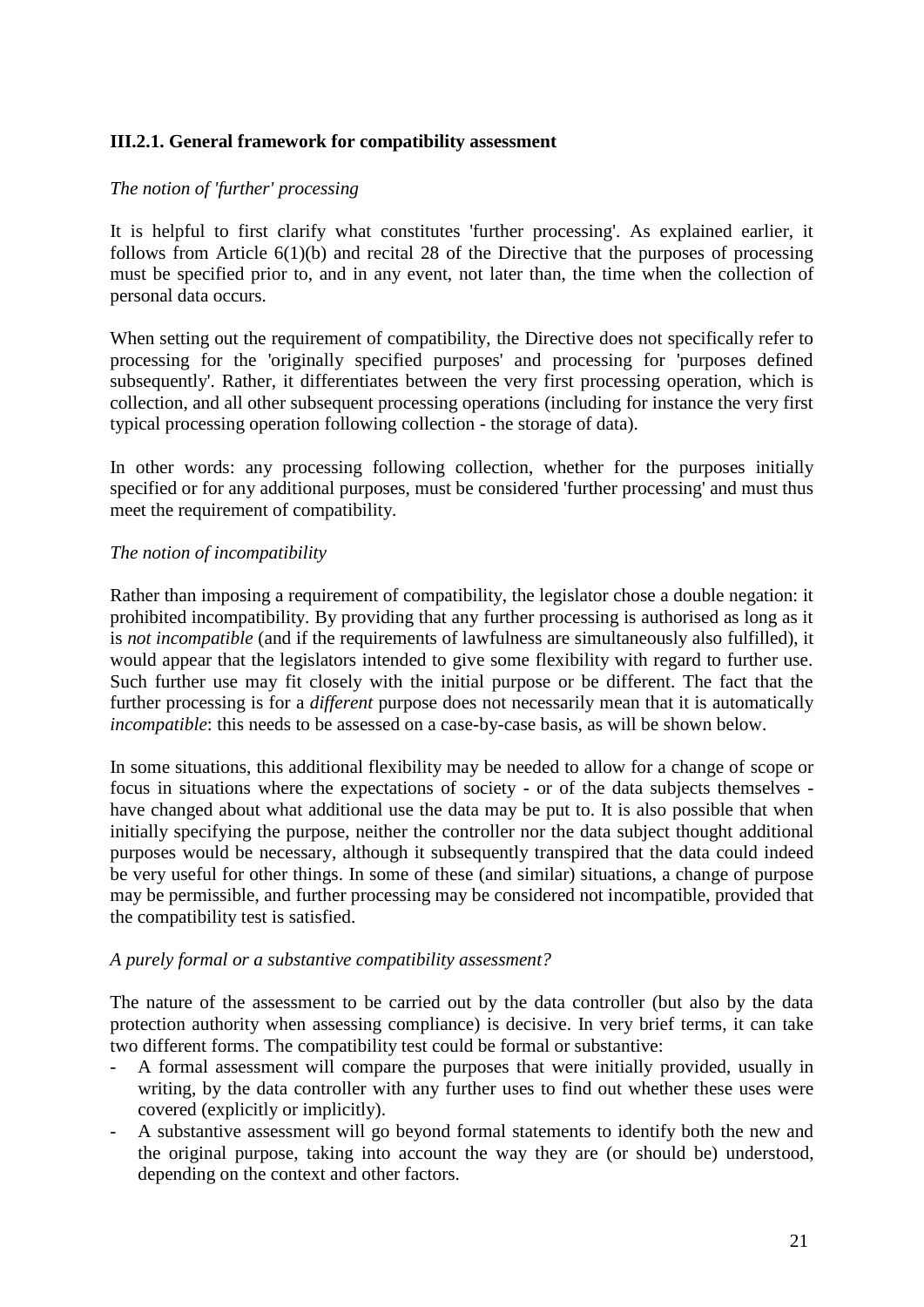While the first method may at first sight seem more objective and neutral, it risks being too rigid, building too much on formal text. By doing so, it may encourage controllers to specify the purpose in increasingly more legalistic ways, with a view to ensure a margin for further data processing rather than to protect the individuals concerned.

The second method is more flexible and pragmatic, but also more effective: it may also enable adaptation to future developments within the society while at the same time continuing to effectively safeguard the protection of personal data. A major issue is then of course to identify the criteria that will help to assess at what point a different purpose becomes an incompatible purpose. This will be the subject of Section III.2.2, where the relevant criteria and their practical use will be discussed.

#### *Different scenarios and needs for assessment*

Before turning in more detail to the factors that should be taken into account in the compatibility assessment, it may be useful to highlight that in practice there may be different scenarios for this assessment. Some situations will require little or no analysis, others a more thorough assessment, as illustrated below:

Scenario 1: Compatibility is prima facie obvious: Further processing may be found compatible, because data are processed specifically to achieve the purposes clearly specified at collection, and in a way customary to achieve those purposes. As such, the processing clearly meets the reasonable expectations of the data subjects, even if not all details were fully expressed at the start.

**Example:** A customer contracts an online retailer to deliver an organic vegetable box each week to their home. After initial 'collection' of the customer's address and banking information, these data are 'further processed' by the retailer each week for payment and delivery. This obviously complies with the principle of purpose limitation and requires no further analysis.

Scenario 2: Compatibility is not obvious and needs further analysis: There may be a 'connection' between the specified purpose and the way the data are subsequently processed; the purposes are related but not fully matching. It is also possible that the data are further used for different and not directly related purposes. In all these cases there is a need to assess a number of relevant factors, including among other things, the relationship between the initial purpose and the purpose of the further processing, and the context in which the data were collected. In principle, the greater the distance between the initial purpose specified at collection and the purposes of further use, the more thorough and comprehensive the analysis will have to be, and there may be a number of additional criteria that will need to be assessed. In these situations, there may also be a need to include additional safeguards to compensate for the change of purpose (e.g. to provide additional information and explicit options for the data subject).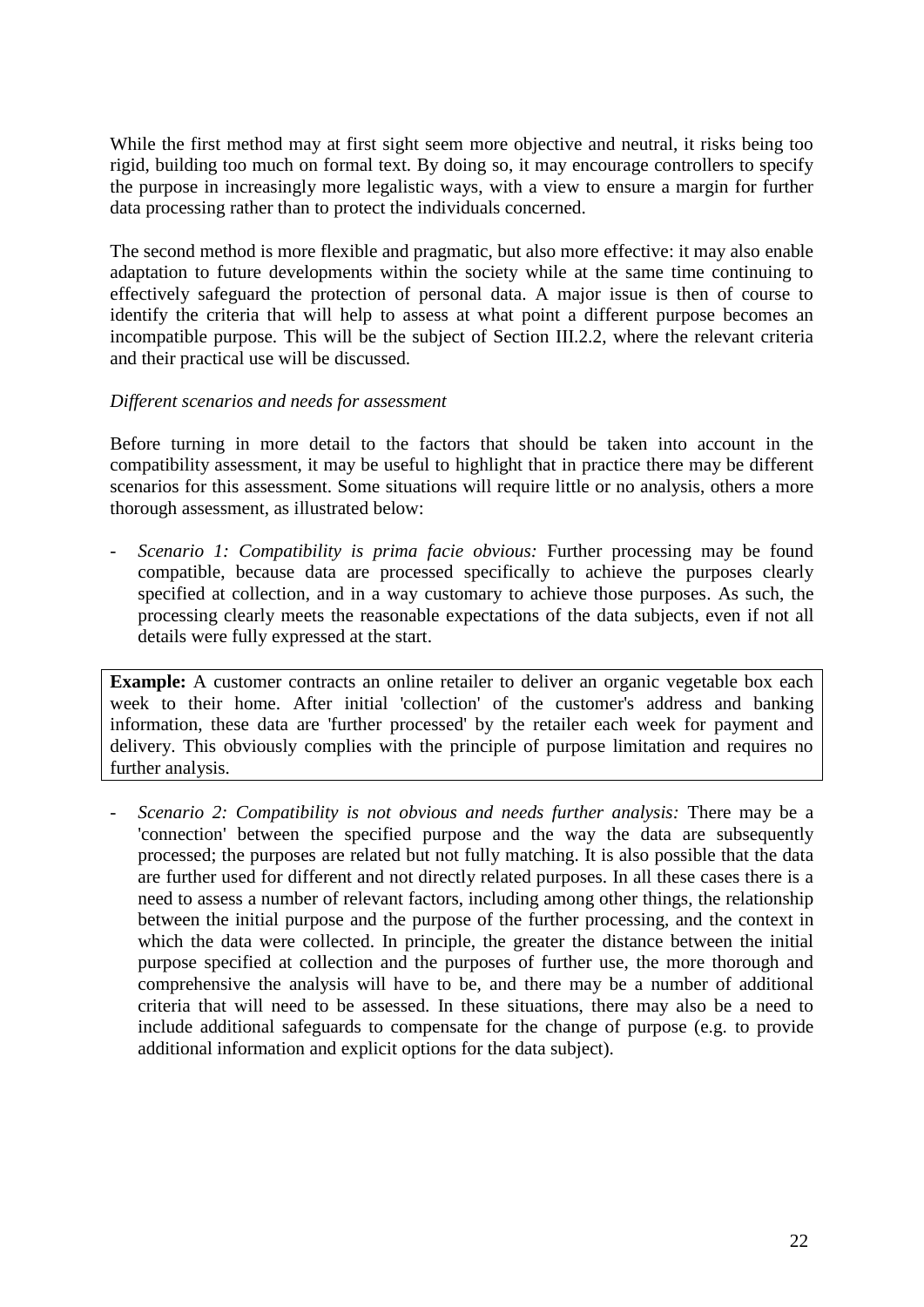**Example:** The vegetable box retailer wishes to use the customer's email address and purchase history to send them personalized offers and discount vouchers for similar products including its range of organic dairy products. He also wishes to provide the customer's data including their name, email address, phone number, and purchase history to a business contact which has opened an organic butchery business in the neighbourhood. In both cases, the retailer cannot assume that this further use is compatible and some additional analysis is necessary, with the possibility of different outcomes (e.g. in case of 'internal' use or transfer of data<sup>53</sup>).

- *Scenario 3: Incompatibility is obvious:* If data are processed in a way or for additional purposes that a reasonable person would find not only unexpected, but also obviously inappropriate or otherwise objectionable, and the processing clearly does not meet the expectations of a reasonable person in the situation of the data subject, it is highly likely to be considered incompatible. Only in marginal cases of doubt, would further analysis be useful.

**Example:** The vegetable box customer also buys a range of other organic products on the retailer's website, some of which are discounted. The retailer, without informing the customer, has implemented an off-the-shelf price-customization software solution, which - among other things - detects whether the customer is using an Apple computer or a Windows PC. The retailer then automatically gives greater discounts to Windows users. In this case, the further use of available data and the unfair collection of additional information, both for an unrelated purpose (allowing secret 'price discrimination'), are problematic.

The above scenarios underline the need for a limited number of key factors that can help to focus a compatibility assessment, as well as the need for a pragmatic approach that allows the use of practical assumptions ('rules of thumb') based on what a reasonable person would find acceptable under any given circumstances.

## **III.2.2. Key factors to be considered during the compatibility assessment**

Member States have developed a number of useful criteria, in specific legal provisions and in practice, to assess the compatibility between the purposes specified at collection and the way in which the data are further processed. These criteria are already widely used in practice and allow the identification of a limited number of common key factors:

## *a) the relationship between the purposes for which the data have been collected and the purposes of further processing*

This factor is perhaps the most obvious one as the compatibility assessment is, first of all, about the relationship between the initial purpose and the purpose of further processing as already briefly touched on above. This should not only be seen as a *textual* issue, i.e. how the language of the initial purpose compares to the purposes of further processing. In fact, it may be that in practice only limited, if any, text has been used to express the initial purposes (see Section III.1). The focus should rather be on the *substance* of the relationship between the purposes of collection and the purposes of further processing.

 $\overline{a}$ See also Section III.2.4 on unsolicited communications and Article 13 of the e-Privacy Directive.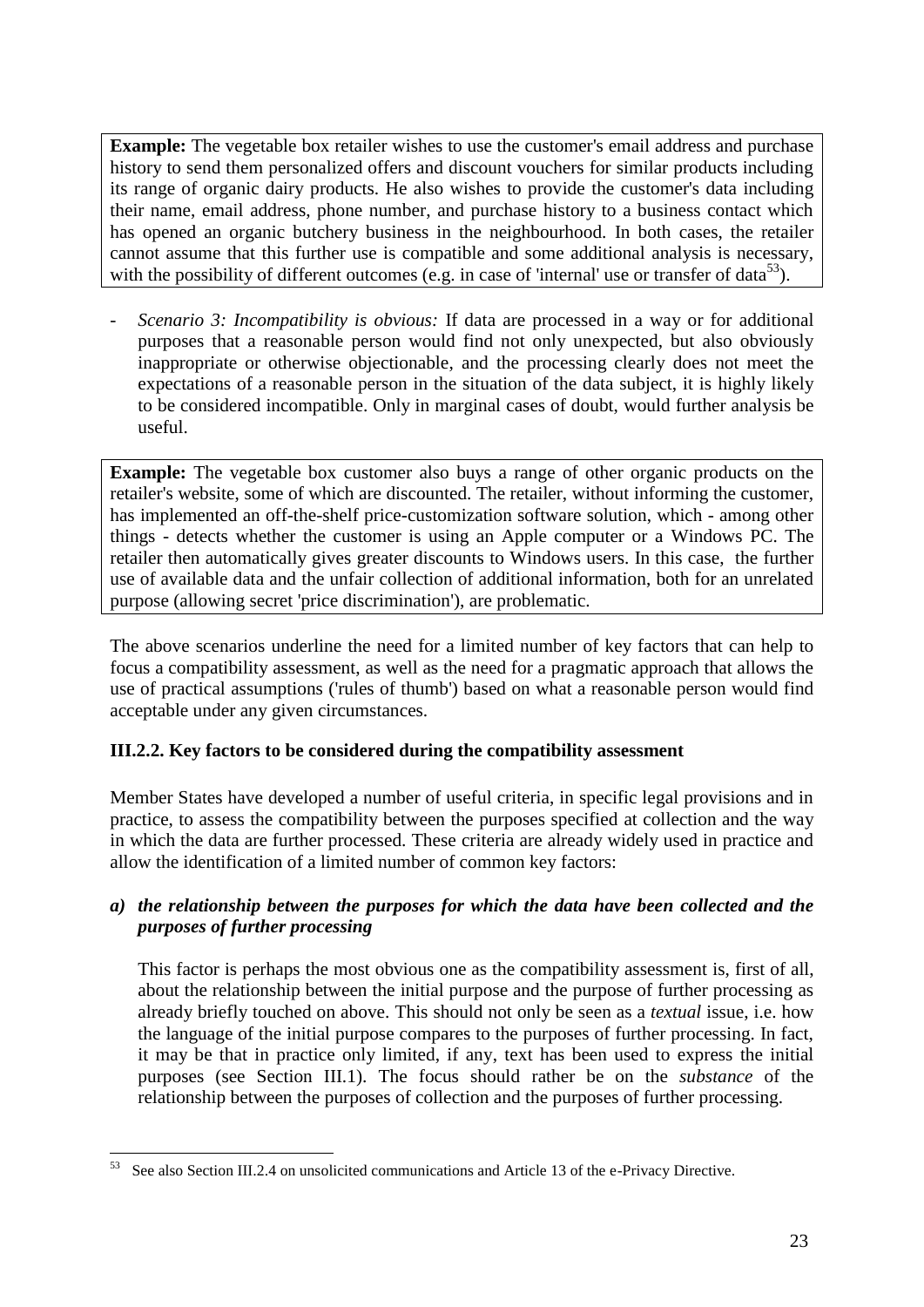This may cover situations where the further processing was already more or less implied in the initial purposes, or assumed as a logical next step in the processing according to those purposes, as well as situations where there is only a partial or even non-existent link with the original purposes. In any case, the *greater* the distance between the purposes of collection and the purposes of further processing, the more problematic this would be for the compatibility assessment.<sup>54</sup>

As previously highlighted in the context of purpose specification, it is always necessary to take account of the factual context and the way in which a certain purpose is commonly understood by relevant stakeholders in the various situations under analysis.

## *b) the context in which the data have been collected and the reasonable expectations of the data subjects as to their further use*

The second factor focuses on the specific context in which the data were collected and the reasonable expectations of the data subjects as to their further use based on that context. In other words, the issue here is what a reasonable person in the data subject's situation would expect his or her data to be used for based on the context of the collection.<sup>55</sup>

An important aspect of this is the *nature* of the relationship between the controller and the data subject. This requires not only a review of any legal statements made, but also consideration of what would be customary and generally expected practice in the given context, and in the given (commercial or other) relationship. In general, the more unexpected or surprising the further use is, the more likely it is that it would be considered incompatible.<sup>56</sup>

An assessment of the nature of this relationship should also include an investigation into the balance of power between the data subject and the data controller. In particular, it should be noted whether the data subjects, or any third parties on their behalf, were *obliged* to provide the data under law.<sup>57</sup> Alternatively, the collection could have been based on a contractual relationship. In this case, the nature of the contract and the balance of power between the data subject and the data controller (for example, how easy was it for the data subject to terminate that contract and seek an alternative service-provider) should be examined.<sup>58</sup> If the further processing was based on consent, an assessment should be made as to what extent the consent was freely given, and on the precision of its terms.<sup>59</sup> In general, the compatibility assessment will need to be more stringent if the data subject was not given sufficient freedom of choice, if the terms of any consent were unspecific, and/or if the further use is considered objectionable.

In all these cases, it is also important to consider whether the status of the data controller<sup>60</sup>, the nature of the relationship or the service provided<sup>61</sup>, or the applicable legal

<sup>54</sup> <sup>54</sup> See Annex 4, in particular, examples 1, 2 and 3.

 $^{55}$  See Annex 4, among others, examples 1 and 2.

<sup>&</sup>lt;sup>56</sup> See Annex 4, in particular, examples 8 and 9.<br> $\frac{57}{2}$  See Annex 4, in particular, examples 2, 17, 18

See Annex 4, in particular, examples 2, 17, 18, 19, 20, 22.

<sup>58</sup> See Annex 4, in particular, example 8.

<sup>&</sup>lt;sup>59</sup> See Annex 4, in particular, examples 7, 8, 9 and 10.<br><sup>60</sup> Stark as for appendix on ethnomy and physician

 $^{60}$  Such as, for example, an attorney or a physician.

Such as, for example, cloud computing services for personal document management, email services, diaries, e-readers equipped with note-taking features, and various life-logging applications that may contain very personal information.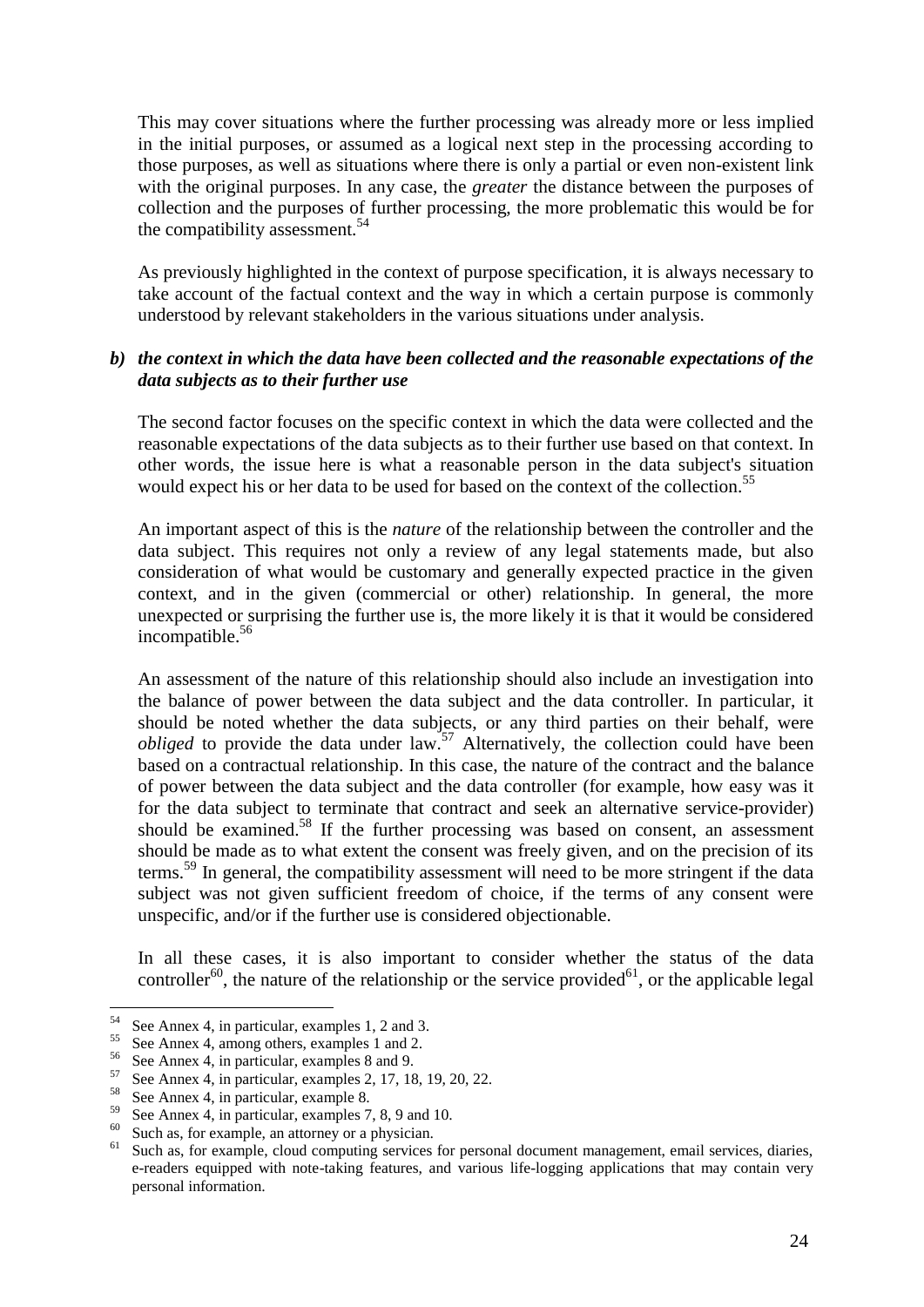or contractual obligations (or other promises made at the time of collection) could give rise to reasonable expectations of stricter confidentiality and stricter limitations on further use. <sup>62</sup> In general, the more *specific* and *restrictive* the context of collection, the more limitations there are likely to be on further use.<sup>63</sup> Here again, it is necessary to take account of the factual context rather than simply rely on text in small print.

In assessing the context in which data were collected and the reasonable expectations of the data subject as to their use, due attention should also be given to the *transparency* of the processing (including the type and content of the information initially or subsequently provided to the data subject) $64$ , as well as whether the further processing was based on provisions of law.<sup>65</sup> In the latter case, legal security and predictability in general might suggest that the further use is appropriate, even if the data subjects might not have been aware of all the consequences involved.<sup>66</sup>

## *c) the nature of the data and the impact of the further processing on the data subjects*

The third factor focuses on the nature of the data and the impact of the further processing on the data subjects. This is a fairly common approach in data protection law which has after all been designed to *protect* individuals against the *impact* of improper or excessive use of their personal data. The nature of the data processed plays a critical role in all its provisions. It would therefore be important to evaluate whether the further processing involves sensitive data, either because they belong to the special categories of data under Article 8 of the Directive<sup>67</sup>, or for other reasons, as in the case of biometric data, genetic information, communication data, location data, and other kinds of personal information requiring special protection.<sup>68</sup> In general, the more sensitive the information involved, the narrower the scope for compatible use would be.<sup>69</sup>

In assessing the impact of the further processing, both positive<sup>70</sup> and negative consequences should be taken into account. These may include potential future decisions or actions by third parties<sup>71</sup>, and situations where the processing may lead to the exclusion or discrimination of individuals.<sup>72</sup> In addition to adverse outcomes that can be specifically

<sup>62</sup> In some cases, the context of collection may suggest a complete prohibition of any further use beyond a specific, pre-defined purpose.

See Annex 4, in particular, examples 4 and 16.

See Annex 4, in particular, examples 5, 9, 10, 12. It should be kept in mind that the requirement to provide clear information to data subjects is a horizontal one. Still, the better a controller complies with all requirements of the Directive, the more likely it is that a further use may be considered compatible.

<sup>65</sup> i.e. legal provisions, describing further phases of the purpose for which data were *originally* collected, as clearly distinguished from legal provisions which might legitimate *incompatible* use under certain circumstances (see Section III.3).

See Annex 4, in particular, examples 3 and 11.

<sup>67</sup> Special categories of data include 'personal data revealing racial or ethnic origin, political opinions, religious or philosophical beliefs, trade-union membership', 'data concerning health or sex life', and 'data relating to offences and criminal convictions'.

<sup>&</sup>lt;sup>68</sup> It may also be relevant to consider whether the data subject is a child or otherwise belongs to a more vulnerable segment of the population requiring special protection, such as, for example, the mentally ill, asylum seekers, or the elderly.

 $\frac{69}{2}$  See Annex 4, in particular, examples 4, 12, 14, 16, 17, 18. However, it cannot be excluded that even highly sensitive personal data may be further processed, provided that the processing meets the criteria for compatibility assessment, and in particular, the reasonable expectations of the data subjects are respected.

 $\frac{70}{71}$  See Annex 4, in particular, examples 6 and 11.

<sup>&</sup>lt;sup>71</sup> See Annex 4, in particular, examples 1, 2, 12, 13, 17, 18, 19, 20, 21, and 22.<br><sup>72</sup> See Annex 4, in particular, examples 5, 13, 14, 18, and 19

See Annex 4, in particular, examples 5, 13, 14, 18, and 19.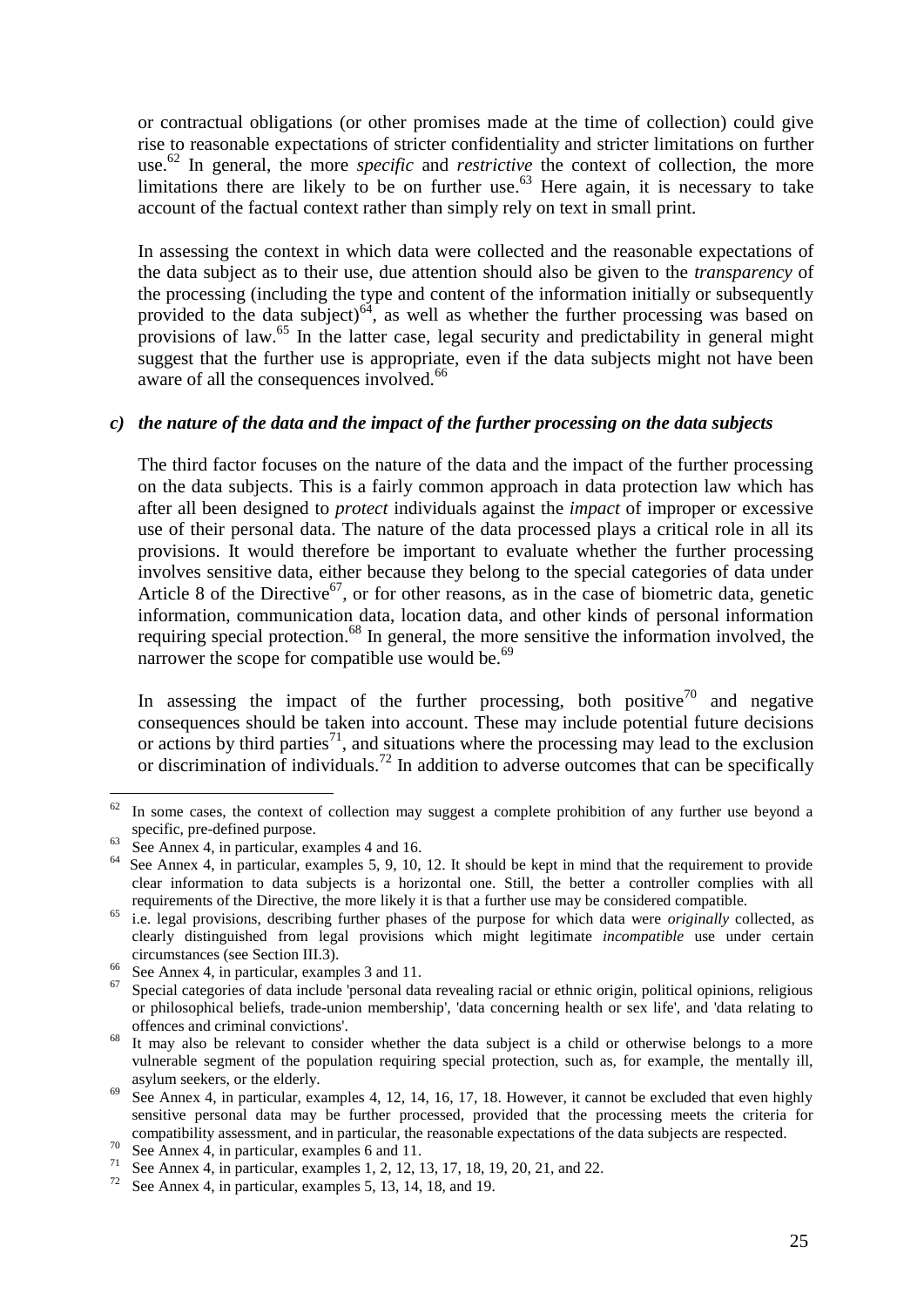foreseen, emotional impacts also need to be taken into account, such as the irritation, fear and distress that may result from a data subject losing control over personal information, or realising that it has been compromised.

Relevant impact in a larger sense may also involve *the way in which* data are further processed: such as whether the data are processed by a different controller in another context with unknown consequences, whether the data are publicly disclosed or otherwise made accessible to a large number of persons, or whether large amounts of personal data are processed or combined with other data (e.g. in case of profiling, for commercial, law enforcement or other purposes), particularly if such operations were not foreseeable at the time of collection. 73

The relevant consequences might therefore vary from targeted and well defined to more general and unpredictable with a variable scale or scope. Again, in general, the more negative or uncertain the impact of further processing might be, the more unlikely it is to be considered as compatible use. The availability of alternative methods to achieve the objectives pursued by the controller, with less negative impact for the data subject, would certainly have to be a relevant consideration in this context.<sup>74</sup>

### *d) the safeguards applied by the controller to ensure fair processing and to prevent any undue impact on the data subjects*

An inherent characteristic of a multi-factor assessment is that deficiencies at certain points may in some cases be compensated by a better performance on other aspects. This is why the fourth and last factor looks at the safeguards that have been applied by the controller to ensure fair processing and to prevent any undue impact on the data subjects.

Appropriate additional measures could thus, in principle, serve as 'compensation' for a change of purpose<sup>75</sup> or for the fact that the purposes have not been specified as clearly in the beginning as they should have been. This might require technical and/or organisational measures to ensure functional separation (such as partial or full anonymisation, pseudonymisation, and aggregation of data), but also additional steps taken for the benefit of the data subjects, such as increased transparency, with the possibility to object or provide specific consent. Whether the result is acceptable will depend on the compatibility assessment as a whole (i.e. including those measures and their effect on the other aspects mentioned above).

If the purposes have changed or have not been specified clearly, a first necessary (but not always sufficient) condition towards ensuring compatibility is to re-specify the purposes. Often it is also necessary to provide additional notice to the data subjects and – depending on the circumstances and the legal basis of the further processing – it may be necessary to provide an opportunity to allow them to opt-in or opt-out.<sup>76</sup>

<sup>73</sup> See Annex 4, in particular, examples 5, 9, 10, 19, 20, 21, 22.

 $74$  See Annex 4, in particular, examples 4, 5, 6, 12 and 13.

<sup>&</sup>lt;sup>75</sup> This follows implicitly from the specific provision on further processing for historical, statistical or scientific purposes in Article  $6(1)(b)$  of the Directive (see Sections II.2.2 and III.2.3).

 $76 \text{ If required, the data protection authority must also be notified.}$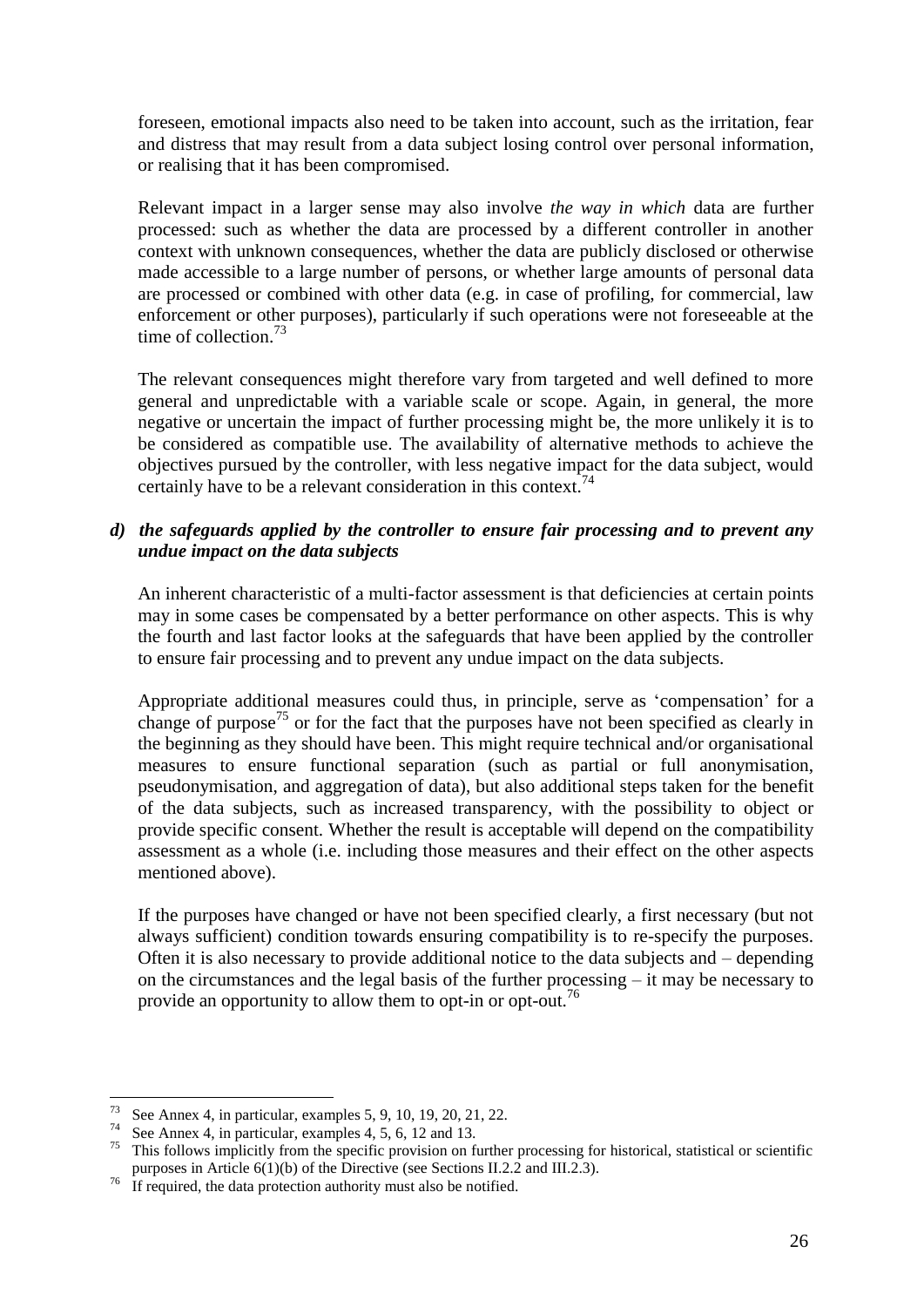In some cases, requesting a specific separate consent for the new processing may, in particular, help compensate for the change of purpose.<sup>77</sup> That is, a new legal basis under Article 7(a) can, in some situations, contribute to compensate for the incompatibility. It is important to reiterate, however, that the requirements of compatibility under Article 6(1)(b) and the requirement of an appropriate legal basis under Article 7 are cumulative. That is, a new legal basis alone cannot legitimize an otherwise incompatible further use.

In addition, the implementation of additional technical and organisational measures may be particularly important. The identification of the relevant measures is facilitated if certain basic goals of data protection and data security are taken into account. The classic goals of data security are availability, integrity and confidentiality. To meet data protection requirements effectively, the data protection goals of transparency, isolation and 'intervenability' should be considered as well.<sup>78</sup>

When trying to identify technical and organisational measures that qualify as appropriate safeguards to compensate for the change of purpose, the focus often lies with the notion of isolation<sup>79</sup>. Examples of the relevant measures may include, among other things, full or partial anonymisation, pseudonymisation, or aggregation of the data, privacy enhancing technologies, as well as other measures to ensure that the data cannot be used to take decisions or other actions with respect to individuals ('functional separation'). These measures are particularly relevant in the context of further use for 'historical, statistical or scientific purposes', as will be developed below. $80$ 

Although this presentation of key factors is not fully exhaustive, it attempts to highlight the typical issues that may be considered in a balanced approach; neither too general so as to be meaningless, nor too specific so as to be overly rigid. As shown above, each factor may be further developed into more detailed or more specific criteria. As technology, society and business practices continue to evolve, it is possible that certain factors may become more or less important, and may require specific attention when assessing compatibility.

It should be emphasised that the assessment of compatibility will often imply a multi-criteria evaluation. While there may be cases where not all the considerations mentioned above will be relevant, typically the assessment will require the evaluation of a number of relevant factors applied in a cumulative way. Their different weight will therefore have an impact on the global assessment.

Practical examples to illustrate the compatibility assessment on the basis of these factors are provided in **Annex 4**.

See Annex 4, and compare, in particular, examples 7 and 8.

<sup>&</sup>lt;sup>78</sup> See Opinion 05/2012 of the WP29 on Cloud Computing adopted on 1 July 2012 (WP 196), in particular, Section 3.4.

See Section 3.4 of Opinion 05/2012 on Cloud Computing just referred to. In addition, it should be noted that in Germany the broader concept of 'unlinkability' has been introduced into legislation and is promoted by the Conference of Data Protection Commissioners.

See Annex 4, in particular, examples 14 and 15.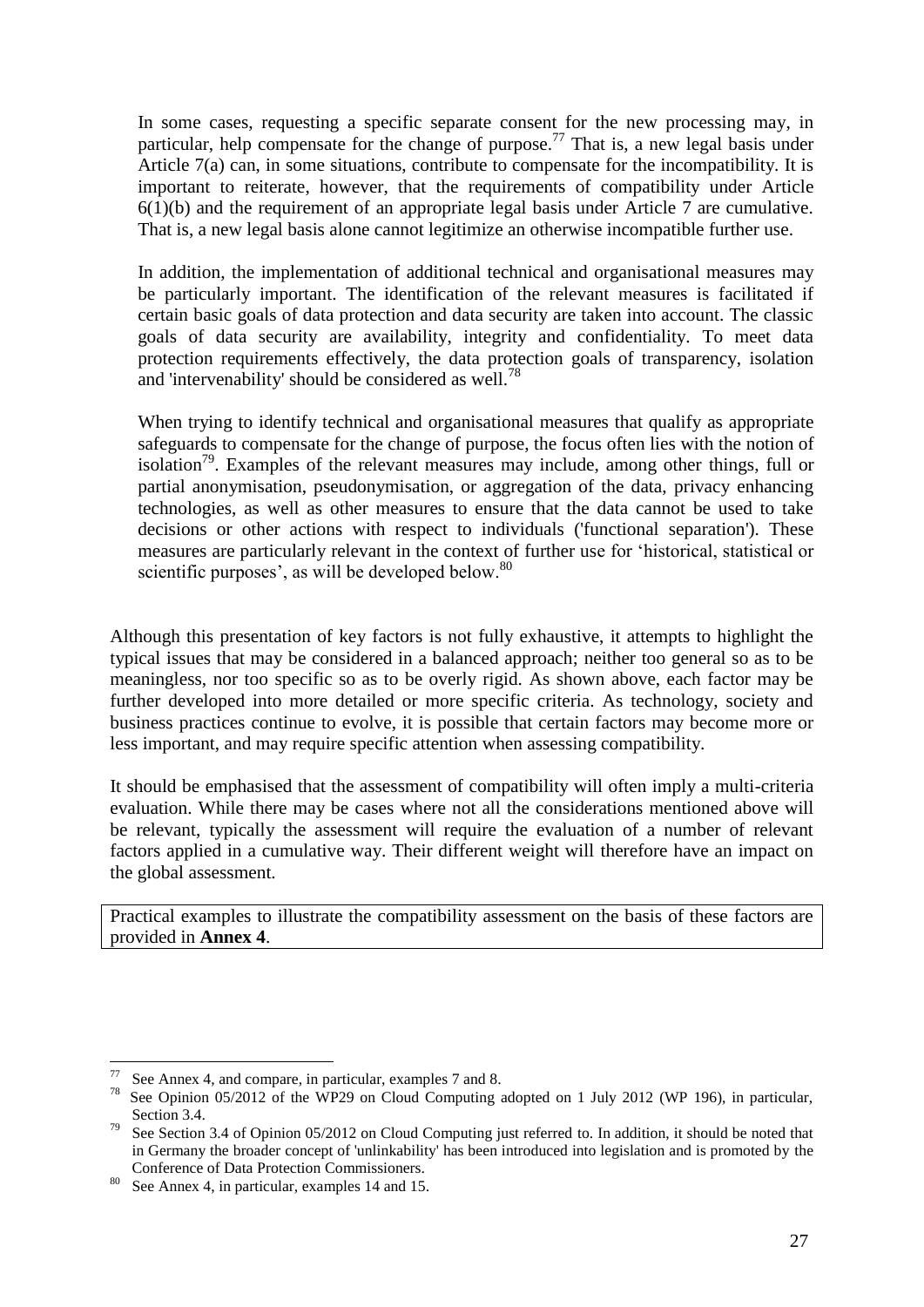### **III.2.3. Further processing for historical, statistical or scientific purposes**

Article 6(1)(b) of the Directive contains a specific provision on further processing for 'historical, statistical or scientific purposes'.<sup>81</sup> This provision, read together with the relevant recitals, allows further processing of data for historical, statistical and scientific research as long as the controller compensates for this change by implementing 'appropriate safeguards' and in particular by ensuring that the data will not be used to support measures or decisions regarding any particular individuals.

#### *Objective of the provision on processing for 'historical, statistical or scientific purposes'*

The provision contributes to greater legal certainty. It should not be read as providing an overall exception from the requirement of compatibility, and it is not intended as a general authorisation to further process data in all cases for historical, statistical or scientific purposes. Just like in any other case of further use, all relevant circumstances and factors must be taken into account when deciding what safeguards, if any, can be considered appropriate and sufficient. In addition, as in other situations, a separate test must be carried out to ensure that the processing has a legal basis in one of the grounds listed in Article 7 and complies with other relevant requirements of the Directive.

As noted in recital 29, the purpose of the safeguards is typically to 'rule out' that the data will be used to support measures or decisions regarding any particular individual. The term 'rule out' suggests that the safeguards should indeed be strong enough to exclude or at least minimise any risks to the data subjects. $82$ 

In order to ensure appropriate safeguards, the term 'measures or decisions' should be interpreted in the broadest sense. First, they should be understood to cover any 'measures or decisions' irrespective of whether they are taken by the controller or by anyone else. Second, 'measures or decisions' do not only cover formal decisions and measures in a formal procedure. In other words: any relevant impact on particular individuals - either negative or positive - should be avoided.

Under the current framework, it is up to each Member State to specify what safeguards may be considered as appropriate. This specification is typically provided in legislation, which could be precise (e.g. national census or other official statistics) or more general (most other kinds of statistics or research). In the latter case, this leaves room for professional codes of conduct and/or further guidance released by the competent data protection authorities.

 $81$  Pursuant to Article 6(1)(b) further processing of data for these purposes 'shall not be considered as incompatible provided that Member States provide appropriate safeguards'. Recital 29 further provides that 'these safeguards must in particular *rule out* the use of the data in support of measures or decisions regarding any particular individual'. Article 11(2) and recital 40 with regard to notice to data subjects are also relevant in this respect. Recital 40 provides that 'it is not necessary to [provide notice to the data subject] if the data subject already has the information' and that 'there will be no such obligation if the recording or disclosure are expressly provided for by law or if the provision of information to the data subject proves impossible or would involve disproportionate effort, which could be the case *where processing is for historical, statistical or scientific purposes*; whereas, in this regard, the number of data subjects, the age of the data, and any *compensatory measures* adopted may be taken into consideration'

<sup>&</sup>lt;sup>82</sup> In this respect it is worth recalling Article 9(3) of Convention 108, referred to in footnote 19, which also allows further use for statistics or scientific research but only in cases where 'there is obviously no risk of an infringement of the privacy of the data subjects'.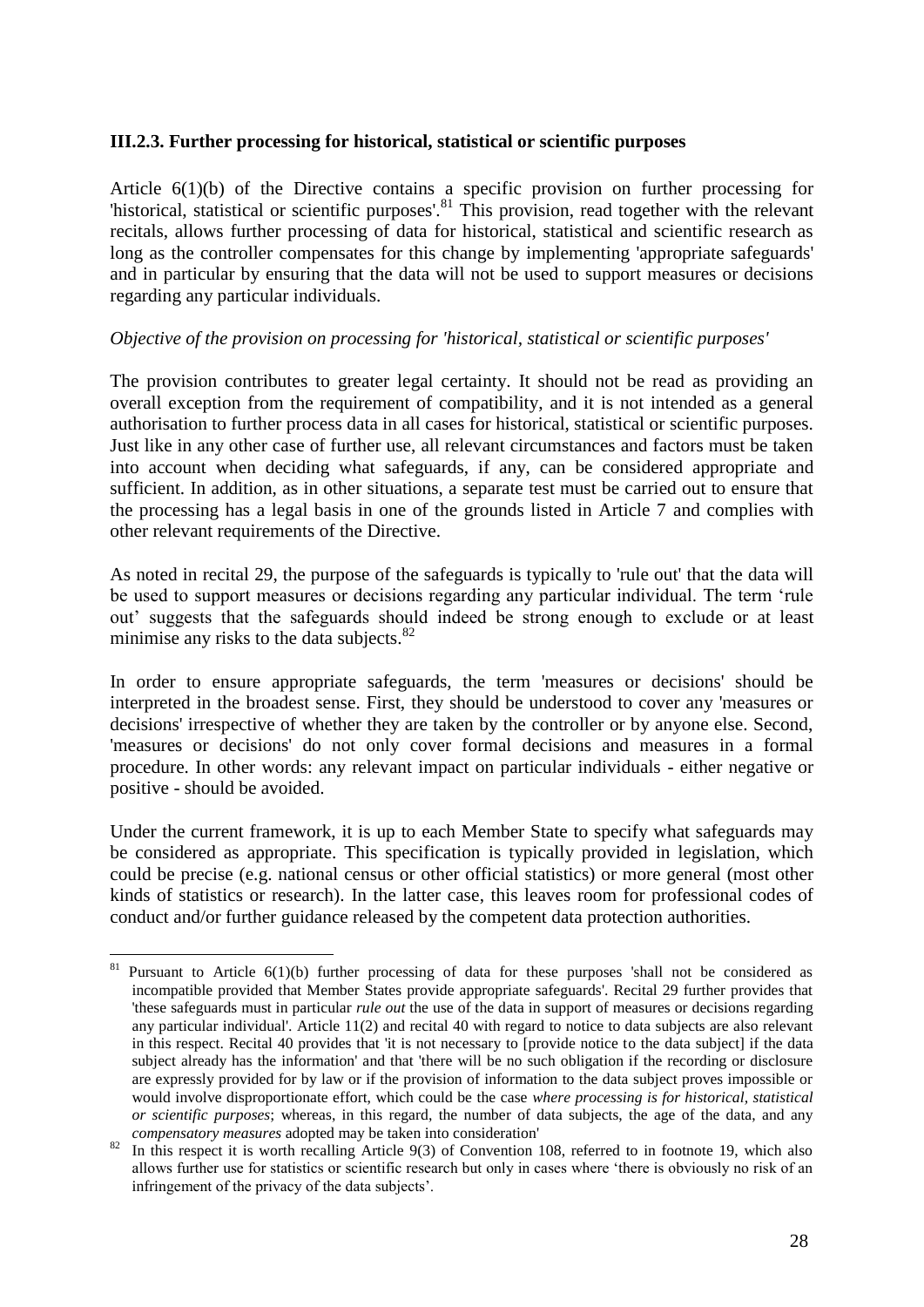### *Diversity of the situations covered and the safeguards to be applied*

The provision covers a broad range of processing activities. Whereas some processing may serve important public interests, there are many other types of activities - outside the scope of 'public interests' - that may also fall under this provision.

'Statistical purposes' in particular, cover a wide range of processing activities, from commercial purposes (e.g. analytical tools of websites or big data applications aimed at market research<sup>83</sup>) to public interests (e.g. statistical information produced from data collected by hospitals to determine the number of people injured as a result of road accidents).

Processing for 'historical' purposes can also have specific characteristics and this may require a different set of safeguards. Member States often have specific laws governing access to national archives, archives on recent history of particular interest (such as archives evidencing oppressive regimes), and court files kept by the judiciary. These laws often call for safeguards beyond anonymisation or pseudo-anonymisation, including appropriate security measures and restrictions on access.

Although historians are often more interested in facts than in the precise identity of the individuals concerned (and for these cases anonymised or pseudonymised data may often be appropriate), in some cases, the research may focus on specific individuals, such as historical figures or family history. It may also be that researchers wish to use historical data that pose little or no risk to persons concerned, due to the lapse of time since the data were collected.<sup>84</sup>

As regards 'scientific' purposes, there may also be a need to access different kinds of data. Some research may require raw microdata, which are only partially anonymised or pseudonymised. In some cases, the research purposes involved can only be fulfilled if the pseudonymisation is reversible: for example, when research subjects need to be interviewed at a later stage in a longitudinal study. Other research, however, may require less detail, and therefore allow a higher level of aggregation and anonymisation. Further, publication of research results should, as a rule, be possible in such a way that only aggregated and/or otherwise fully anonymised data will be disclosed.

Finally, as will be shown below, it will also be relevant to distinguish between situations where the further processing will be carried out by the initial data controller and those where personal data will be transferred to a third party. In this context, some research projects may require very precise protocols (rules and procedures) to ensure a strict functional separation between participants in the research and outside stakeholders. This may include technical and organisational measures, such as securely key-coding the personal data transferred and prohibiting outside stakeholders from re-identifying data subjects (as in the case of clinical trials and pharmaceutical research) and possible other measures.

<sup>83</sup> For big data and open data, see Section III.2.5 and Annex 2.

<sup>&</sup>lt;sup>84</sup> In this context, however, it should be kept in mind that some data (for example, criminal records) may continue to have an adverse impact on a data subject even after many decades, and may, for example, continue to stigmatise an individual and hinder his/her rehabilitation. Moreover, information that a deceased individual has been a secret agent or collaborator of an oppressive regime, a paedophile, perpetrator of crimes, suffered from a mental illness giving rise to a stigma, or suffered from a hereditary disease, may also have a negative impact on the family (e.g. surviving spouse, children, or other descendants) of the deceased individual.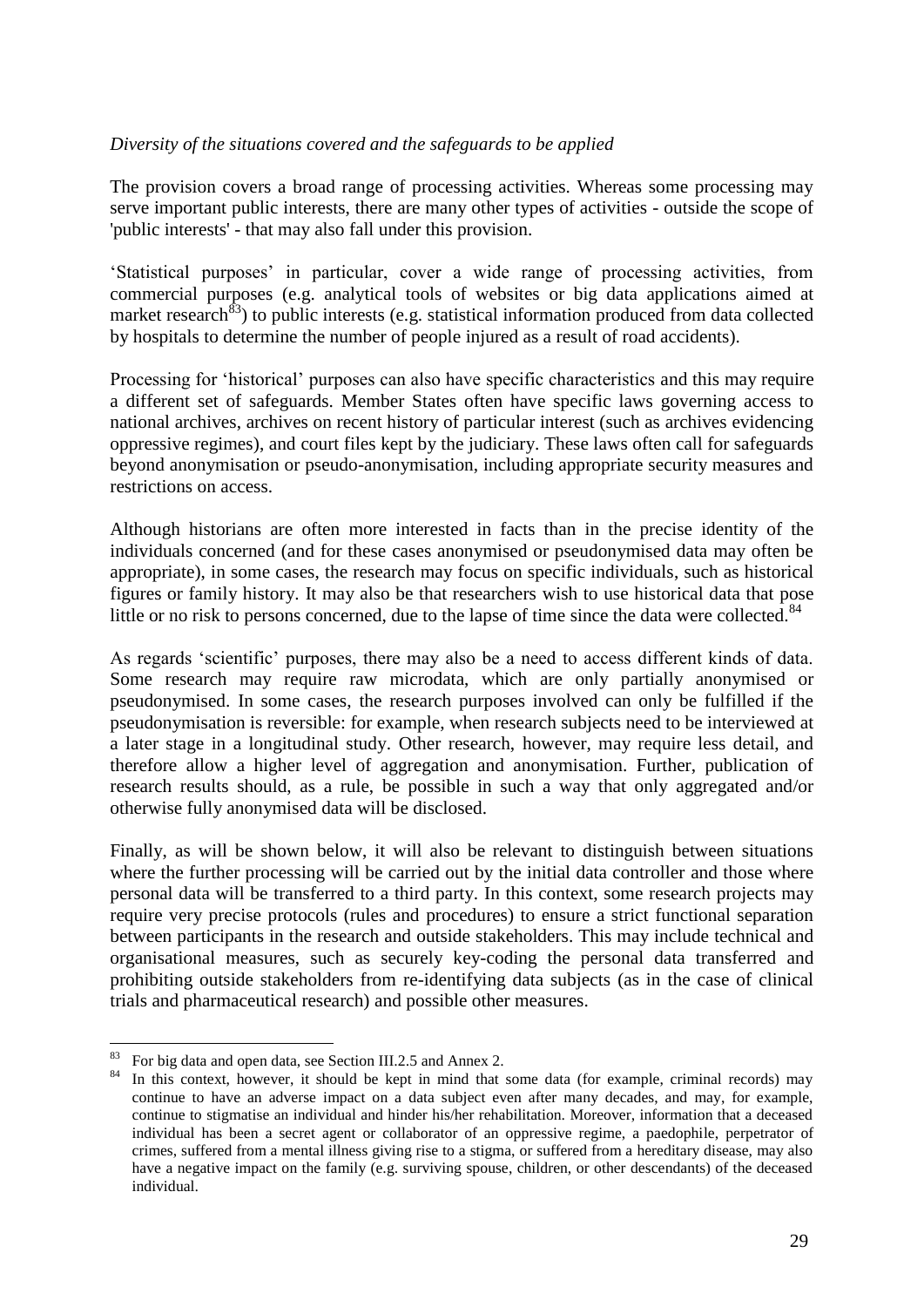Considering the diversity of potential situations, it is all the more important to once again follow the generally applicable multi-factor approach in order to identify the appropriate safeguards.

### *The concept of 'functional separation'*

When it comes to the safeguards to be adopted, the notion of functional separation may be of particular relevance. This means that data used for statistical purposes or other research purposes should not be available to 'support measures or decisions' that are taken with regard to the individual data subjects concerned (unless specifically authorized by the individuals concerned). To comply with this requirement, controllers need to guarantee the security of the data, and take all other necessary technical and organisational measures to ensure functional separation.

As will be discussed later, full or partial anonymisation, in particular, can be relevant to the safe use or sharing of data within organisations, particularly large ones with diverse functions. When full anonymisation and use of aggregated data (at a sufficiently high level of aggregation) are not possible, data will often at least need to be partially anonymised (e.g. pseudo-anonymised, key-coded, and stripped of direct identifiers) and additional safeguards may also be required, as will be discussed below.

## *Different scenarios require different safeguards*

Once again, it is helpful to distinguish different scenarios for further analysis:

- Scenario 1: unidentifiable personal data: data are anonymised or aggregated in such a way that there is no remaining possibility to (reasonably) identify the data subjects.
- Scenario 2: indirectly identifiable personal data: lower level of aggregation, partial anonymisation, pseudonymisation or key-coded data.
- Scenario 3: situations where directly identifiable personal data are needed due to the nature of the research.<sup>85</sup>

As a general rule, this leads to the following considerations:

1) Full anonymisation (including a high level of aggregation) is the most definitive solution. It implies that there is no more processing of personal data and that the Directive is no longer applicable.<sup>86</sup>

 $\overline{a}$ <sup>85</sup> Article 2(a) of the Directive defines 'personal data' as 'any information relating to an identified or identifiable natural person ("data subject"); an identifiable person is one who can be identified, directly or indirectly, in particular by reference to an identification number or to one or more factors specific to his physical, psychological, mental, economic, cultural or social identity'. See also Opinion 4/2007 on the concept of personal data, adopted on 20.06.2007 (WP 136), especially on p. 12-21 (discussing 'pseudonymised data', 'key-coded data' and 'anonymous data' on p. 18-21). The issue of information '*relating to*' an individual is discussed on p. 9-12.

<sup>86</sup> The term 'full' or 'complete anonymisation' is used in this Opinion to refer to data that can no longer be considered 'personal data' under Article 2(a) of the Directive. See also Opinion 4/2007 of the WP29 referred to in the previous footnote.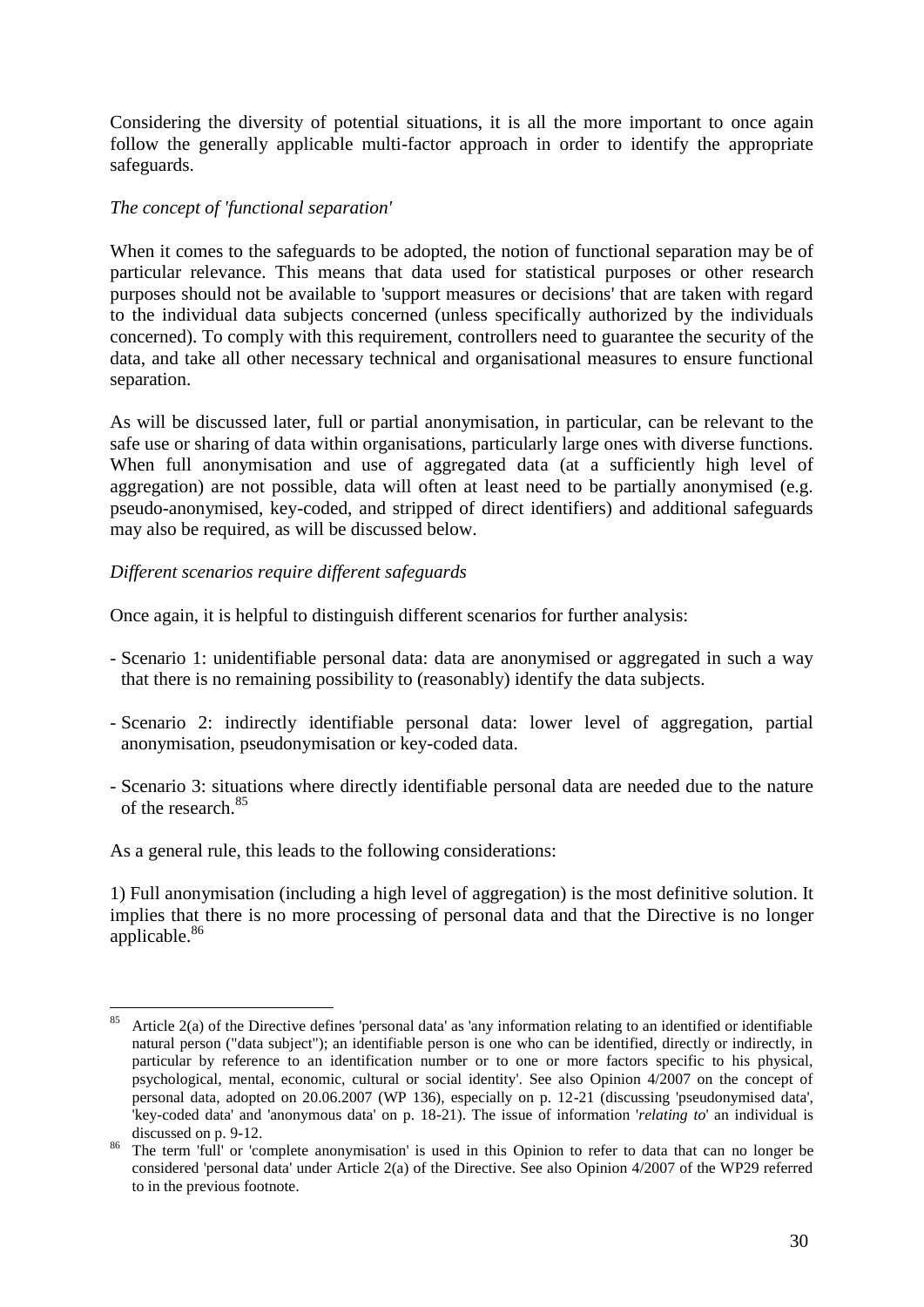Full anonymisation may, however, not be possible due to the nature of the processing (e.g. where there may be a need to re-identify the data subjects or a need to use more granular data that, as a side effect, may allow indirect identification). Furthermore, anonymisation is increasingly difficult to achieve with the advance of modern computer technology and the ubiquitous availability of information. Full anonymisation would also require, for instance, that any reasonable possibility of establishing a link with data from other sources with a view to re-identification be excluded. However, re-identification of individuals is an increasingly common and present threat.<sup>87</sup> In practice, there is a very significant grey area, where a data controller may believe a dataset is anonymised, but a motivated third party will still be able to identify at least some of the individuals from the information released.<sup>88</sup> Addressing and regularly revisiting the risk of re-identification, including identifying residual risks, therefore remains an important element of any solid approach in this area.

2) Partial anonymisation or partial de-identification may be the appropriate solution in some situations<sup>89</sup> when complete anonymisation is not practically feasible. In these cases, various techniques (including pseudo-anonymisation<sup>90</sup>, key-coding<sup>91</sup>, keyed-hashing, using rotating salts, removal of direct identifiers and outliers, replacing unique IDs, introduction of 'noise', and others) should be used to reduce the risk that data subjects can be re-identified, and subsequently, that any measures or decisions can be taken in their regard. In addition, there will also often be a need to complement these techniques with other safeguards in order to adequately protect the data subjects.  $92$  These include data minimisation, as well as appropriate organisational and technical measures, including effective 'data silo'-ing, to ensure functional separation.

3) Directly identifiable personal data may be processed only if anonymisation or partial anonymisation is not possible without frustrating the purpose of the processing, and further provided that other appropriate and effective safeguards are in place.

 $\overline{a}$ See, for example, 'Transparent Government, Not transparent Citizens', a report prepared for the UK Cabinet office by Kieron O'Hara of Southampton University in 2011, in which the author warned of the ability to identify individuals from anonymised data, using, among others, 'jigsaw identification' and saying that there are no complete technical solutions to the de-anonymisation problem. Available at:

http://www.cabinetoffice.gov.uk/sites/default/files/resources/transparency-and-privacy-review-annex-b.pdf

At present, there is no comprehensive guidance on anonymisation at European level. The WP29 is currently preparing a guidance document on open data, which will address, among other things, some issues related to anonymisation. The WP29 may also provide further guidance in due course on anonymisation techniques more generally. These documents are expected to be adopted in the course of 2013. For guidance at the national level, see the 'Anonymisation code of practice' issued by the Information Commissioner's Office in the UK in November 2012, available at:

[http://www.ico.gov.uk/for\\_organisations/data\\_protection/topic\\_guides/~/media/documents/library/Data\\_Prot](http://www.ico.gov.uk/for_organisations/data_protection/topic_guides/~/media/documents/library/Data_Protection/Practical_application/anonymisation_code.ashx) [ection/Practical\\_application/anonymisation\\_code.ashx.](http://www.ico.gov.uk/for_organisations/data_protection/topic_guides/~/media/documents/library/Data_Protection/Practical_application/anonymisation_code.ashx)

<sup>&</sup>lt;sup>89</sup> Whether a certain degree of partial anonymisation or de-identification is sufficient as a safeguard depends on the context, including all relevant criteria mentioned in Section III.2.2.

<sup>&</sup>lt;sup>90</sup> It is important to emphasize that partial anonymisation is not a synonym for pseudo-anonymisation or for key-coding personal data. In addition to pseudo-anonymisation (of which key-coding is a classic example), additional anonymisation techniques may often need to be used.

<sup>&</sup>lt;sup>91</sup> In this context the WP29 emphasises the importance of the security of key-coding measures. For example, in case of clinical trials, the use of initials and date of birth as coding mechanisms should be avoided because this method would allow for a fairly easy identification of patients. A better practice is to apply more secure key-coding measures, for example, randomly allocated numbers.

In any event, key-coded or otherwise pseudonymised, or partially anonymised personal data - so long as the possibility of re-identification exists, with reasonable means, to be applied by the controller or any third party - continues to be considered personal data, and thus, requires appropriate protection.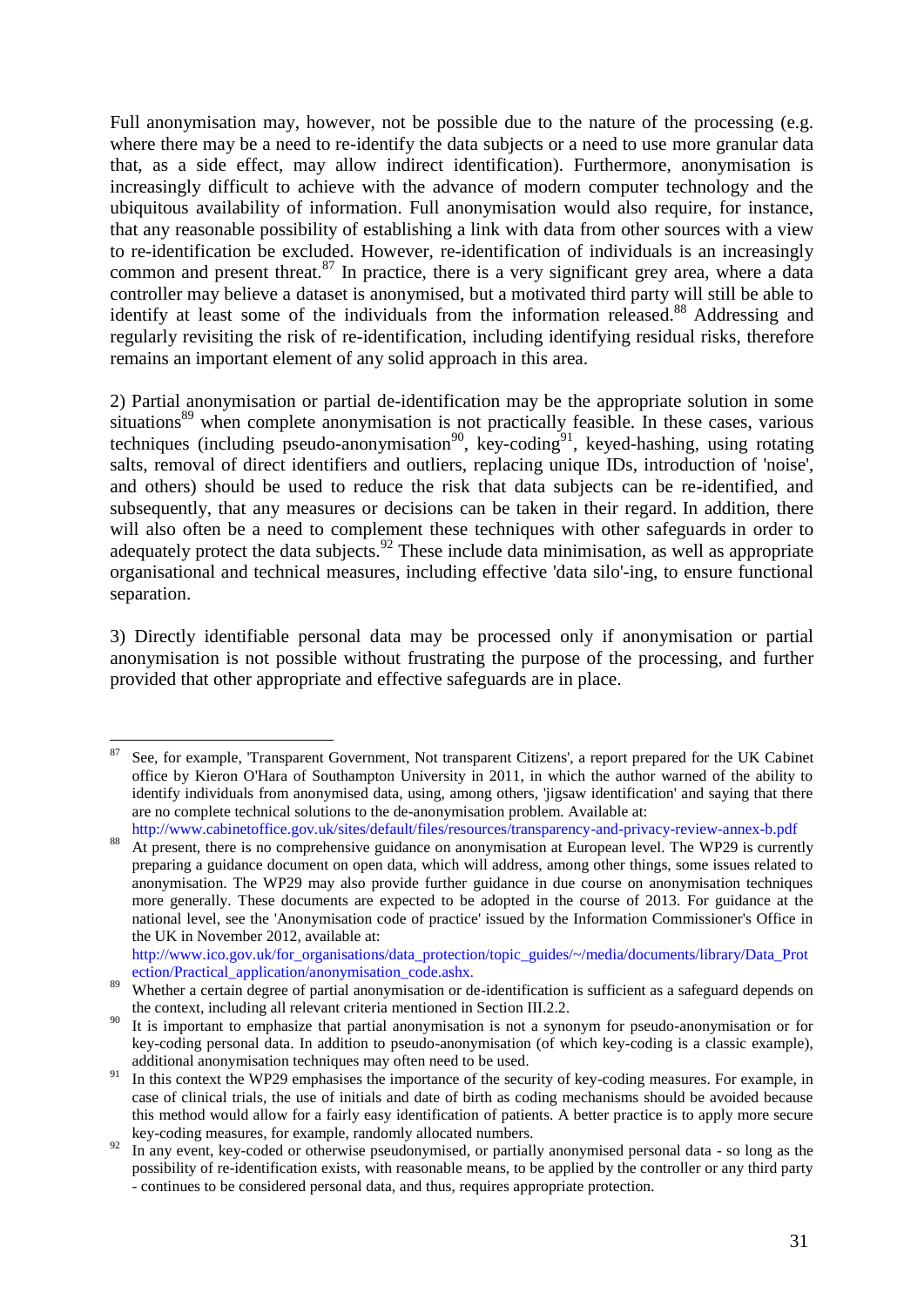### *Importance of additional safeguards beyond anonymisation*

The above analysis shows that anonymisation is a key tool in achieving functional separation, and although it is highly recommended, it does have its challenges and limits. The analysis also shows that once the first assessment has been completed in terms of the possibilities and limits of effective de-identification, the second step of applying additional safeguards will often need to follow.

As essential guidance, it should be kept in mind that the easier the data subject can be identified, the more additional safeguards will be needed. That said, the compatibility assessment cannot be reduced to these two factors and steps alone: as in any other case, it must also include all the other relevant key factors mentioned in Section III.2.2. For example, in general, the more sensitive the data and the more consequential potential adverse impact on the data subject if identified would be, the more should be done to limit the possibilities of reidentification and the more additional safeguards may be required.

Among the appropriate safeguards which may bring additional protection to the data subjects, the following could be considered:

- taking specific additional security measures (such as encryption);
- in case of pseudonymisation, making sure that data enabling the linking of information to a data subject (the keys) are themselves also coded or encrypted and stored separately;
- entering into a trusted third party (TTP) arrangement in situations where a number of organisations each want to anonymise the personal data they hold for use in a collaborative project;<sup>93</sup>
- restricting access to personal data only on a need-to-know basis, carefully balancing the benefits of wider dissemination against the risks of inadvertent disclosure of personal data to unauthorised persons. This may include, for example, allowing read only access on controlled premises. Alternatively, arrangements could be made for limited disclosure in a secure local environment to properly constituted closed communities. Legally enforceable confidentiality obligations placed on the recipients of the data, including prohibiting publication of identifiable information, are also important. It is important to note that in high-risk situations, where the inadvertent disclosure of personal data would have serious or harmful consequences for individuals, even this type of access or restriction may not be suitable.

In addition,

- further processing of personal data concerning health, data about children, other vulnerable individuals, or other highly sensitive information should, in principle, be permitted only with the consent of the data subject<sup>94</sup>;
- any exceptions to this requirement for consent should be specified in law, with appropriate safeguards, including technical and organisational measures to prevent undue impact on the data subjects (in case of doubt, the processing should be subject to prior authorisation of the competent data protection authority); exceptions should only apply with regard to

This model is increasingly being used to facilitate the large-scale research using data collected by a number of organisations. Trusted third parties can be used to link datasets from separate organisations, and then create anonymised records for researchers.

<sup>&</sup>lt;sup>94</sup> The processing should also respect other relevant legislation (e.g. relating to clinical trials).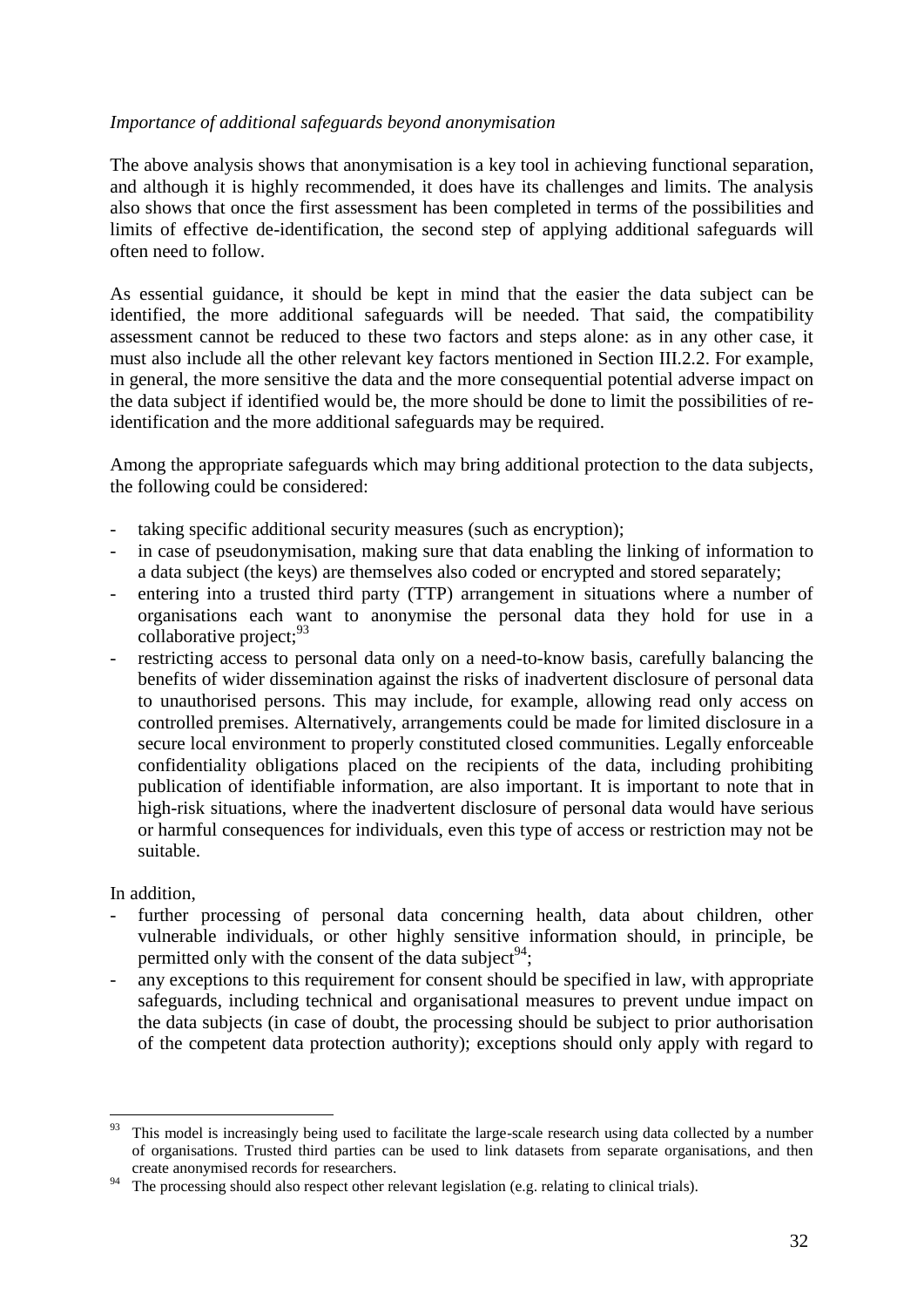research that serves an important public interest, and only if that research cannot possibly be carried out otherwise.<sup>95</sup>

#### *Articles 6(2) and 83 of the proposed Data Protection Regulation*

Articles 6(2) and 83 of the proposed Data Protection Regulation address the issue of further use for historical, statistical or scientific research purposes.<sup>96</sup> These articles take a somewhat similar approach to the above analysis by requiring anonymisation, or if that is not possible, depending on the nature of the processing, at least some degree of de-identification. However, they also differ in some crucial ways.

Article 6(2) of the proposed Data Protection Regulation (under the heading: 'lawfulness of processing') provides that '[p]rocessing of personal data which is necessary for the purposes of historical, statistical or scientific research shall be lawful subject to the conditions and safeguards referred to in Article 83'.

Article 83(1) in turn provides that 'within the limits of this Regulation, personal data may be processed for historical, statistical or scientific research purposes only if: (a) these purposes cannot be otherwise fulfilled by processing data which does not permit or not any longer permit the identification of the data subject; (b) data enabling the attribution of information to an identified or identifiable data subject is kept separately from the other information as long as these purposes can be fulfilled in this manner'.

A crucial difference of this approach compared to the analysis provided in this Opinion is that Articles 6(2) and 83 do not mention any further safeguards, such as additional technical or organisational measures to ensure functional separation, or other safeguards that would contribute to transparency or choice. In addition, this provision does not imply or make clear that further use for historical, statistical or scientific research purposes is subject to the same general multi-factor compatibility assessment under Section III.2.2 as all other further use.<sup>97</sup>

Further, these provisions also confuse two different concepts: the notion of 'compatibility' under Article 5(b) of the proposed Data Protection Regulation and the notion of 'lawful ground' under Article 6. As explained earlier, these two requirements are cumulative. Processing of personal data for the purposes of historical, statistical or scientific research must be based on one of the legal grounds (points a to f), in any event. Article 83 may help assess under what conditions further use may be compatible (and more generally, what safeguards must be applied in case of any processing for historical, statistical or scientific purposes) but cannot provide a substitute for an appropriate lawful ground for the processing.

For these reasons, the WP29 recommends that the Commission and the legislators reconsider the language of both Articles 6(2) and 83 of the proposed Data Protection Regulation (see also Section IV.2).

<sup>&</sup>lt;sup>95</sup> See also amendments 334-342 of the Draft report of the Committee on Civil Liberties, Justice and Home Affairs (LIBE) dated 16.1.2013 (2012/0011(COD) ('Draft LIBE Committee Report').

<sup>96</sup> See also Article 81(2) on the further use of health data.

Appropriate safeguards play a key role in this assessment, but which safeguards are appropriate will depend on the context, the nature of the data and the impact of further processing on the data subjects, if measures to ensure functional separation are not fully effective. See also Articles 11(2) and 13(2) of the current Directive.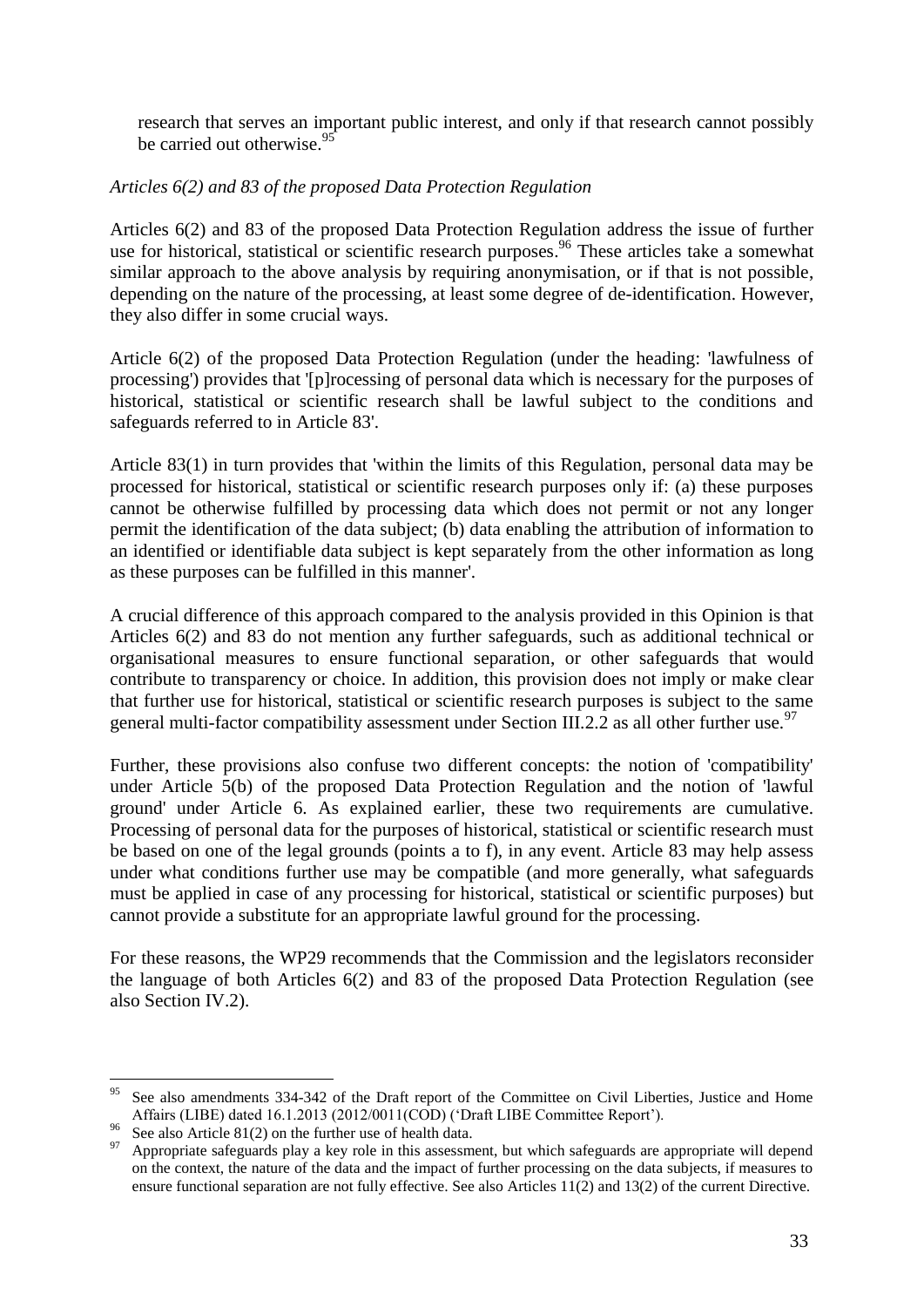## **III.2.4. Article 13 of the e-Privacy Directive on unsolicited communications**

The e-Privacy Directive complements the Directive by providing specific provisions for the electronic communication sector, notably for the processing of personal data in connection with the provision of publicly available electronic communications services in public communications networks.<sup>98</sup> One of those specifications relates to the subject of this Opinion and helps to illustrate the general assessment of compatibility as discussed above.

Article 13 of the e-Privacy Directive sets forth a basic rule of prior ('opt-in') consent for certain kinds of unsolicited communications (i.e. the use of automatic calling systems, fax and email) for the purposes of direct marketing. An exception is created in Article 13(2) for existing relationships, i.e. cases where a business has previously provided a product or service to an individual, in the context of which the individual provided his/her email address, and where an unsolicited email is subsequently sent by the controller to advertise its own 'similar' products or services. Unsolicited emails sent under this exception must, however, provide the customer with an opportunity to 'opt-out' of future emails.

This provision illustrates how the reasonable expectations of the data subject and the context of the data collection may impact on the assessment of both the legal grounds and the compatibility of the processing. The requirements for data controllers are different depending on the context in which personal data have been collected: in principle, the use of automated calling systems, fax and e-mail for direct marketing is subject to the prior consent of the data subject. A specific safeguard is therefore required to ensure the lawfulness of the processing. This is not the case, however, when the data subjects' details have been obtained from the customer at the time they were sold a product or service, and when the purpose of the processing is the direct marketing of products or services similar to those bought by the customer, provided the marketing is done by the controller itself and for its own products and services.

The further use of data for marketing purposes may in both cases be lawful, but subject to different safeguards, depending on the context of the data collection and on the relationship between the data subjects and the controllers, as well as their expectations concerning this relationship. It is worth noting that Article 13 is apparently based on the notion that some means of communication are inherently more intrusive than others and should therefore only be allowed subject to additional safeguards.

More traditional means of direct marketing, such as the use of surface mail for the sending of personalised messages for commercial, political or charitable purposes, remain outside the scope of Article 13 and should therefore be considered under the provisions of the general **Directive** 

In the light of the general analysis in Section III.2.2 of this Opinion it would seem that at least some distinction should be made between:

direct mailings in the context of existing relationships to provide information on new offerings or other relevant opportunities;

<sup>98</sup> Directive 2002/58/EC of the European Parliament and the Council of 12 July 2002 concerning the processing of personal data and the protection of privacy in the electronic communications sector (Directive on privacy and electronic communications), OJ L 201, 31.07.2002, p. 37, as amended by Directive 2009/136/EC of the European Parliament and the Council of 25 November 2009, OJ L 337, 18.12.2009, p. 11.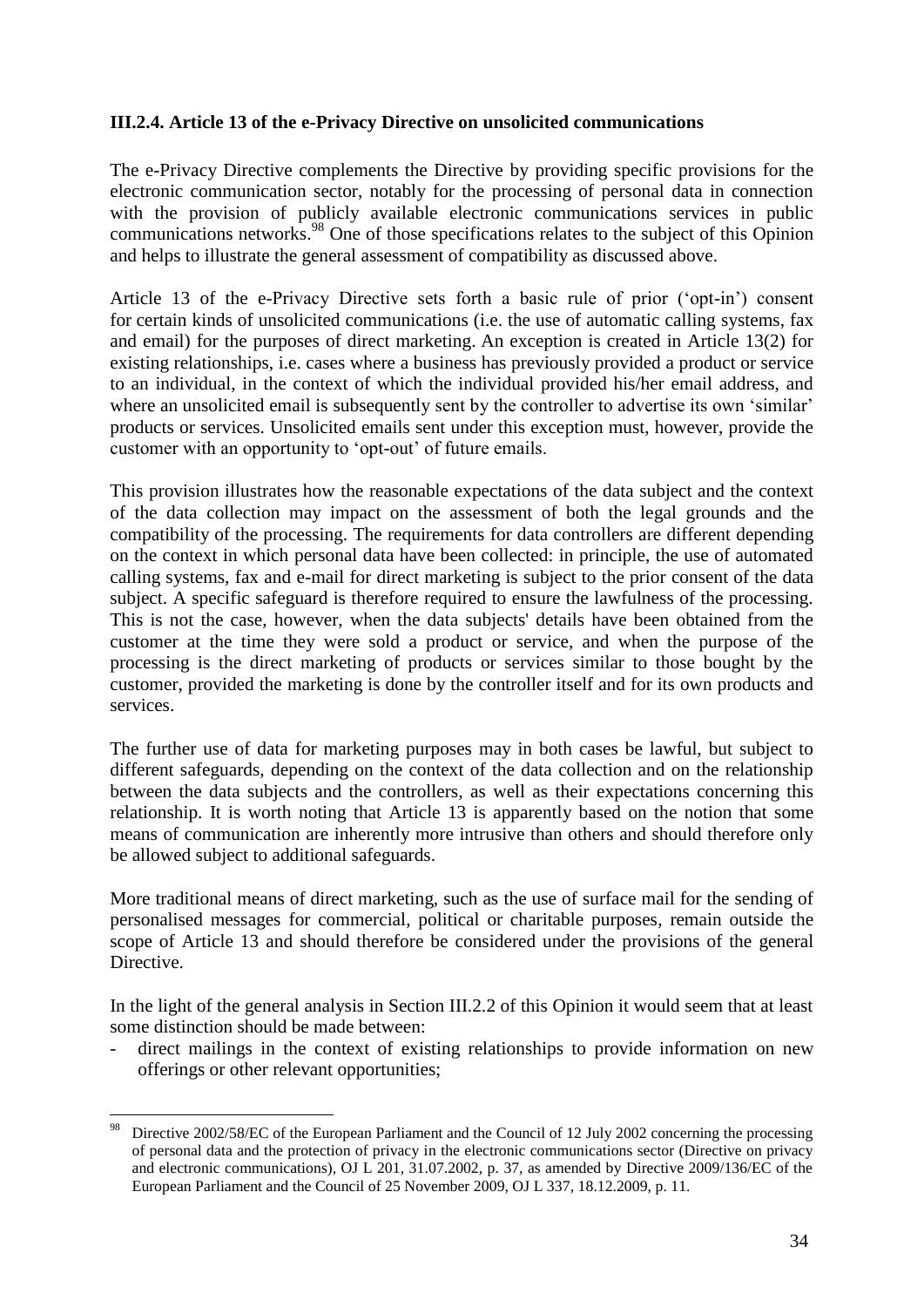- similar direct mailings, but now based on sensitive personal data, and/or automated profiles using more intrusive data analytics tools<sup>99</sup>;
- the sharing of information with data brokers or other third parties in order to develop more effective segmentation in direct mailings.

In this context, it should also be noted that Article 14(b) of the Directive provides for the right for data subjects to object - free of charge - to *any processing* of their personal data for the purposes of direct marketing, without further consideration of the circumstances. This *absolute* right to object can only serve its purpose, subject to adequate transparency as to its existence and the ways to exercise it. It is therefore essential that reasonable infrastructure (such as, for example, a 'Robinson list' or other mail preference service) be created and maintained so that this right can be effectively exercised.

#### **III.2.5. Big data and open data**

#### *Big data*

Big data refers to the exponential growth both in the availability and in the automated use of information: it refers to gigantic digital datasets held by corporations, governments and other large organisations, which are then extensively analysed (hence the name: analytics<sup>100</sup>) using computer algorithms. Big data can be used to identify more general trends and correlations but it can also be processed in order to directly affect individuals.

With all its potential for innovation, big data may also pose significant risks for the protection of personal data and the right to privacy. How the general compatibility assessment and the specific provisions on 'further processing for historical, statistical or scientific purposes' can be applied to big data, including appropriate safeguards that may help data controllers meet the compatibility test, will be further discussed in Annex 2.

## *Open data*

 $\overline{a}$ 

Open data projects take accessibility of information processed by public bodies to a whole new level. Such projects often involve (i) making entire databases available (ii) in standardised electronic format (iii) to any applicant without any screening process (iv) free of charge and (v) for any commercial or non-commercial purposes under an open license. This new form of accessibility is the main purpose of open data, but it is not without risks if applied indiscriminately and without appropriate safeguards.

While it is not easy to reconcile the two concerns of unrestricted information reuse and purpose limitation, it is important to note that any information relating to an identified or identifiable natural person, be it publicly available or not, constitutes personal data. Moreover, the mere fact that such data has been made publicly available does not lead to an exemption from data protection law. The reuse of personal data made publicly available by the public sector, thus remains subject in principle to the relevant data protection law.

 $99$  On big data and analytics, see further Section III.2.5 and Annex 2.

<sup>&</sup>lt;sup>100</sup> Analytics is the discovery and communication of meaningful patterns in data.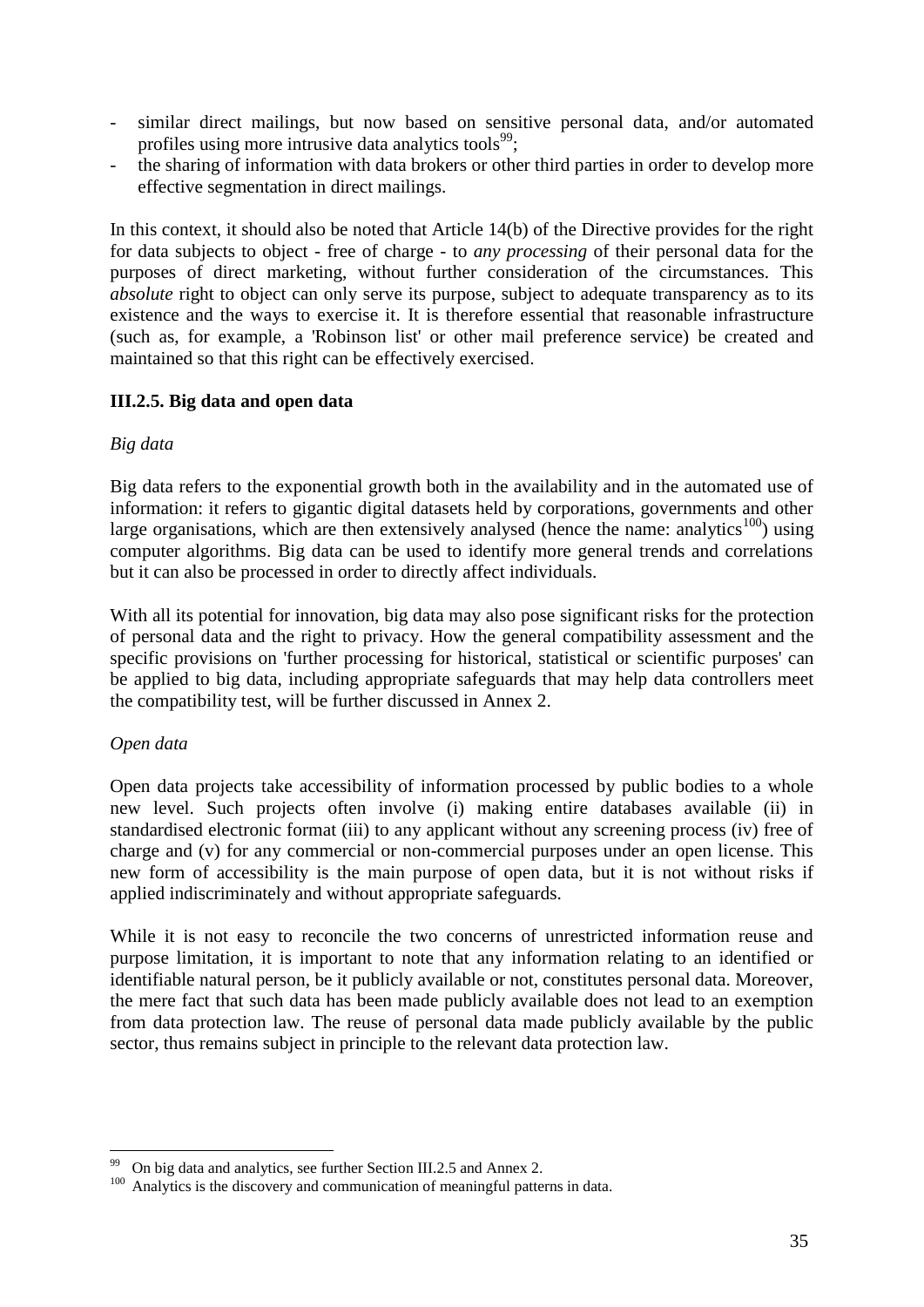Annex 2 will also analyse and illustrate how the general compatibility assessment, as well as the specific provisions on 'further processing for historical, statistical or scientific purposes' can be applied to open data, and recommend appropriate safeguards that may help public sector bodies that release data, and data controllers who reuse it, to meet the compatibility test.

## **III.2.6. Consequences of incompatibility**

### *Incompatible processing cannot be remedied simply by adopting a new legal ground*

Failure to comply with the compatibility requirement set forth in Article  $6(1)(b)$  of the Directive has serious consequences: the processing of personal data in a way incompatible with the purposes specified at collection is unlawful and therefore not permitted.

In other words, the data controller cannot simply consider the further processing as a new processing activity disconnected from the previous one and circumvent this prohibition by using one of the legal grounds in Article 7 to legitimise the processing. As explained above, the requirements under Article 6 and Article 7 are cumulative: both must be met simultaneously.

Legalising an otherwise incompatible data processing activity simply by changing the terms of a contract with the data subject, or by identifying an additional legitimate interest of the controller, would go against the spirit of the purpose limitation principle and remove its substance.<sup>101</sup>

#### *Incompatibility under the proposed Data Protection Regulation*

 $\overline{a}$ 

To be clear on this point is all the more important as Article 6(4) of the proposed Data Protection Regulation proposes to provide a very broad exception from the requirement of compatibility, which would severely restrict its applicability. The text proposed by the Commission provides that '[w]here the purpose of further processing is not compatible with the one for which the personal data have been collected, the processing must have a legal basis at least in one of the grounds referred to in points (a) to (e) of paragraph 1. This shall in particular apply to any change of terms and general conditions of a contract<sup>7</sup>.<sup>102</sup>

This text would, in effect, mean that it would always be possible to remedy the lack of compatibility by simply identifying a new legal ground for the processing. The only legal ground which could not in itself be sufficient to compensate for incompatibility would be the 'legitimate interest' of the controller under point (f).

 $101$  As explained before, this does not mean that the initial purpose of the processing operation can never change: in some situations, after assessment of all relevant factors, including the availability of safeguards and/or the availability of an appropriate new legal basis to compensate for the change of purpose, the controller may find that further processing for a changed purpose can comply both with the compatibility requirement and the requirement of a legal ground under Article 7.

<sup>&</sup>lt;sup>102</sup> Article 7 of the Directive provides that personal data may be processed only on the basis of one of six grounds: (a) consent; (b) performance of a contract; (c) compliance with a legal obligation; (d) protection of the vital interests of the data subject; (e) a task carried out in the public interest or in the exercise of official authority; (f) legitimate interests pursued by the controller or by a third party (except where such interests are overridden by the fundamental rights and freedoms of the data subject).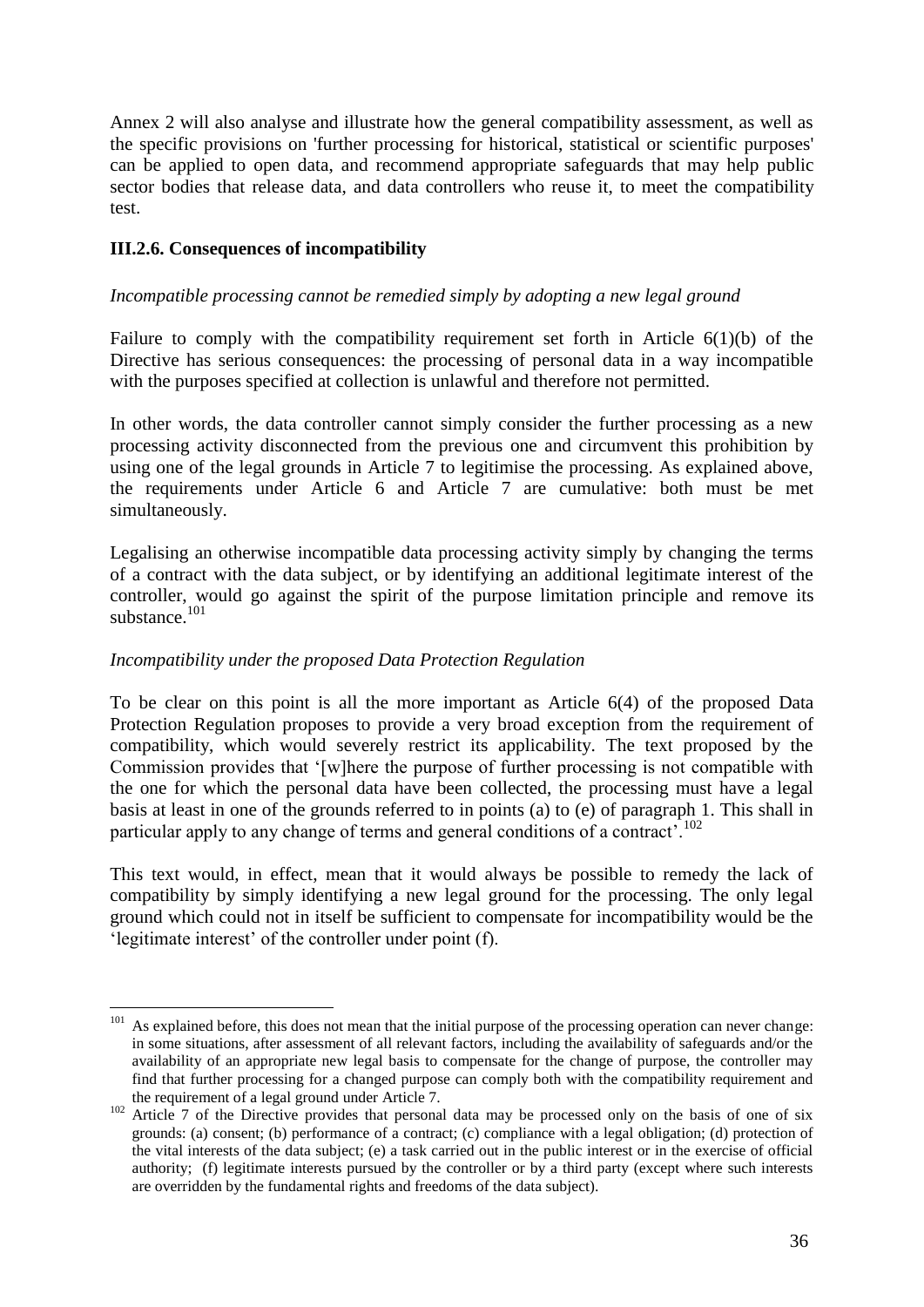The WP29 therefore recommends that the proposed paragraph 4 should be deleted. This is because the prohibition of incompatible use and the requirement of a legal basis under Article 7 of the Directive are cumulative requirements. Therefore, for a change of purpose, one of the legal grounds (points a to f) needs to apply anyway. The Directive, which is currently in effect, does in principle not allow for a change of purpose without a favourable outcome of a compatibility assessment, and this level of protection should be maintained in the proposed Data Protection Regulation as well.<sup>103</sup>

#### *Enforcement of the purpose limitation principle*

Data protection authorities have an essential role in ensuring compliance with this principle. In accordance with the national law implementing the Directive, they have effective powers of intervention, including the ordering of blocking, erasure or destruction of data, or imposing a ban on processing. Action can also (often in a first phase) consist of warning or admonishing the controller, while legal proceedings may also remain a possible option.

Depending on national law, sanctions can also consist of administrative fines. The proposed Data Protection Regulation aims at harmonising this aspect of enforcement procedures, with highest potential fines of up to 1 000 000 euros or 2% of the annual turnover  $104$ .

## **III.3. Exceptions under Article 13 of the Directive**

The scope of the purpose limitation principle can only be restricted in specific cases as defined in Article 13 of the Directive (or Article 15 of the e-Privacy Directive where applicable). This means that if the compatibility assessment shows that the processing is incompatible, the only grounds on which it can be carried out must be based on those specific provisions.

Article 13 of the Directive provides that 'Member States may adopt legislative measures to restrict the scope of the obligations and rights provided for in Article 6 (1) … when such a restriction constitutes a necessary measure to safeguard ... national security; defence; public security; the prevention, investigation, detection and prosecution of criminal offences, or of breaches of ethics for regulated professions; an important economic or financial interest of the Member State or the European Union ...; a monitoring, inspection or regulatory function ... and the protection of the data subject or of the rights and freedoms of others ....'.<sup>105</sup>

The limited scope of exceptions confirms that it is not possible to legitimise incompatible processing of personal data simply by relying on one of the grounds listed in Article 7. This is all the more so since the legislative measures adopted under Article 13 of the Directive must be interpreted restrictively as they are introduced by way of exception to the general

 $\overline{a}$ <sup>103</sup> See Amendment 103 of the Draft LIBE Committee Report.

<sup>&</sup>lt;sup>104</sup> See Article 79 of the proposed Data Protection Regulation. In this respect, the WP29 highlights that Article 79 as proposed appears to have a gap and not cover the purpose limitation principle (for that matter, it also appears not to cover, or not cover in full, the other crucial data quality principles listed in paras (a) to (f). This should be remedied by making Article 79 either less detailed and less prescriptive or by specifically adding Article 5 to the provisions for which the highest fines may - in some situations - be appropriate. In this perspective, see also amendment 321 of the Draft LIBE Committee Report.

 $105$  See also Article 9 of Convention 108.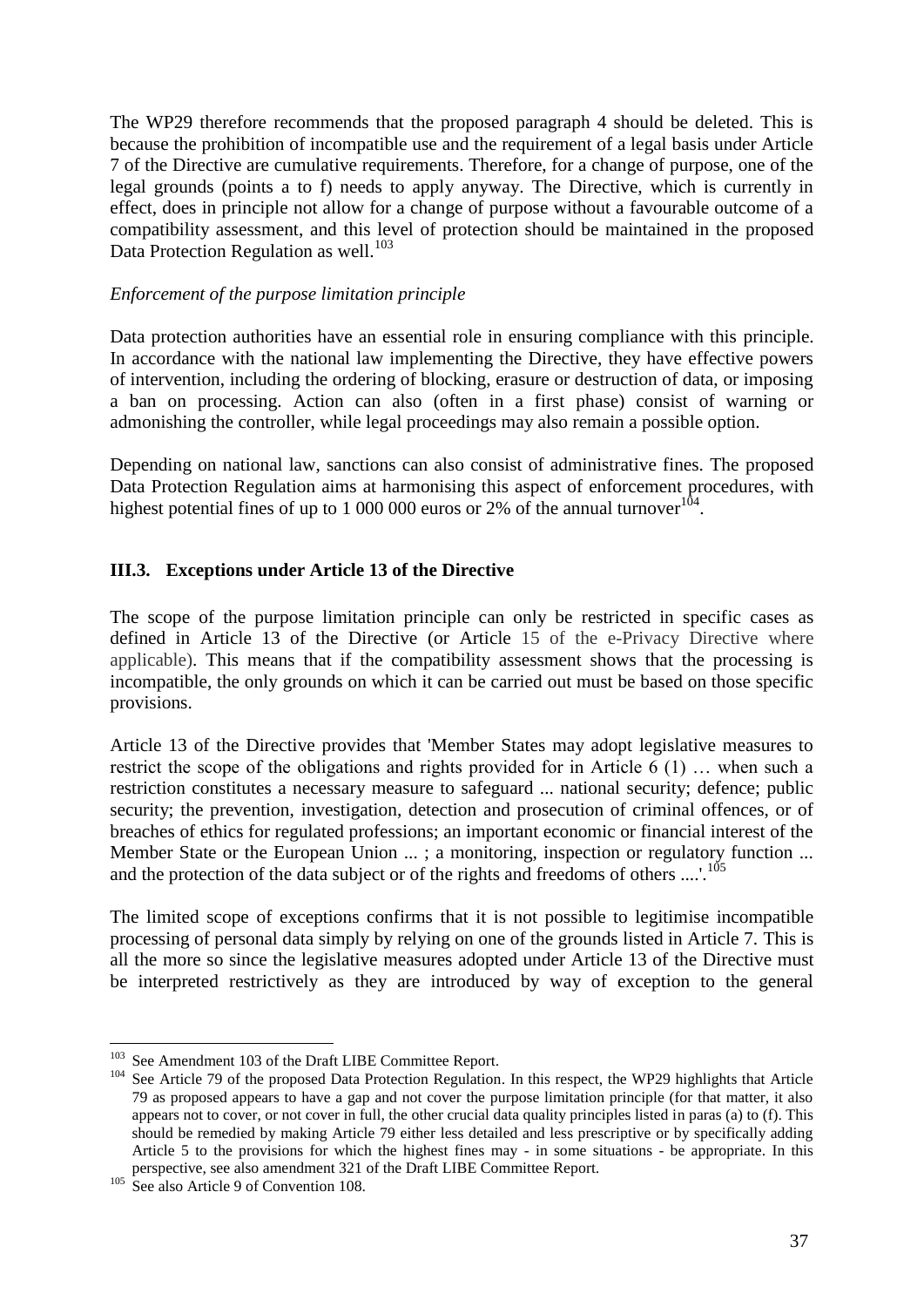principles of Article 6. Therefore, a legislative measure providing for a legal obligation under Article 7 would not necessarily be sufficient to make processing compatible.

While the legislator has an essential role to play, it is also subject to a number of strict conditions:

- First, the measure must be aimed at safeguarding specific and important public interests, as listed above, including public security, important economic or financial interests of the Member State or the European Union, and crime prevention.

- Second, a qualified test must be applied, to ensure that the legislative measure meets the criteria that allow derogating from a fundamental right. There are two aspects to this test: on the one hand the measure must be sufficiently clear and precise to be foreseeable, and on the other hand it must be necessary and proportionate, consistent with the requirements developed by the European Court of Human Rights<sup>106</sup>.

In practice, it is not sufficient for such a law to only mention the final objectives of the legislative measure and designate the controller of the processing. It should, at least, also specifically describe the objectives of the relevant data processing, the categories of personal data to be processed, the specific purposes and means of processing, the categories of persons authorised to process the data, the procedure to be followed for the processing, and the safeguards against any arbitrary interference by public authorities. $107$ 

## **IV. Conclusions**

This Opinion provides an analysis of the concept of purpose limitation. The objective of this exercise is twofold. First, it aims to clarify the purpose limitation principle and offer guidance on its practical application under the current legal framework. Second, it highlights areas for further improvements and formulates policy recommendations to assist policy makers as they consider changes to the current data protection legal framework.

## **IV.1. Analysis of the current legal framework**

The concept of purpose limitation plays a crucial role in the application of the Directive. It is an essential first step in applying data protection laws since it constitutes a pre-requisite for other data quality requirements including the adequacy, relevance, proportionality and accuracy of the data collected, along with the rules surrounding data retention periods. It contributes to transparency, legal certainty and predictability and aims to protect the data subjects by setting limits on how controllers are able to use their data. At the same time, it is also designed to offer some degree of flexibility for the data controller.

The concept of purpose limitation has two main building blocks: the personal data must be collected for 'specified, explicit and legitimate' purposes (purpose specification) and not be 'further processed in a way incompatible' with those purposes (compatible use).

<sup>&</sup>lt;sup>106</sup> See Section II.1 on 'Brief History'.

<sup>107</sup> See Annex 4, in particular, examples 17, 18, 19, 20, 22.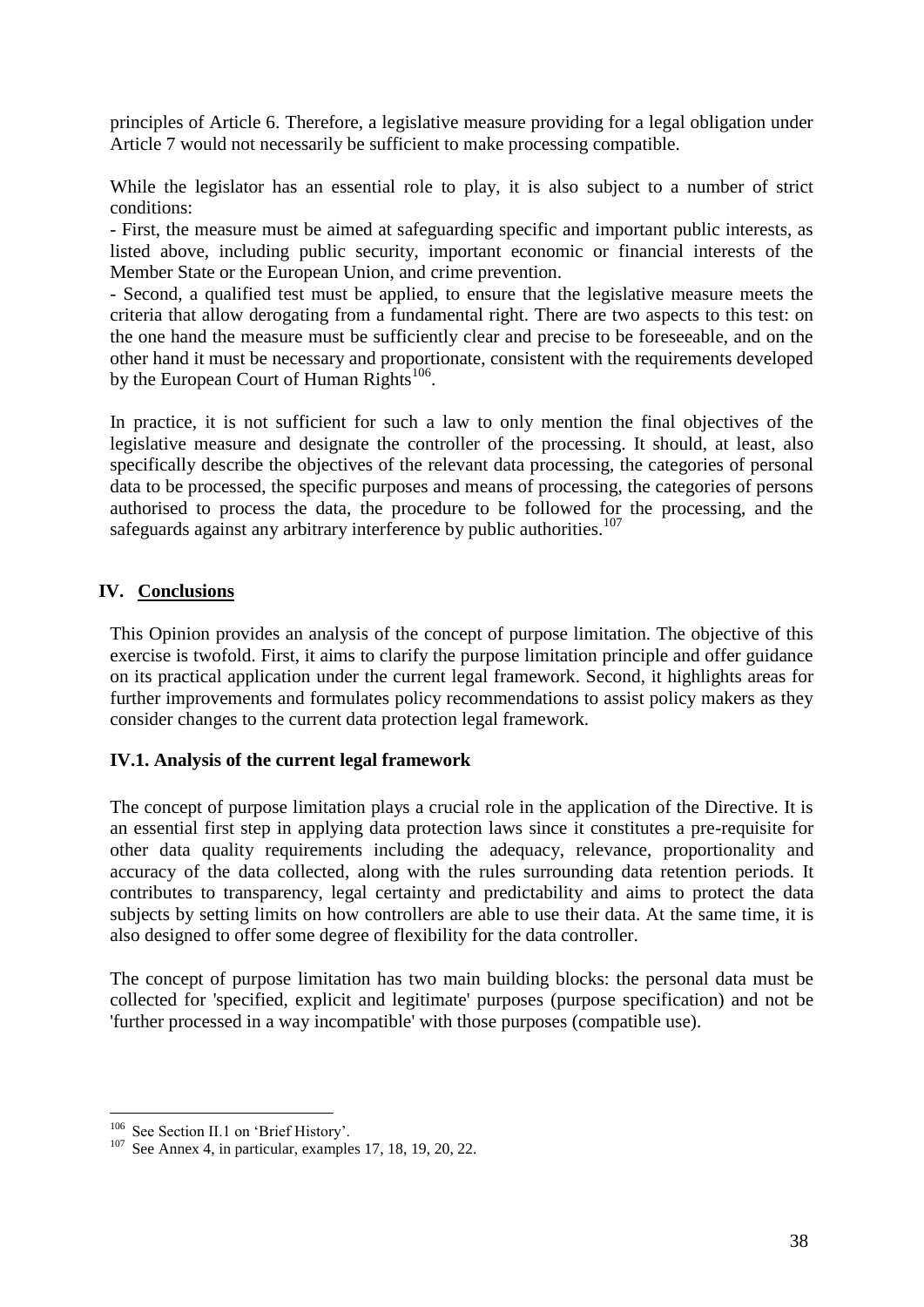## *First building block: 'specified, explicit and legitimate' purposes*

With regard to purpose specification, the WP29 highlights the following key considerations:

- Purposes must be *specific*. This means that prior to, and in any event, no later than the time when the collection of personal data occurs - the purposes must be precisely and fully identified to determine what processing is and is not included within the specified purpose and to allow that compliance with the law can be assessed and data protection safeguards can be applied.
- Purposes must be *explicit,* that is, clearly revealed, explained or expressed in some form in order to make sure that everyone concerned has the same unambiguous understanding of the purposes of the processing irrespective of any cultural or linguistic diversity. Purposes may be made explicit in different ways.
- There may be cases of serious shortcomings, for example where the controller fails to specify the purposes of the processing in sufficient detail or in a clear and unambiguous language, or where the specified purposes are misleading or do not correspond to reality. In any such situation, all the facts should be taken into account to determine the actual purposes, along with the common understanding and reasonable expectations of the data subjects based on the context of the case.
- Purposes must be *legitimate*. Legitimacy is a broad requirement, which goes beyond a simple cross-reference to one of the legal grounds for the processing referred to under Article 7 of the Directive. It also extends to other areas of law and must be interpreted within the context of the processing. Purpose specification under Article 6 and the requirement to have a lawful ground for processing under Article 7 of the Directive are two separate and cumulative requirements.
- If personal data are further processed for a different purpose
	- the new purpose/s must be specified (Article  $6(1)(b)$ ), and
	- it must be ensured that all data quality requirements (Articles  $6(1)(a)$  to (e)) are also satisfied for the new purposes.

## *Second building block: compatible use*

- Article 6(1)(b) of the Directive also introduces the notions of 'further processing' and 'incompatible' use. It requires that further processing must not be incompatible with the purposes for which personal data were collected. The prohibition of incompatible use sets a limitation on further use. It requires that a distinction be made between further use that is 'compatible', and further use that is 'incompatible', and therefore, prohibited.
- By prohibiting incompatibility rather than requiring compatibility, the legislator seems to give some flexibility with regard to further use. Further processing for a different purpose does not necessarily and automatically mean that it is incompatible, as compatibility needs to be assessed on a case-by-case basis.
- In this context, the WP29 emphasises that the specific provision in Article  $6(1)(b)$  of the Directive on 'further processing for historical, statistical or scientific purposes' should be seen as a specification of the general rule, while not excluding that other cases could also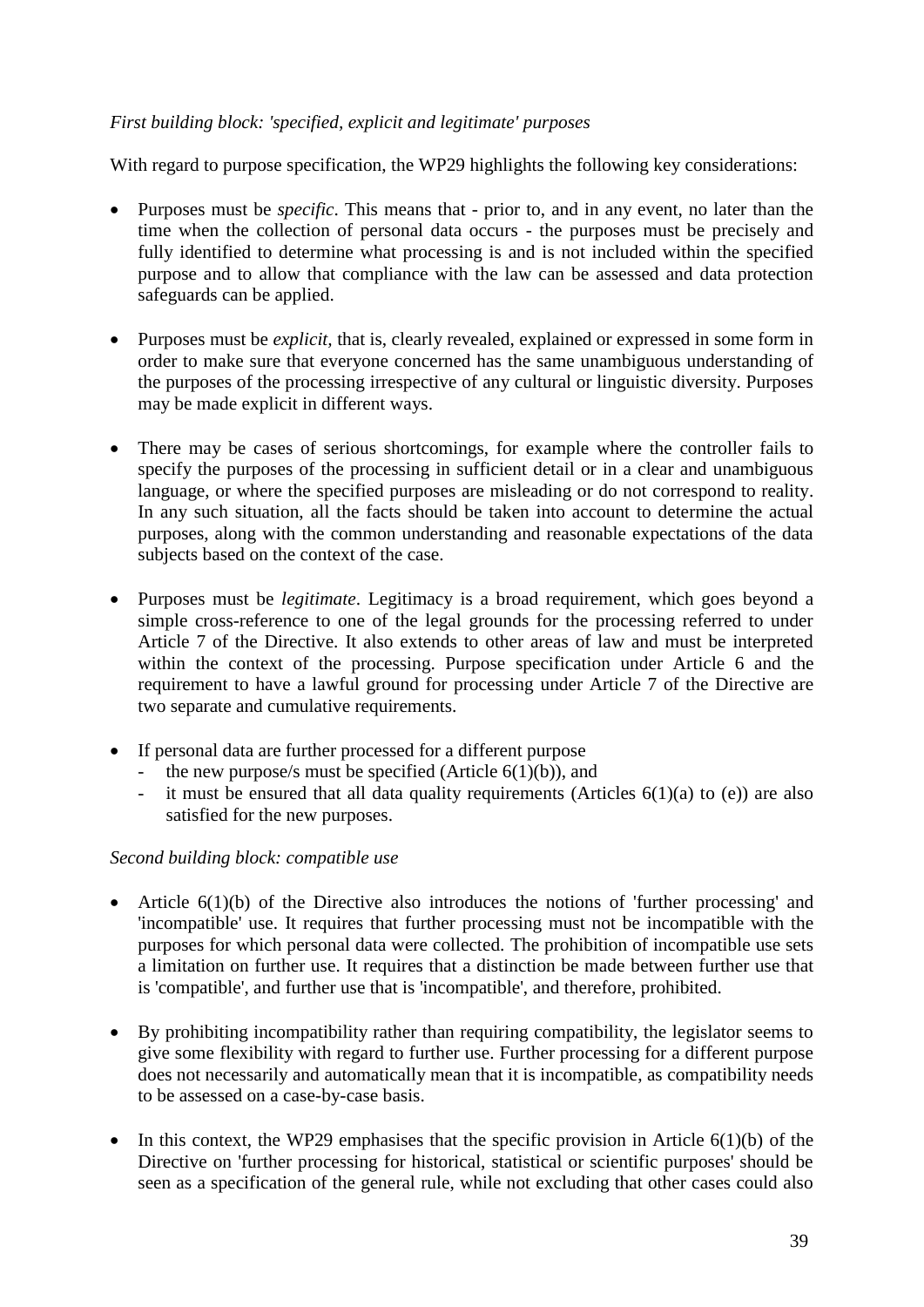be considered as 'not incompatible'. This leads to a more prominent role for different kinds of safeguards, including technical and organisational measures for functional separation, such as full or partial anonymisation, pseudonymisation, aggregation of data, and privacyenhancing technologies.

## *Compatibility assessment*

- The nature of the compatibility assessment is decisive. In comparison to a purely formal assessment which focuses on declared purposes and therefore risks being too rigid, a substantive assessment takes into account the way purposes should be understood. This substantive assessment offers more flexibility while at the same time effectively safeguarding the personal data.
- A substantive compatibility assessment requires an assessment of all relevant circumstances of the case in order to determine whether any further use may be considered compatible. Account should be taken in particular of the following key factors:
	- the relationship between the purposes for which the personal data have been collected and the purposes of further processing;
	- the context in which the personal data have been collected and the reasonable expectations of the data subjects as to their further use;
	- the nature of the personal data and the impact of the further processing on the data subjects;
	- the safeguards adopted by the controller to ensure fair processing and to prevent any undue impact on the data subjects.

## *Specific applications of the compatibility assessment*

- The approach and general framework for the compatibility assessment outlined above should also apply to 'further processing for historical, statistical or scientific purposes' and with regard to Article 13 of the e-Privacy Directive on unsolicited communications. These provisions are true specifications of the general framework for a compatibility assessment.
- The WP29 also calls attention to some of the challenges in applying the compatibility test to big data and open data. Here, perhaps even more so than elsewhere, there is a need for a rigorous but balanced and flexible application of the compatibility test to ensure it can be applied in our modern, networked society.

## *Consequences of incompatibility*

- Failure to comply with the compatibility requirement set forth in Article  $6(1)(b)$  of the Directive has serious consequences: the processing of personal data in any way that is incompatible with the purposes specified at collection is unlawful and therefore not permitted.
- In other words, the data controller cannot simply consider the further processing as a new processing activity disconnected from the previous one, and circumvent this prohibition by using one of the legal grounds in Article 7 to legitimise the processing.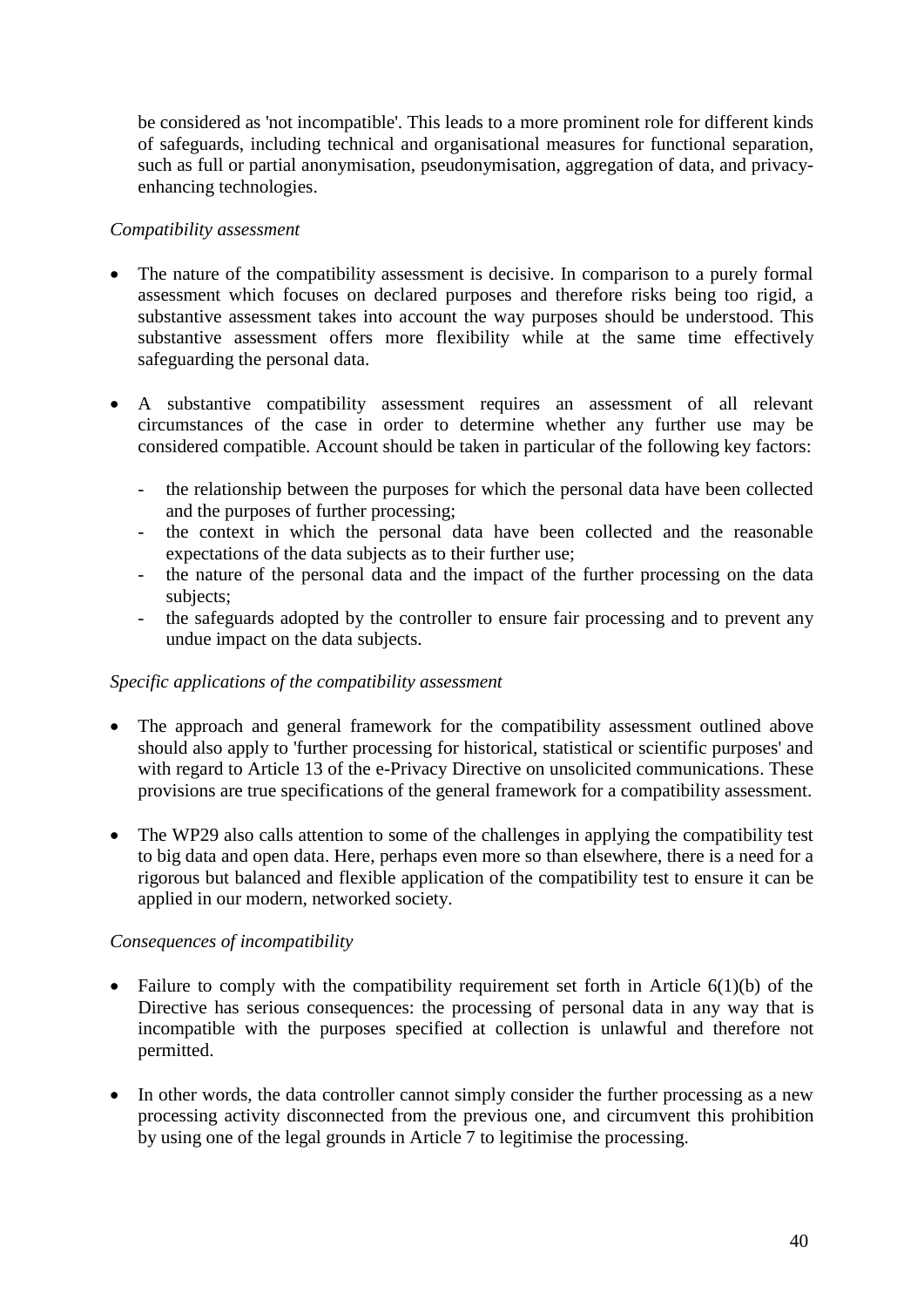#### *Exceptions under Article 13 of the Directive*

- The scope of the purpose limitation principle can only be restricted in specific cases as defined in Article 13 of the Directive (or Article 15 of the e-Privacy Directive where applicable). This means that if the compatibility assessment shows that the processing is incompatible, the only grounds on which it can be carried out must be based on those provisions.
- A legislative measure providing for a legal obligation under Article 7 would not *per se* be sufficient to make processing compatible. While the legislator has an essential role to play, it is also subject to a number of strict conditions:
	- First, the measure must be aimed at safeguarding specific and important public interests.
	- Second, a qualified test must be applied, to ensure that the legislative measure meets the criteria that allow derogating from a fundamental right: The measure must be sufficiently clear and precise to be foreseeable, and it must be necessary and proportionate.

## **IV.2 Recommendations for the future**

The WP29 hopes that the above analysis clarifies the scope and functioning of purpose limitation, which is a key principle of data protection. This analysis also has consequences for the future as even if the principle of purpose limitation itself seems stable, its precise meaning, including any exceptions to it, is now subject to discussion.

In particular, Article 6(4) of the proposed Data Protection Regulation, attempts to provide a very broad exception from the requirement of compatibility, which would severely restrict its applicability. This text would in effect mean that it would always be possible to remedy the lack of compatibility by simply identifying a new legal ground for the processing. The only legal ground which could not in itself be sufficient to compensate for incompatibility would be the 'legitimate interest' of the controller under point (f).

These new provisions would, if adopted, risk eroding this key principle. The WP29 therefore recommends that the proposed paragraph 4 should be deleted. This is because the prohibition of incompatible use and the requirement of a legal basis under Article 7 of the Directive are cumulative requirements. Therefore, for a change of purpose, one of the legal grounds (points a to f) needs to apply anyway. The Directive, which is currently in effect, does in principle not allow for a change of purpose without a favourable compatibility assessment, and this level of protection should be maintained in the proposed Data Protection Regulation as well.

Further, to complement the existing general and concise provisions on the purpose limitation principle, and to provide for more legal certainty, the WP29 recommends the adoption of the provisions set out in Annex 1 to this Opinion.

The proposed provisions aim to provide a non-exhaustive list of the relevant factors that should be assessed to determine whether any further use may be considered compatible. Although this presentation of key factors is not fully exhaustive, it attempts to highlight the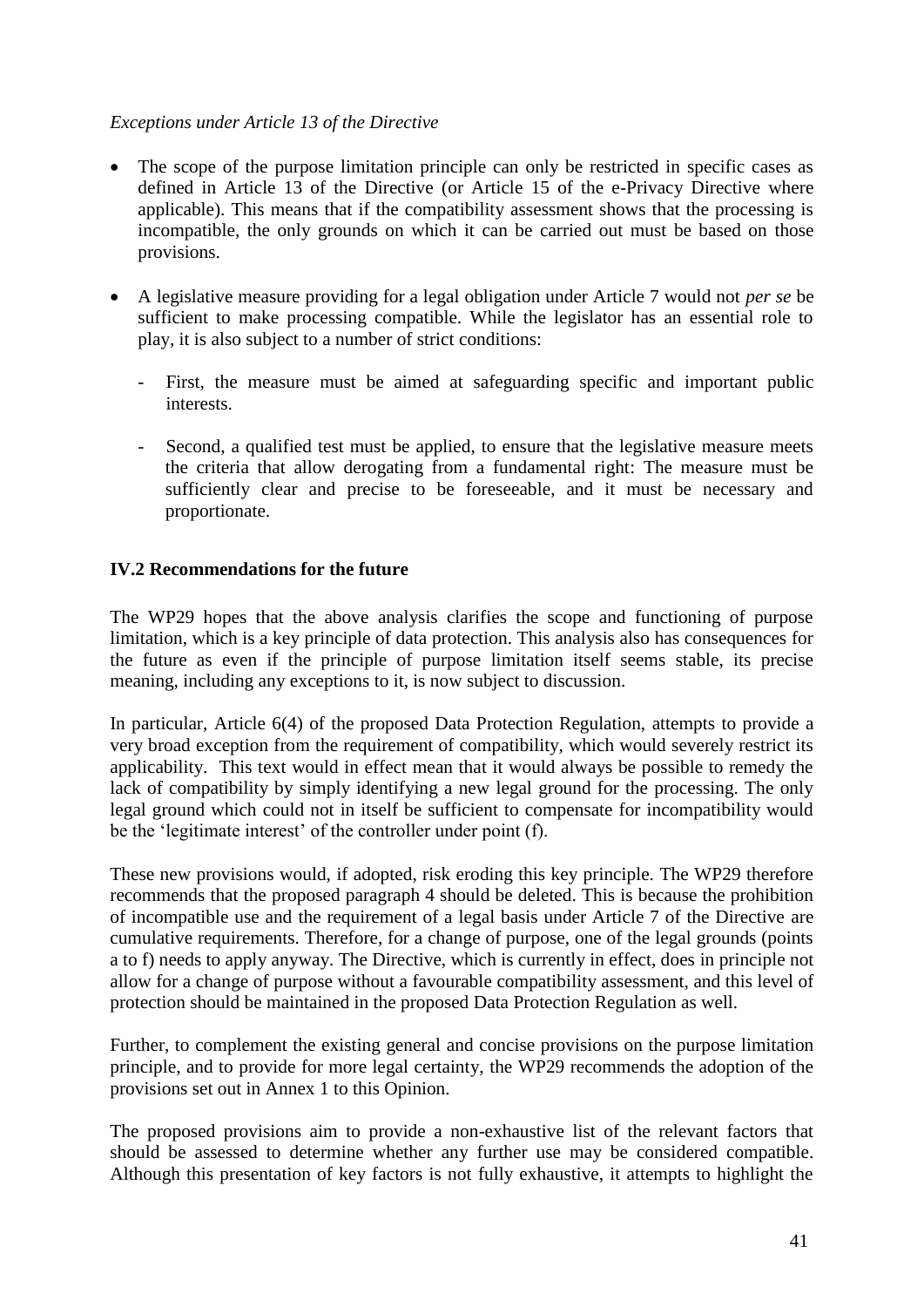typical factors that should be considered in a balanced approach: neither too general so as to be meaningless, nor too specific so as to be overly rigid.

Finally, and for similar reasons, the WP29 proposes to delete Article 6(2), which attempts to provide a new legal ground for all processing for historical, statistical or scientific research (subject to the conditions and safeguards referred to in Article 83 but not subject to a broader compatibility assessment). This provision may be replaced by a similar, but more nuanced provision in Article 5, which discusses the 'principles relating to personal data processing'. A proposed amendment to this effect is also set forth in Annex 1 to this Opinion.

Additional text in Article 83 or in appropriate recitals could help clarify what safeguards may be required in case of processing for historical, statistical or scientific purposes. These safeguards could apply both for initial processing and further processing for these purposes. However, concrete recommendations for specific provisions would go beyond the scope of this Opinion.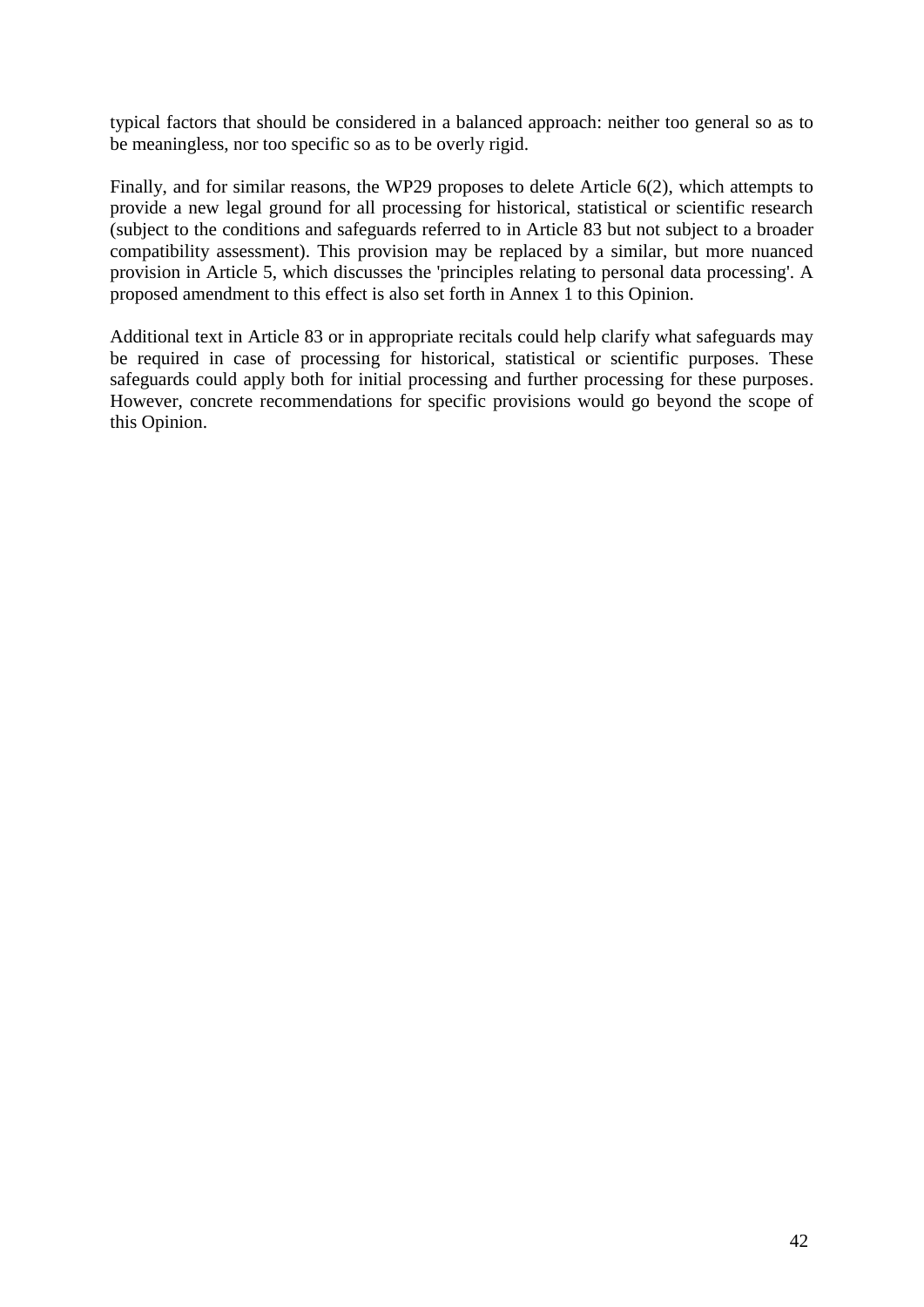## **Annex 1: Proposed amendments**

| Article 5<br>Principles relating to personal data processing                                                                                |                                                                                                                                                                                                                                                                                                                                                                     |  |
|---------------------------------------------------------------------------------------------------------------------------------------------|---------------------------------------------------------------------------------------------------------------------------------------------------------------------------------------------------------------------------------------------------------------------------------------------------------------------------------------------------------------------|--|
| Personal data must be:                                                                                                                      | <i>I</i> . Personal data must be:                                                                                                                                                                                                                                                                                                                                   |  |
| $(a)$ ()                                                                                                                                    | $(a)$ ()                                                                                                                                                                                                                                                                                                                                                            |  |
| (b) collected for specified, explicit and<br>legitimate purposes and not further<br>processed in a way incompatible with<br>those purposes; | (b) collected for specified, explicit and<br>legitimate purposes and not further<br>processed in a way incompatible with<br>those purposes;                                                                                                                                                                                                                         |  |
| $(c-f)$ ()                                                                                                                                  | $(c-f)$ ()                                                                                                                                                                                                                                                                                                                                                          |  |
|                                                                                                                                             | 2.<br>When<br>assessing whether further<br>processing of personal data is incompatible<br>with the purposes for which those data have<br>been collected, within the meaning of point<br>$(b)$ of paragraph 1, account shall be taken in<br><i>particular of:</i>                                                                                                    |  |
|                                                                                                                                             | $(a)$ the relationship between the purposes for<br>which the personal data have been collected<br>and the purposes of further processing;                                                                                                                                                                                                                           |  |
|                                                                                                                                             | (b) the context in which the personal data<br>have been collected and the reasonable<br>expectations of the data subjects as to their<br>further use;                                                                                                                                                                                                               |  |
|                                                                                                                                             | $(c)$ the nature of the personal data and the<br>impact of the further processing on the data<br>subjects;                                                                                                                                                                                                                                                          |  |
|                                                                                                                                             | (d) the safeguards applied by the controller<br>to ensure fair processing and to prevent any<br>undue impact on the data subjects.                                                                                                                                                                                                                                  |  |
|                                                                                                                                             | 3. Further processing of personal data<br>which is necessary for the purposes of<br>historical, statistical or scientific research,<br>shall not be considered as incompatible,<br>subject to the conditions and safeguards<br>referred to in Article 83 and provided that<br>appropriate measures are applied to prevent<br>any undue impact on the data subjects. |  |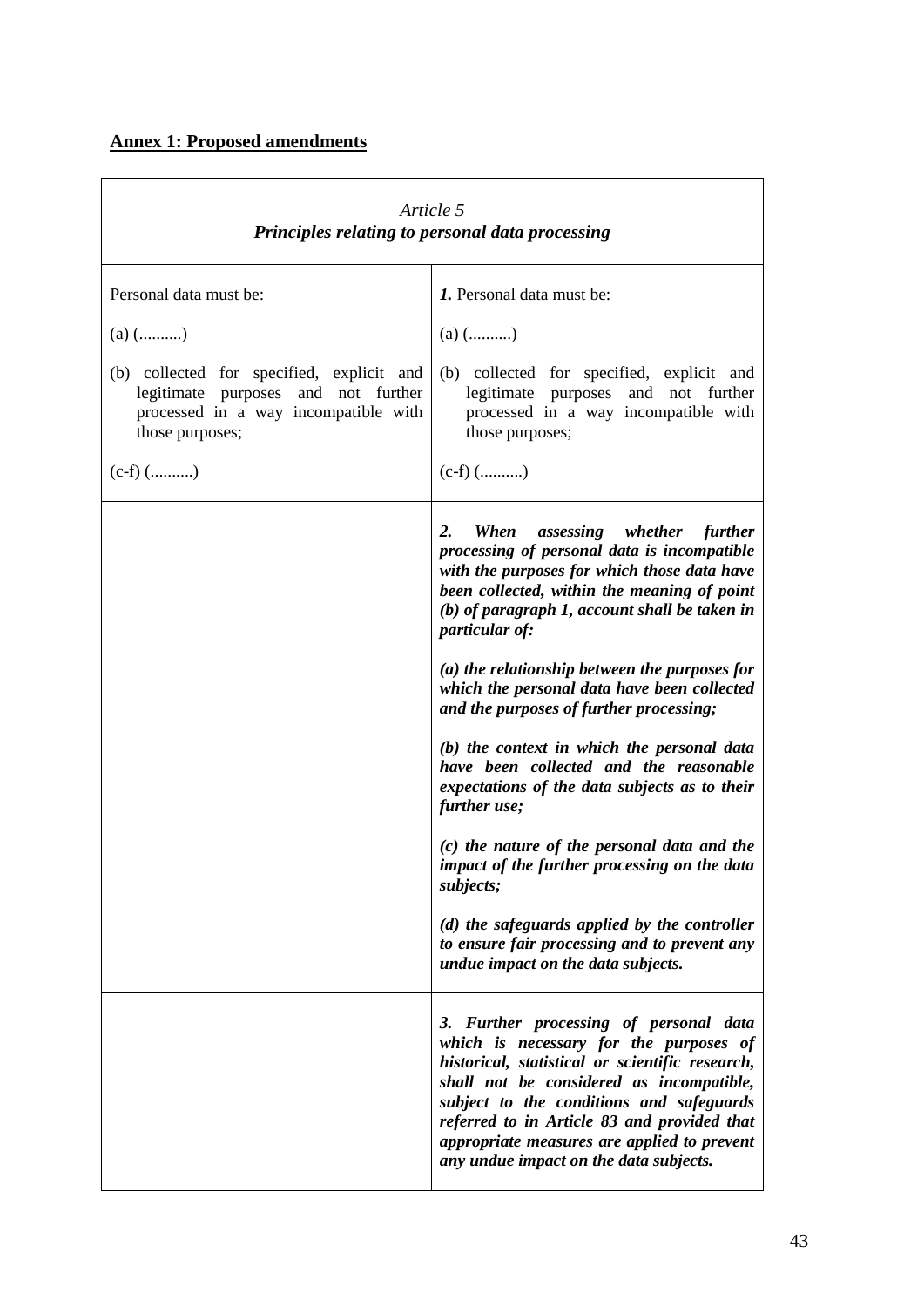### *Justification*

*To complement the existing provision on purpose limitation, and to provide for more legal certainty, a list of relevant factors should be taken into account when assessing whether any further processing is compatible with the purposes of data collection. A specific provision on historical, statistical or scientific research is required to ensure that appropriate safeguards will continue to be applied in this context.* 

| Article 6<br>Lawfulness of processing                                                                                                                                                                                                                                                                                                                             |                |
|-------------------------------------------------------------------------------------------------------------------------------------------------------------------------------------------------------------------------------------------------------------------------------------------------------------------------------------------------------------------|----------------|
| 1. Personal data shall be lawful only if and to<br>the extent that at least one of the following<br>applies:                                                                                                                                                                                                                                                      | No change      |
| 2. Processing of personal data which is<br>necessary for the purposes of historical,<br>statistical or scientific research shall be<br>lawful subject to the conditions<br>and<br>safeguards referred to in Article 83.                                                                                                                                           | <b>Deleted</b> |
| 3. ( )                                                                                                                                                                                                                                                                                                                                                            | 2. ()          |
| 4. Where the purpose of further processing is<br>not compatible with the one for which the<br>personal data have been collected, the<br>processing must have a legal basis at least in<br>one of the grounds referred to in points (a) to<br>(e) of paragraph 1. This shall in particular<br>apply to any change of terms or general<br>conditions of a contract. | <b>Deleted</b> |
|                                                                                                                                                                                                                                                                                                                                                                   | 3. ( )         |

#### *Justification*

*The deletion of paragraphs 2 and 4 ensures that the requirement of compatible use in Article 5 and the lawfulness of processing under Article 6 continue to function as cumulative requirements and that the current level of protection is maintained in the proposed Data Protection Regulation.*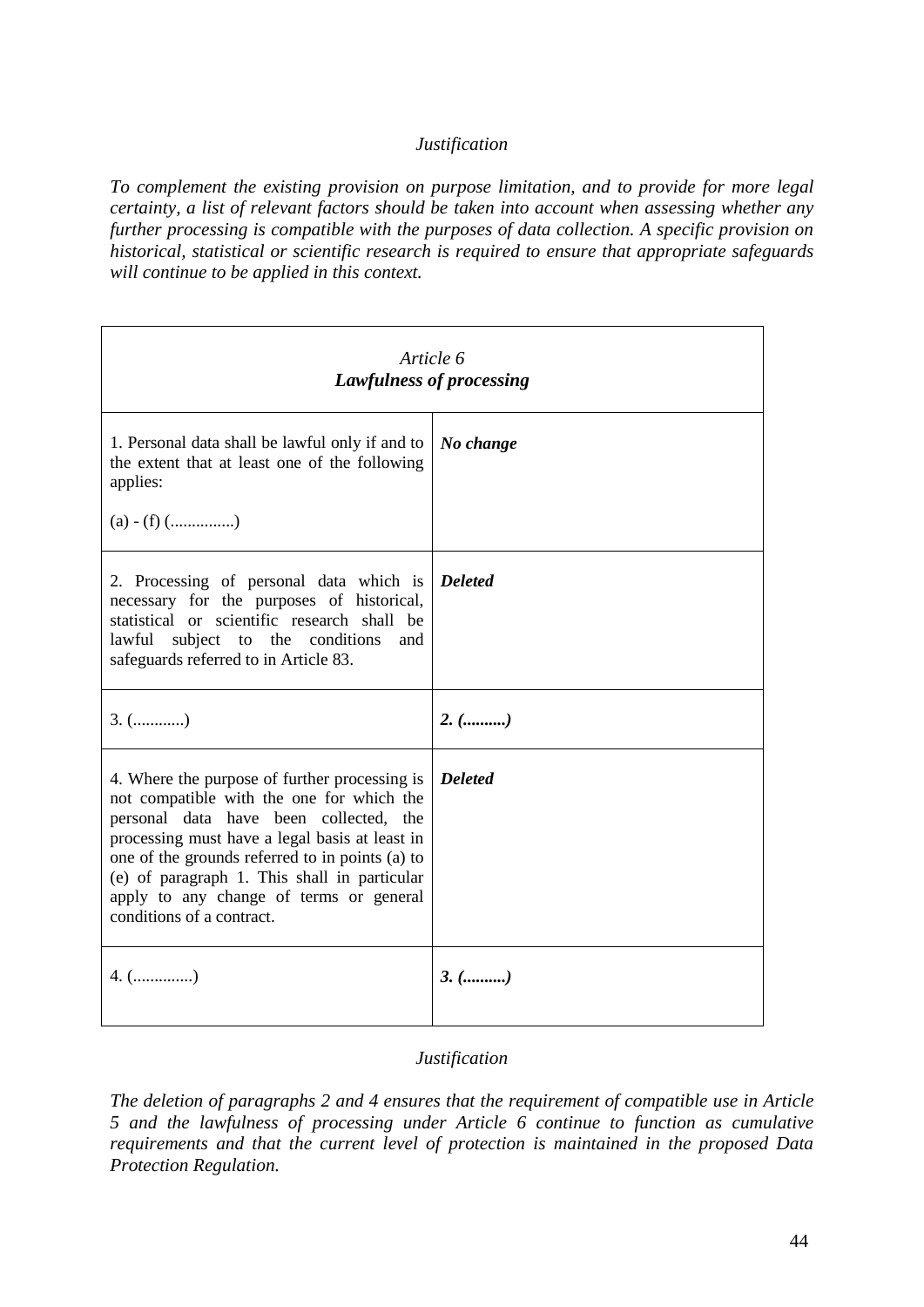## **Annex 2: Big data and open data**

#### **Big data**

 $\overline{a}$ 

#### *What is 'big data' and 'big data analytics'?*

As briefly highlighted in Section III.2.5, 'Big data' refers to the exponential growth in availability and automated use of information: it refers to gigantic digital datasets held by corporations, governments and other large organisations, which are then extensively analysed using computer algorithms. Big data relies on the increasing ability of technology to support the collection and storage of large amounts of data, but also to analyse, understand and take advantage of the full value of data (in particular using analytics applications). The expectation from big data is that it may ultimately lead to better and more informed decisions.

There are numerous applications of big data in various sectors, including healthcare, mobile communications, smart grid, traffic management, fraud detection, marketing and retail, both on and offline. Big data can be used to identify general trends and correlations but its processing can also directly affect individuals. For example, in the field of marketing and advertisement, big data can be used to analyse or predict the personal preferences, behaviour and attitudes of individual customers and subsequently inform 'measures or decisions' that are taken with regard to those customers such as personalised discounts, special offers and targeted advertisements based on the customer's profile.<sup>108</sup>

*What are the risks and challenges posed by big data to the right to the protection of personal data and to privacy?*

Despite its potential for innovation, big data may also pose significant risks for the protection of personal data and the right to privacy. In particular, big data raises concerns about:

- the sheer scale of data collection, tracking and profiling, also taking into account the variety and detail of the data collected and the fact that data are often combined from many different sources;
- the security of data, with levels of protection shown to be lagging behind the expansion in volume;
- transparency: unless they are provided with sufficient information, individuals will be subject to decisions that they do not understand and have no control over;
- inaccuracy, discrimination, exclusion and economic imbalance (as will be discussed further below); and
- increased possibilities of government surveillance.

The type of analytics application used can lead to results that are inaccurate, discriminatory or otherwise illegitimate. In particular, an algorithm might spot a correlation, and then draw a statistical inference that is, when applied to inform marketing or other decisions, unfair and discriminatory. This may perpetuate existing prejudices and stereotypes, and aggravate the problems of social exclusion and stratification.

<sup>&</sup>lt;sup>108</sup> Currently, the fundamental business model of the Internet appears to be financing products and services with targeted advertisements: the value of these ads directly correlates with the amount and richness of the information collected from the users. See Opinion 2/2010 of 22 June 2010 of the WP29 on online behavioural advertising (WP 171).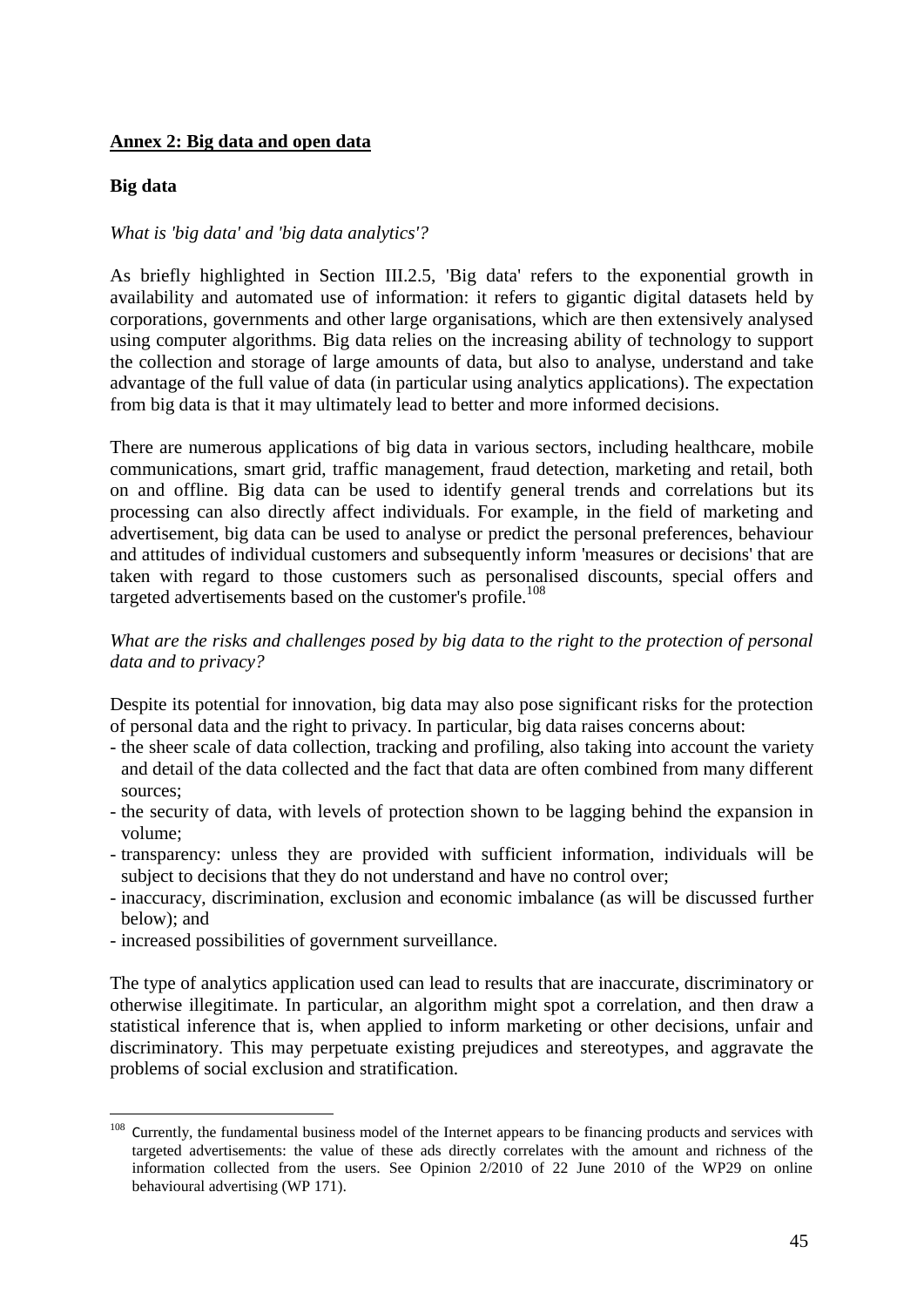Further, and more broadly, the availability of large datasets and sophisticated analytics tools used to examine these datasets may also increase the economic imbalance between large corporations on one hand and consumers on the other.<sup>109</sup> This economic imbalance may lead to unfair price discrimination with regard to the products and services offered, as well as highly intrusive, disruptive, and personalised targeted advertisements and offers. It could also result in other significant adverse impacts on individuals, for example, with regard to employment opportunities, bank loans, or health insurance options.

#### *What safeguards would make the further use of personal data for analytics compatible?*

As in other cases of compatibility assessment, all relevant factors described in Section III.2.2 should be considered, including the relationship between the purposes, the context of collection, the reasonable expectations of the data subjects, the nature of the personal data and the impact on the data subjects. It is also important to assess the safeguards adopted to ensure fair processing and to prevent any undue impact. In addition, the specific provisions relating to 'historical, statistical or scientific purposes'<sup>110</sup> are also relevant.

In order to identify what safeguards are necessary, it may be helpful to make a distinction between two different scenarios. In the first one, the organisations processing the data want to detect trends and correlations in the information. In the second one, the organisations are interested in individuals.

In the first scenario, the concept of *functional separation*<sup>111</sup> is likely to play a key role, and the extent to which this may be achieved could be an important factor in deciding whether further use of the data for (marketing or other) research can be considered compatible. In these cases, data controllers need to guarantee the confidentiality and security of the data, and take all necessary technical and organisational measures to ensure functional separation.<sup>112</sup>

The second potential scenario is when an organisation specifically wants to analyse or predict the personal preferences, behaviour and attitudes of individual customers, which will subsequently inform 'measures or decisions' that are taken with regard to those customers.

In these cases, free, specific, informed and unambiguous 'opt-in' consent would almost always be required, otherwise further use cannot be considered compatible. Importantly, such consent should be required, for example, for tracking and profiling for purposes of direct marketing, behavioural advertisement, data-brokering, location-based advertising or tracking-based digital market research. 113

<sup>&</sup>lt;sup>109</sup> This may be the case, irrespective of whether the companies involved have a monopoly or dominant position on the market. However, a dominant position clearly decreases the choices of data subjects to seek alternative service providers, and therefore, can be a relevant factor when measuring potential negative impact on a data subject.

 $110$  See Section III.2.3.

<sup>&</sup>lt;sup>111</sup> See Section III.2.3.

<sup>112</sup> See Annex 4, in particular, example 15.

<sup>&</sup>lt;sup>113</sup> It cannot be excluded, however, that in some cases, based on an informed debate of the societal benefits of some uses of big data, a Member State of the European Union may decide that due to compelling public interest, exceptions may be laid down in binding legislation (see Section III.3). In addition, in some cases, and subject to transparency and additional safeguards, tracking and profiling may also be permissible to prevent fraudulent use of the services offered.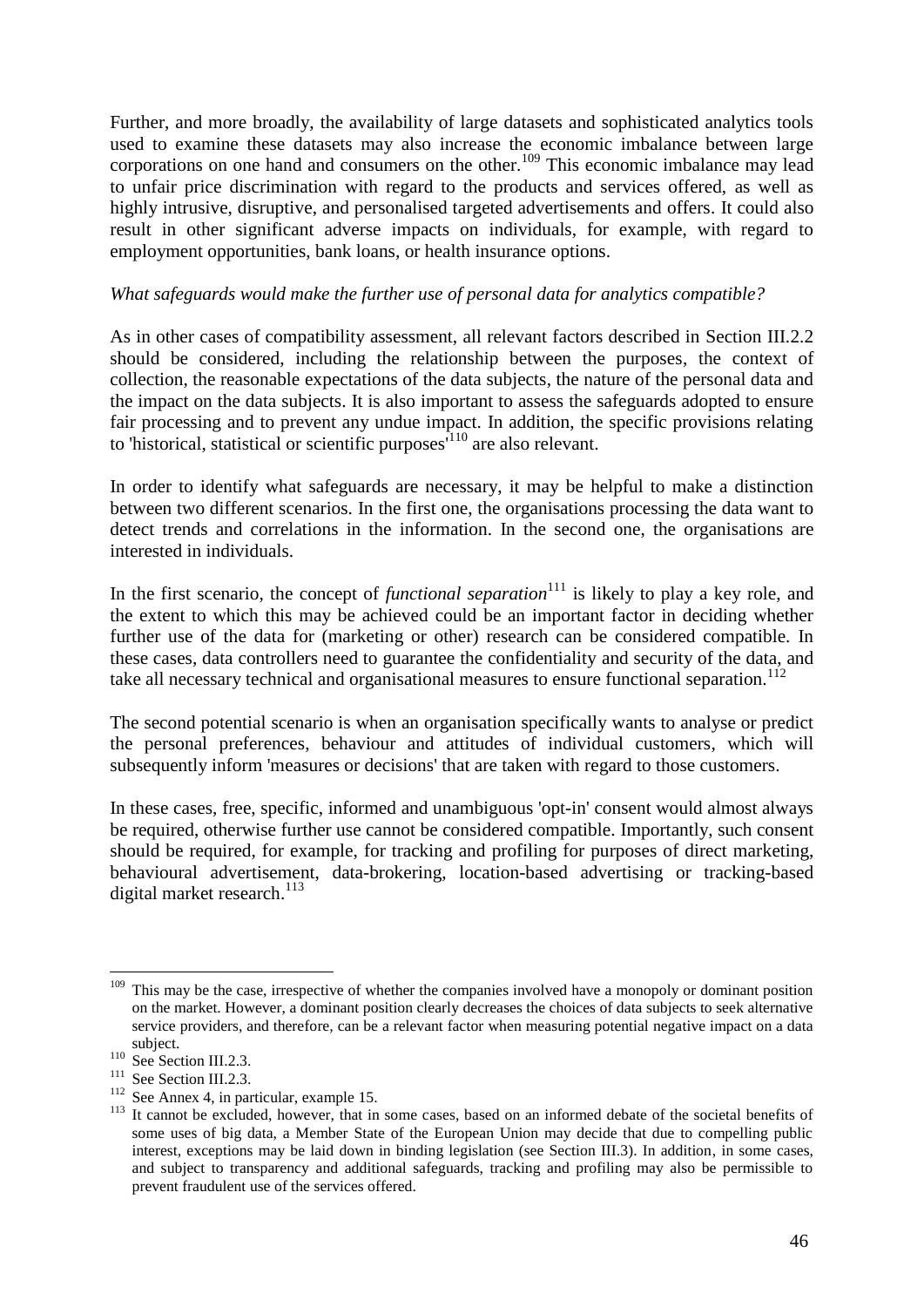For the consent to be informed, and to ensure transparency, data subjects/consumers should be given access to their 'profiles', as well as to the logic of the decision-making (algorithm) that led to the development of the profile. In other words: organisations should disclose their decisional criteria.<sup>114</sup> This is a crucial safeguard and all the more important in the world of big data.<sup>115</sup> More often than not, it is not the information collected in itself that is sensitive, but rather, the inferences that are drawn from it and the way in which those inferences are drawn, that could give cause for concern.<sup>116</sup> Further, the source of the data that led to the creation of the profile should also be disclosed.

Considering the risk of inaccurate inferences in particular, it is also crucial that data subjects/consumers are able to correct or update their profiles if they choose to do so. This may also benefit data controllers who will be able to base their (marketing or other) decisions on more accurate information.

Further, in many situations, safeguards such as allowing data subjects/customers to have direct access to their data in a portable, user-friendly and machine-readable format may help empower them, and redress the economic imbalance between large corporations on one hand and data subjects/consumers on the other. It would also let individuals 'share the wealth' created by big data and incentivise developers to offer additional features and applications to their users. $117$ 

For example, access to information about energy consumption in a user-friendly format could make it easier for households to switch tariffs and get the best rates on gas and electricity, as well as enabling them to monitor their energy consumption and modify their lifestyles to reduce their bills as well as their environmental impact.

Allowing data portability could enable businesses and data-subjects/consumers to maximise the benefits of big data in a more balanced and transparent way. It can also help minimise unfair or discriminatory practices and reduce the risks of using inaccurate data for decisionmaking purposes, which would benefit both businesses and data-subjects/consumers.

<sup>&</sup>lt;sup>114</sup> See also Recommendation CM/Rec(2010)13 of 23 November 2010 of the Council of Europe Committee of Ministers to member states on the protection of individuals with regard to automatic processing of personal data in the context of profiling.

<sup>&</sup>lt;sup>115</sup> See Annex 4, in particular, examples 9 and 10.

<sup>&</sup>lt;sup>116</sup> One of the challenges in this respect is to ensure maximum disclosure while at the same time not infringing any legal requirements protecting trade secrets (and other intellectual property rights where relevant). However, we emphasise that any claims to the 'proprietary' nature of the information cannot provide an undue limitation to the requirements of disclosure under data protection law. Again, a balanced approach is needed, but one that fully respects fundamental rights.

<sup>117</sup> See initiatives such as 'midata' in the UK, which are based on the key principle that data should be released back to consumers. Midata is a voluntary programme, which over time should give consumers increasing access to their personal data in a portable, electronic format. The key idea is that consumers should also benefit from big data by having access to their own information to enable them to make better choices. See also 'Green button' initiatives that allow consumers to access their own energy usage information.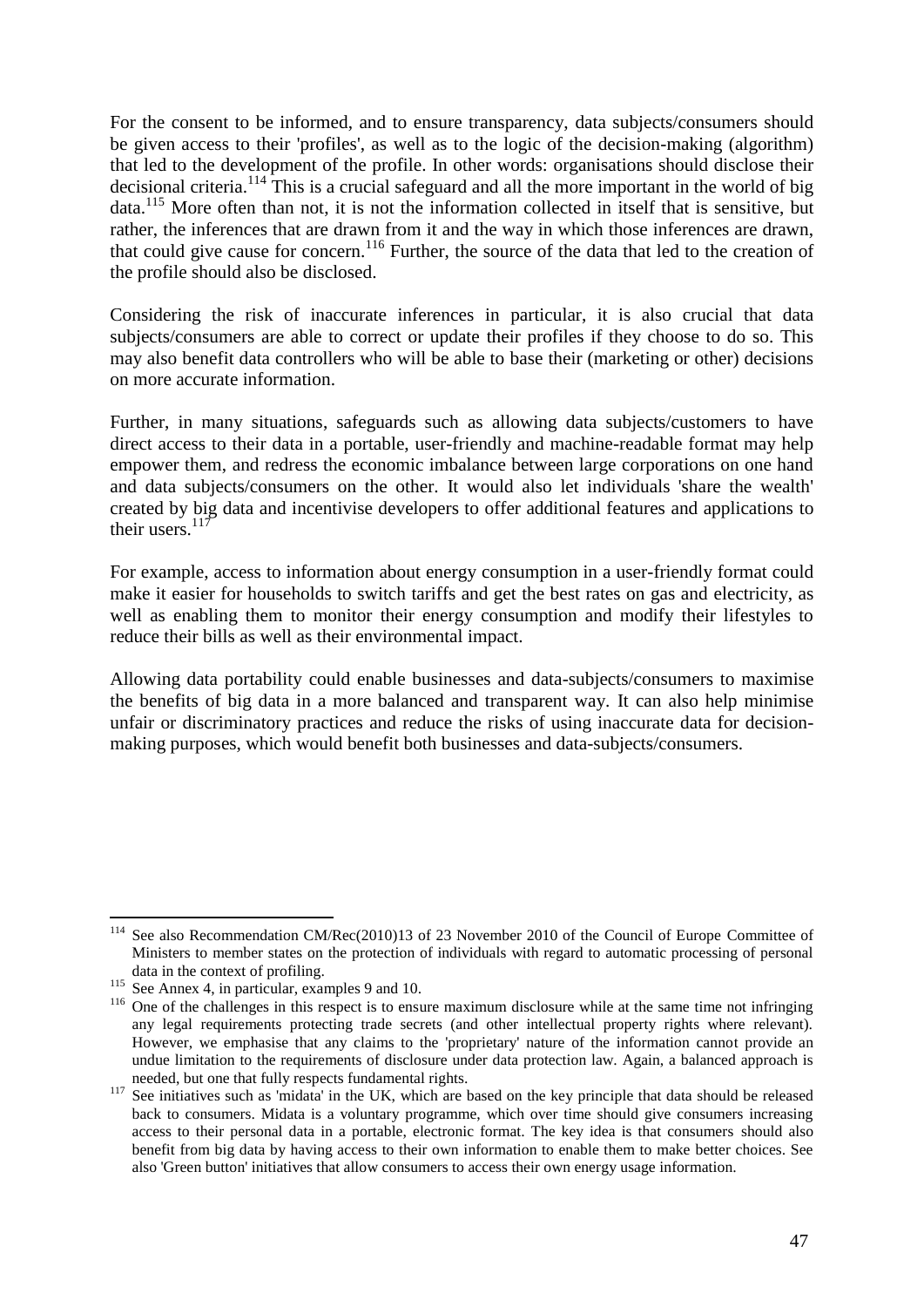## **Open data**

#### *What are the key challenges of open data to data protection?*

As briefly outlined in Section III.2.5, open data projects take accessibility of information processed by public bodies to a whole new level. Such projects often involve (i) making entire databases available (ii) in standardised electronic format (iii) to any applicant without a screening process, (iv) free of charge, and (v) for any commercial or non-commercial purposes under an open license. This new form of accessibility is the main purpose of open data, and a key driver for innovation, but it is not without risks if applied indiscriminately and without appropriate safeguards.

In Opinion 7/2003, the WP29 provided guidance on the application of the current data protection framework to the reuse of public sector information (PSI) when it includes personal data. The WP29 Opinion shows that applying the current legal framework for data protection to PSI reuse raises a number of issues.

One of the main concerns is that in some cases it is not easy to implement the principle of purpose limitation effectively in case of PSI reuse. On the one hand, the very idea and driving force for innovation behind the concept of 'open data' and PSI reuse is that the information should be available for reuse for innovative new products and services, and thus, for purposes that are not previously defined and cannot be clearly foreseen. On the other hand, purpose limitation is a key data protection principle and requires that personal data that have been collected for a specific purpose should not at a later stage be used for another, incompatible purpose.

The challenge is to clearly define, in advance, the personal data that could be made publicly available, and to establish appropriate data protection safeguards, in order to ensure legal certainty while allowing innovation and reuse for any (lawful) purpose.

In this respect it is important to recall that any information relating to an identified or identifiable natural person, be it publicly available or not, constitutes personal data. Moreover, the mere fact that such data has been made publicly available does not lead to an exemption from data protection law. The reuse of personal data made publicly available by the public sector, thus remains subject, in principle, to the relevant data protection law.

#### *Different scenarios require different safeguards*

As in all other cases of compatibility assessment, all relevant factors described in Section III.2.2 should be considered. In order to identify what safeguards are necessary, it may again be helpful to make a distinction between different scenarios.

In some cases, the public sector body disclosing the data and the potential re-users of the data are interested in statistical use of the data: for example, they want to detect or present trends and correlations in the data. In other cases, there may be a 'market demand' for more granular data or for directly identifiable personal data and therefore, full anonymisation is not possible due to the nature and purposes of reuse. The different types of scenarios pose different challenges and require different safeguards.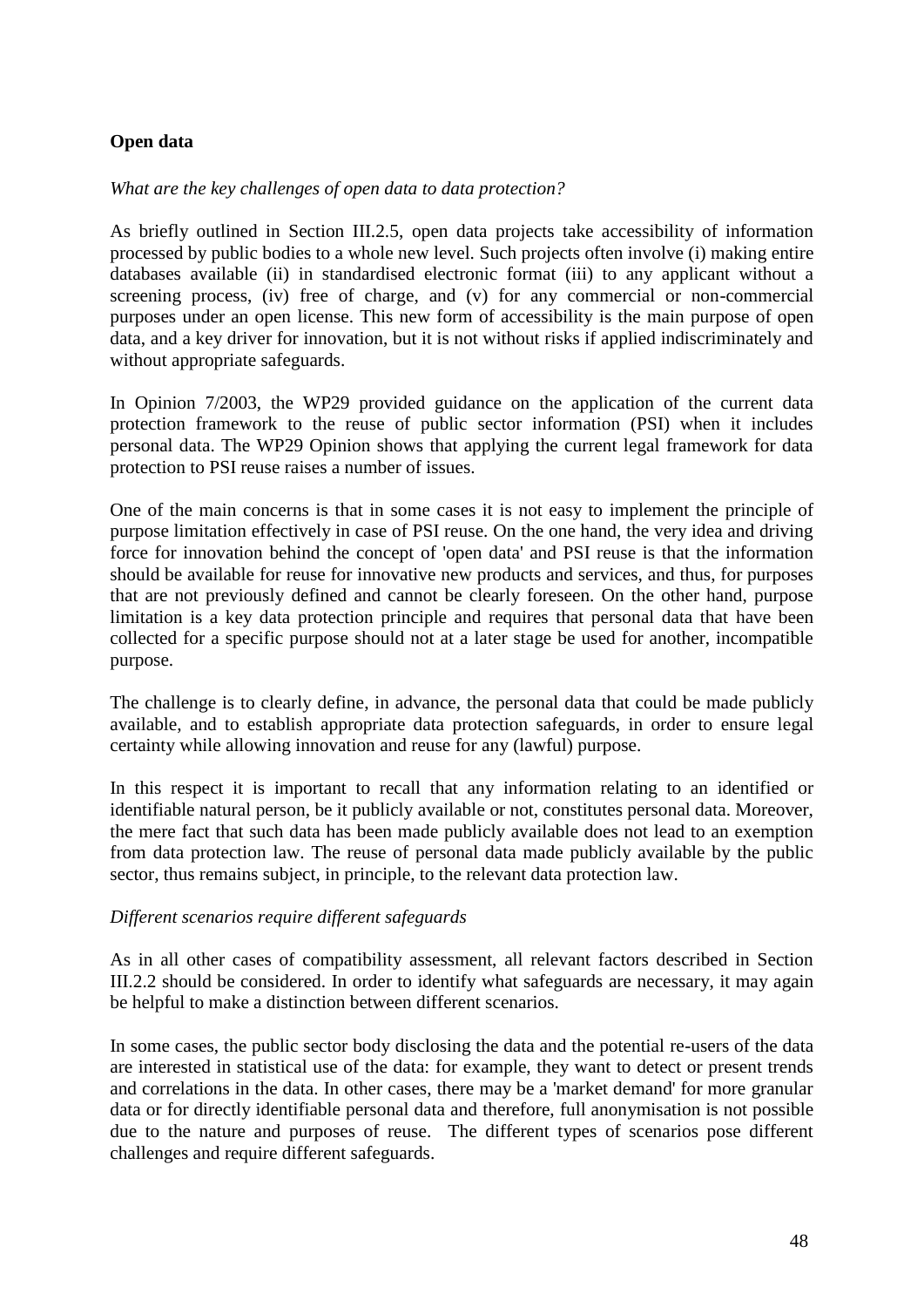As a general 'rule of thumb': while most data can be released for reuse in sufficiently aggregated or otherwise effectively anonymised form, open data initiatives will often not be appropriate for granular research data or for directly identifiable personal data, which will require a more cautious approach.

In many situations, anonymisation may help public sector bodies comply with data protection law whilst at the same time enabling them to make the necessary data available for reuse. Indeed, when this is possible, 'complete' anonymisation (and a high level of aggregation) of personal data is the most definitive solution to minimize the risks of inadvertent disclosure. Anonymisation should be done prior to making the data available for reuse - by the data controller or by a trusted third party.

However, as explained in Section III.2.3, re-identification of individuals is an increasingly common and present threat, and there is a significant grey area where it is difficult to assess in advance if re-identification may be possible. It is very important to take great care, at the initial stage of producing, disclosing and making available for reuse, any information derived from personal data, even when this is ultimately presented in the form of an anonymised dataset.<sup>118</sup>

For this reason, it is important to conduct an effective *data protection impact assessment* to decide what data may be made available for reuse, and at what level of anonymisation and aggregation. Such a robust and detailed impact assessment should be completed *prior* to the disclosure of information and making it available for reuse.

It is important that the analysis is not monopolized by any interested parties, and that the outcome is not pre-determined. Such an exercise therefore demands the participation of diverse stakeholders, including not only the data controller wishing to release the data, but also those demanding the data, and who therefore can provide context for the discussion, as well as representatives of individuals whose personal data are at stake.

When anonymised datasets are released, the risk assessment should include tests to assess reidentifiability, for example, penetration or 'pen' testing. Data controllers must be aware of the risk of re-identification and that this risk can change over time, e.g. powerful data analysis techniques that were once rare are now commonplace. Therefore, organisations should carry out a periodic review of their policy on the release of data and of the techniques used to anonymise it, based on current and foreseeable future threats.

Unless data can be fully anonymised, data protection law continues to apply. This means, among other things, that the public release of the information must be 'compatible' with the initial purposes of data collection under Article  $6(1)(b)$  of the Directive. In addition, there must also be an appropriate legal basis for the processing under Article 7(a) to (f) of the Directive (for example, consent, or necessity to comply with the law).

With regard to directly identifiable personal data or not sufficiently anonymised datasets, in general, an even more cautious approach is needed. Once personal data are publicly available for reuse, it will be increasingly difficult, if not impossible, to have any form of control on the nature of potential further use, be it for historical, statistical, scientific or other purposes. This is especially the case if the data are available in digital, searchable and machine readable

 $118$  See Annex 4, in particular, example 14.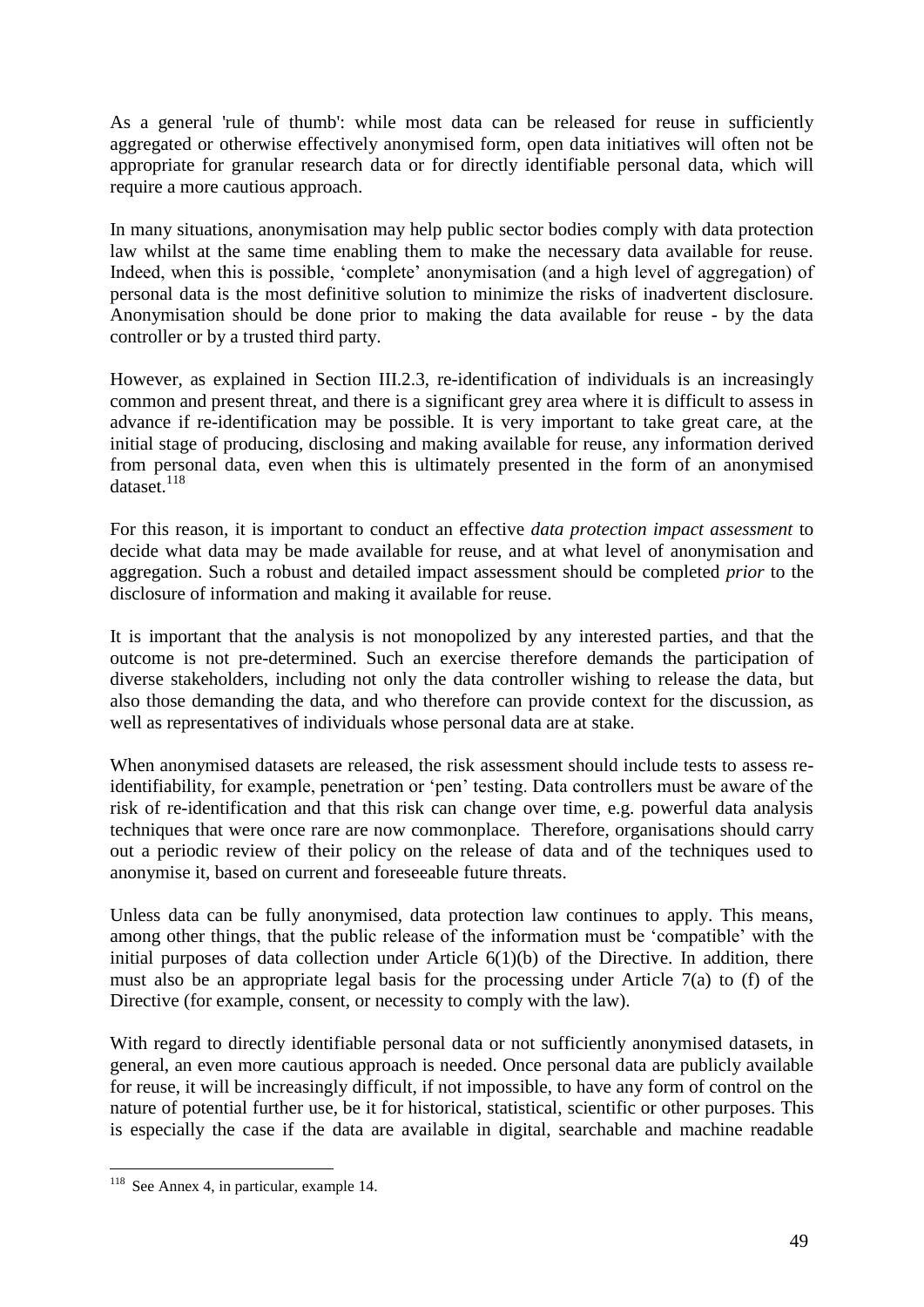format and have been published on the internet, Hence, the selection of the information that will or will not be made publicly available becomes all the more important.

An in-depth data protection impact assessment must therefore be carried out, and - as a rule alternatives should be sought. Making data available for reuse under an open license should be avoided unless it can be clearly demonstrated that compliance with data protection law can be effectively ensured.

That said, it cannot be excluded that a data protection impact assessment may conclude that the data may be opened up and made publicly available following the principles of 'open data'. For these cases, a rigorous licensing regime should be put in place, which must also be stringently enforced to ensure that the data will not be used for incompatible purposes (for example, for unsolicited commercial messages or otherwise in a way that the data subjects would find unexpected, inappropriate or otherwise objectionable).

Of course, publication of the data and any further use must, in these cases, always have to have an appropriate legal basis (e.g. consent or requirement of law) under Article 7(a) to (f) of the Directive.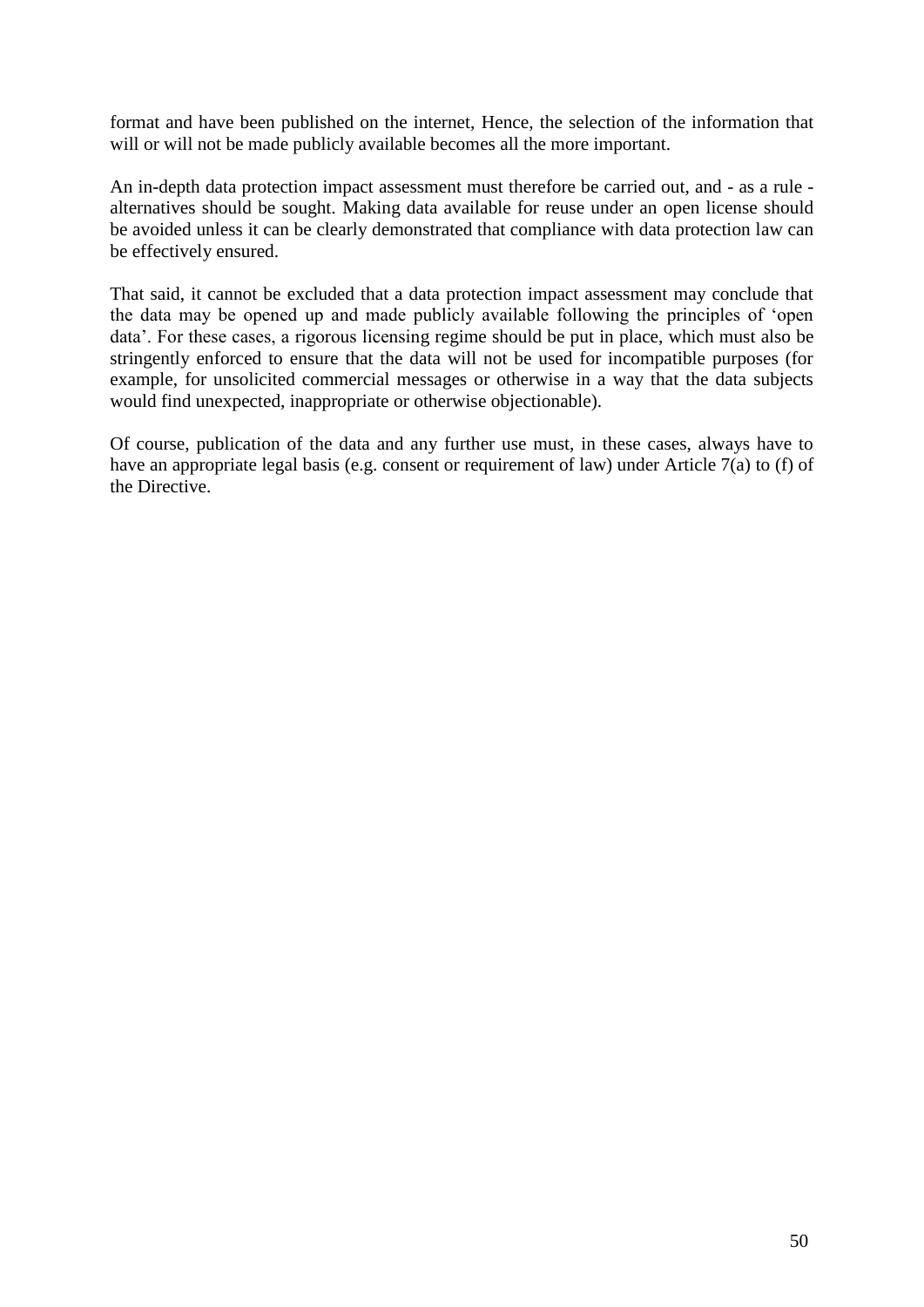## **Annex 3: Practical examples to illustrate purpose specification**

The following examples illustrate the ways in which purpose specification is carried out in practice. The examples serve to highlight the diversity of situations and the flexibility and scalability needed for the effective implementation of the principle. They also identify common concerns and provide guidance on how to specify the purposes in different contexts.

As will be illustrated, the overall context, and in particular the reasonable expectations of the data subjects and the extent to which the parties concerned have a common understanding of the purposes of the processing, will determine, to a large extent, the level of detail necessary.

#### **Examples 1-4: How purposes are specified needs to be adapted to the context**

The level of detail to be provided may vary and needs to be adapted to the situation, as illustrated in the following examples:

- a local shop selling to local people in a small town and collecting only limited information about its customers would not need to specify the purposes in as much detail as a large retail company selling goods via a website all across Europe and using complex analytics to inform personalised offers and targeted advertisements;

- a social networking website operating across Europe will need to give particular attention to the way it specifies its purposes and the clarity of the information it provides, as it targets a broad user group across different cultures;

- if a data controller provides different services (for example, email, social networking, and photograph, video and music uploads), oversimplification should be avoided: sufficient granularity will be needed to make sure that all the different purposes are sufficiently clear for the users;

- a government website providing advice to the elderly or the mentally ill, a gaming website aimed at teenagers, and a government agency processing the personal data of asylum applicants, all need to take into consideration the respective age, special needs, nationality and culture of the individuals they are targeting.

## **Examples 5-6: More detail is needed in case of ambiguities and for processing beyond what is customary in a given context**

In situations where the purposes of processing can be clearly derived from the context, usually less detail is required. However, even here, more precise and detailed information is necessary where ambiguities arise, as illustrated in the following cases:

- A small local trader is contracted to deliver and install a heating system at a customer's home, and to provide annual maintenance. The company collects information such as name, address, and telephone number of the customer in order to deliver and install the system, and to schedule annual maintenance. This could happen without extensive data protection disclosure to the data subjects as details may be implied from context, custom, and the nature of the underlying economic transaction. However, if any ambiguity arises, for example, as to whether the company also intends to send advertisements regarding its other services (or the services of other companies) to the customer, this should be specifically disclosed to the data subjects. $119$ 

 $119$  In this respect, see also Section II.2.4 on unsolicited communications.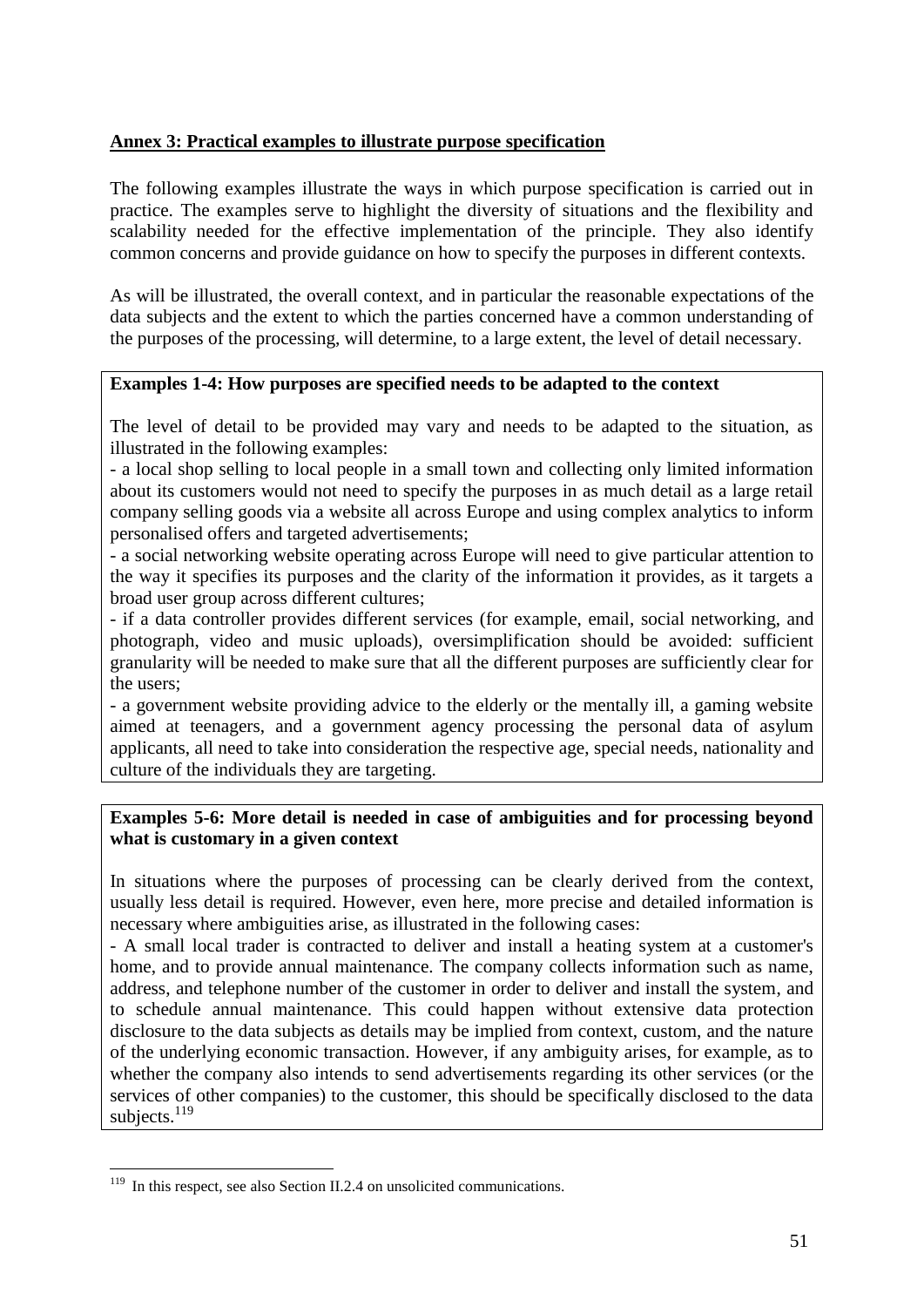- A candidate's CV is to be used by a potential employer for assessment of his/her professional experience in a current recruitment procedure. This is self-explanatory. However, if the CV is also intended to be used for internal mobility schemes, promotion exercises, or further recruitment procedures, this should be specified.

#### **Examples 7-8: Purposes that are too vague or too general**

Vague or general purposes such as 'improving users' experience', 'marketing', 'IT-security' or 'future research' will - without more detail - usually not meet the criteria of being 'specific'. However, the degree of detail in which a purpose should be specified depends on the particular context in which the data are collected and the personal data involved. To illustrate:

- A small but exclusive boutique specialising in 'bespoke dresses and unique accessories' relies on word of mouth advertising. The only direct marketing tool it uses is a glossy annual catalogue that goes to the home addresses of its 200 customers in paper form. When signing up to the catalogue (and as clearly noted in the catalogue itself), the customers are informed that they can unsubscribe from the mailing list at anytime: in person, in writing, via email or by calling the shop. They are also advised that their data will not be shared with others and will only be used for sending the catalogue. This is sufficient specification of the purposes in this simple context.<sup>120</sup>

- The above example can be contrasted with that of a large retail company selling goods via a website all across Europe and using complex analytics to inform personalised offers and targeted advertisements. In this case, the purposes must be specified in a much more detailed and comprehensive way, including, among other things, 'the way in which' personal data are processed. The decisional criteria used for customer profiling must also be disclosed.<sup>121</sup>

#### **Examples 9-10: Layered notice**

A layered notice is often a workable way to provide key information to data subjects in a very concise and user-friendly manner, while also supplying additional information on the next 'layer' for the benefit of those who require further clarification.

- A government department uses a CCTV system to protect its buildings, and combines two methods to provide information to the public: (i) it places on-the-spot notices to immediately alert the public to the fact that monitoring takes place and provide them with essential information about the processing, and (ii) it posts on its intranet and internet sites the public version of its video-surveillance policy. This post is easy to find: the on-the-spot notice already contains the link and it can also be found by putting the name of the organisation and the words 'CCTV' or video-surveillance' in search engines. The notice is easy to read and provides comprehensive information.

- A website aimed at a teenage audience offers a collaborative mapping tool to plan and post running routes. While the default setting is for the posted routes to remain private (for safety and security reasons), the users may also decide to share their running routes with their 'friends' or even post the routes publicly. Before saving a route in the system, a message pops up and asks the user whether he/she wants to share the information, with three choices: 'no, please keep it private', 'yes, share with my friends' and 'yes, post publicly'. The 'no, please keep it private' box is pre-ticked and the message also contains a link entitled 'read more about how to protect your privacy on the map'. Next to the choice of 'yes, post publicly', a

 $120$  See also Section II.2.4 on unsolicited communications.

<sup>&</sup>lt;sup>121</sup> On customer profiling, see also examples 9 (Secret algorithms predict pregnancy of customers from purchasing habits) and 10 (Special offer for a lawn-mower) in Annex 4 discussing the compatibility assessment.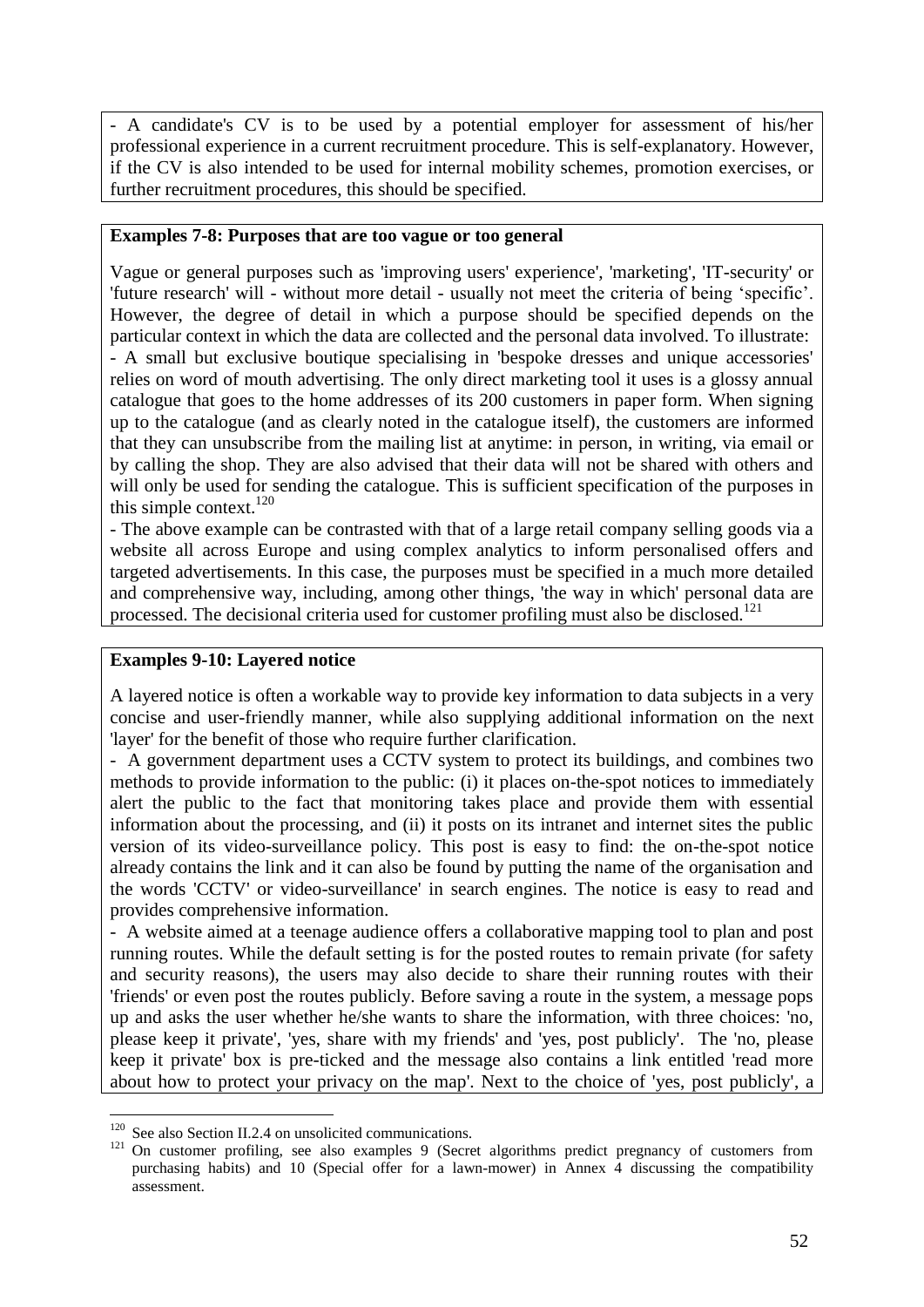triangular danger icon is displayed. By clicking on it, the risks associated with public postings are highlighted. Further information on the website provides all elements of a data protection notice in more detail and in a language adapted to the audience. It also contains tips and advice, for example, that users should generally avoid posting running routes publicly, and if they do so, are advised to take sensible precautions. In particular, they are advised to avoid mapping their home and school addresses, posting routes that are going through deserted areas, indicating their age and sex, or posting their photos. They are also advised to use pseudonyms.

### **Example 11: Breaking down more general purposes into 'sub-purposes'**

It is generally possible to break a 'purpose' down into a number of sub-purposes.

- For example, processing an individual's claim for a social benefit could be 'broken down' into verifying his or her identity, carrying out various eligibility checks, checking other benefit agencies' records, etc.

- The concept of an overall purpose, under whose umbrella a number of separate processing operations take place, can be useful. This concept can be used, for example, when providing a layered notice to the data subject. More general information can be provided in the first instance about the 'overall purpose', which can be complemented with further information. Breaking down the purposes is also necessary for the controller and those processing data on its behalf in order to apply the necessary data protection safeguards.

#### **Example 12: General terms and conditions of a retail bank**

A traditional retail bank specifies in its general terms and conditions that it will process clients' personal data in order to provide the financial services requested and to provide information on other services which clients may be interested in. It will also use the data to prevent fraud and abuse of the financial system, and to comply with legal obligations requiring that certain information is reported to the competent public authorities. This approach gives rise to several comments:

- First, it seems that 'providing the financial services requested' as a primary purpose is both clear and precise enough for most clients to understand the basic scope of the processing.<sup>122</sup>

- Second, the other purposes mentioned may - as discussed in Section III.2 - either be compatible with the primary purpose, or be imposed by law, but although providing some basic information, they are too general to serve as a useful specification of purpose.

- Third, it is doubtful whether inclusion of these additional items in the general terms and conditions will bring any more flexibility for further use for the data controller, considering that additional use is not necessary for the execution of the contract, and the client has not unambiguously consented.

 $\overline{a}$  $122$  Of course, in its internal procedures, the bank must still define the purposes more specifically so as to ensure it can apply the necessary safeguards. Further information may also need to be provided to the data subjects, for example, where information obtained from the customer using a particular service will subsequently be used in another context. Such use may or may not be appropriate depending on the specific context. Even if permissible, such a combination of data may require additional safeguards. For example, there must be strict rules in place governing whether or not, and under what conditions, a bank which has both an insurance business and a retail banking business may use information obtained in one capacity for use in the other (see also Section III.2).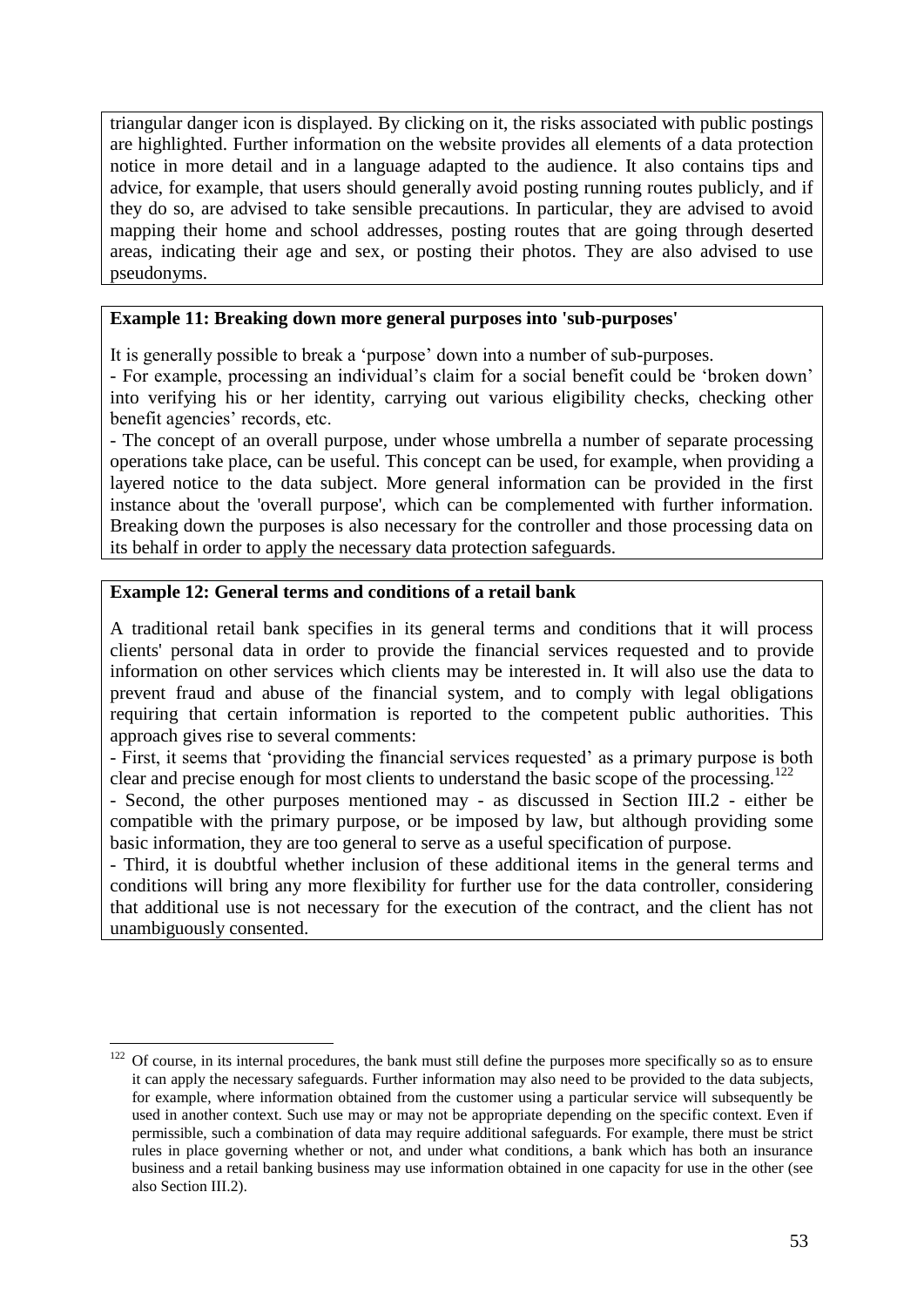### **Example 13: Population registers**

- In many countries, population register systems (many of which originated several centuries ago) have been developed to include some or all of the events covered by civil registration (such as births, deaths, marriages, divorces, adoptions, etc), but also a wider range of events, such as change of address. These registries are typically used to provide reliable information about the population that can be used for a variety of public purposes, such as planning; budgeting and taxation; issuing identification documents; establishing eligibility to vote; access to education, health care, social insurance, welfare and pension systems; and determining eligibility for military service.
- Both the content and use of these registries are usually regulated under specific laws. Although broad umbrella provisions often appear in those laws, such as 'information can be used for any public task', they also contain detailed legal provisions to provide legal certainty. These provisions specify in what situations and for what purposes the data may be used, and who may have access to it.
- The registries also form the basis for e-government services. With increasing tendencies towards government data sharing, it is becoming more and more important that clear, specific and proportionate legal rules are in place to clarify how information contained in population registers and other government databases may be used, shared, and safeguarded. The challenge is to define these rules in such a manner that they provide sufficient legal certainty without being overly rigid.

### **Example 14: Data sharing among competent authorities across EU Member States**

- There is a growing tendency towards administrative cooperation among various competent authorities in Member States, for example, in the area of law enforcement (such as the Schengen Information System), customs (Customs Information System), consumer protection (Consumer Protection Cooperation System), asylum applications (EURODAC), visa applications (Visa Information System) or on broader internal market issues (Internal Market Information System).
- Just as in the case of intra-government data sharing, it is becoming increasingly important that clear, specific and proportionate legal rules are in place. These rules should clarify what data are to be used, shared, exchanged or stored and for what purposes. They should also specify who has access to what information, how the security of the IT systems is ensured, and what additional safeguards may apply.

## **Example 15: Illegitimate purposes - racial profiling of customers**

A business segments its customers into two groups based on ethnic profiles: it charges higher prices for 'white' as opposed to 'Asian' customers. This is done in a non-transparent way to hide the practices, by applying different personalised discounts to the coupons sent to customers with Asian surnames. No information is provided to the customers beyond the notice that 'loyalty card data may be used for marketing purposes'.

- Apart from the other issues the case may raise, this example illustrates that the requirement for the purposes to be legitimate is broad: for example, it also prohibits the processing of data for purposes that may result in discriminatory practices.
- The case also illustrates the importance of transparency to ensure fair processing: had the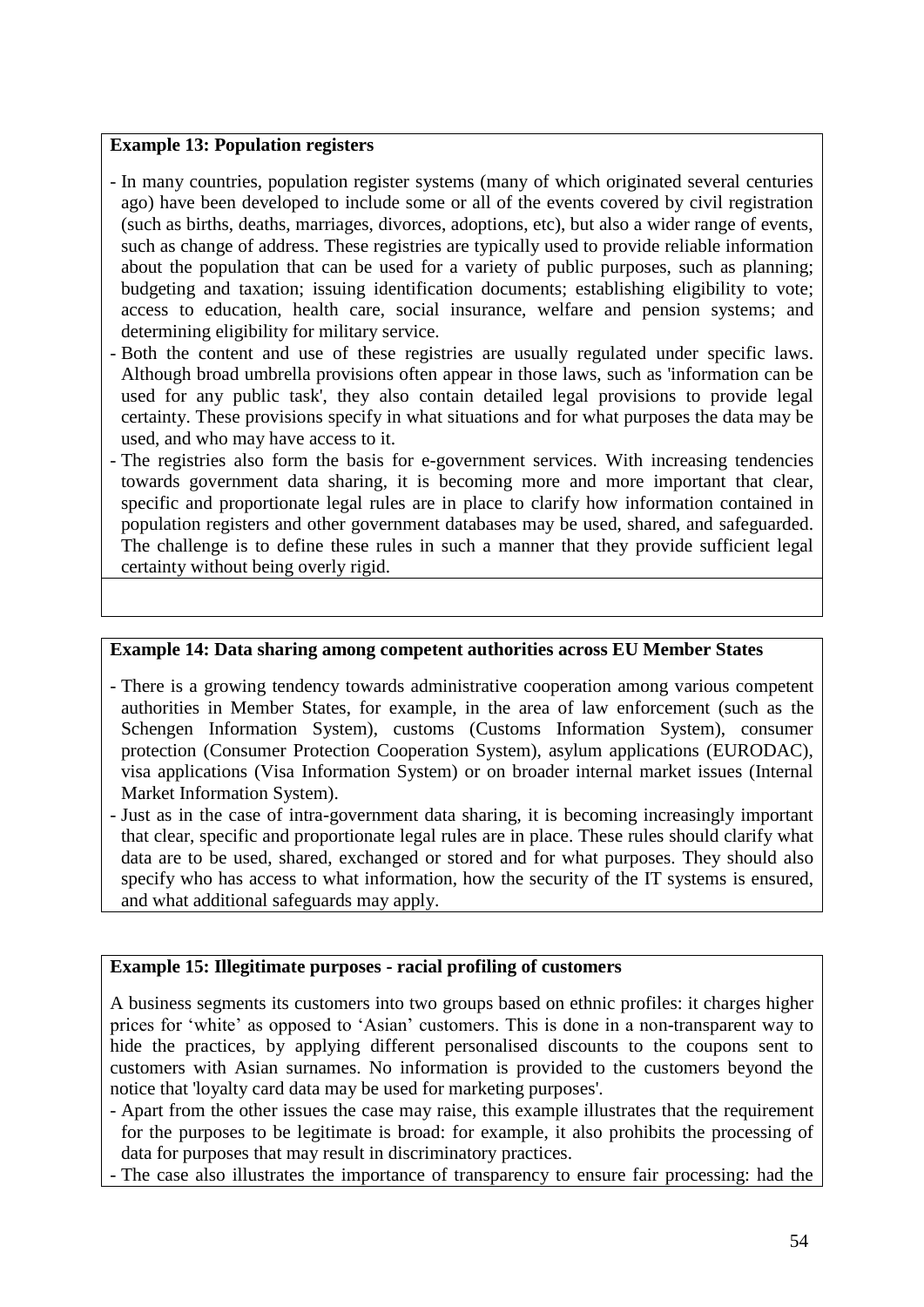business prominently displayed on its front door a notice advising that there would be a 10% discount for everyone with Asian origin (or 10% mark-up for all non-Asian customers), the discriminatory effect would have surely been evident for everyone (and would have also likely driven away all non-Asian customers).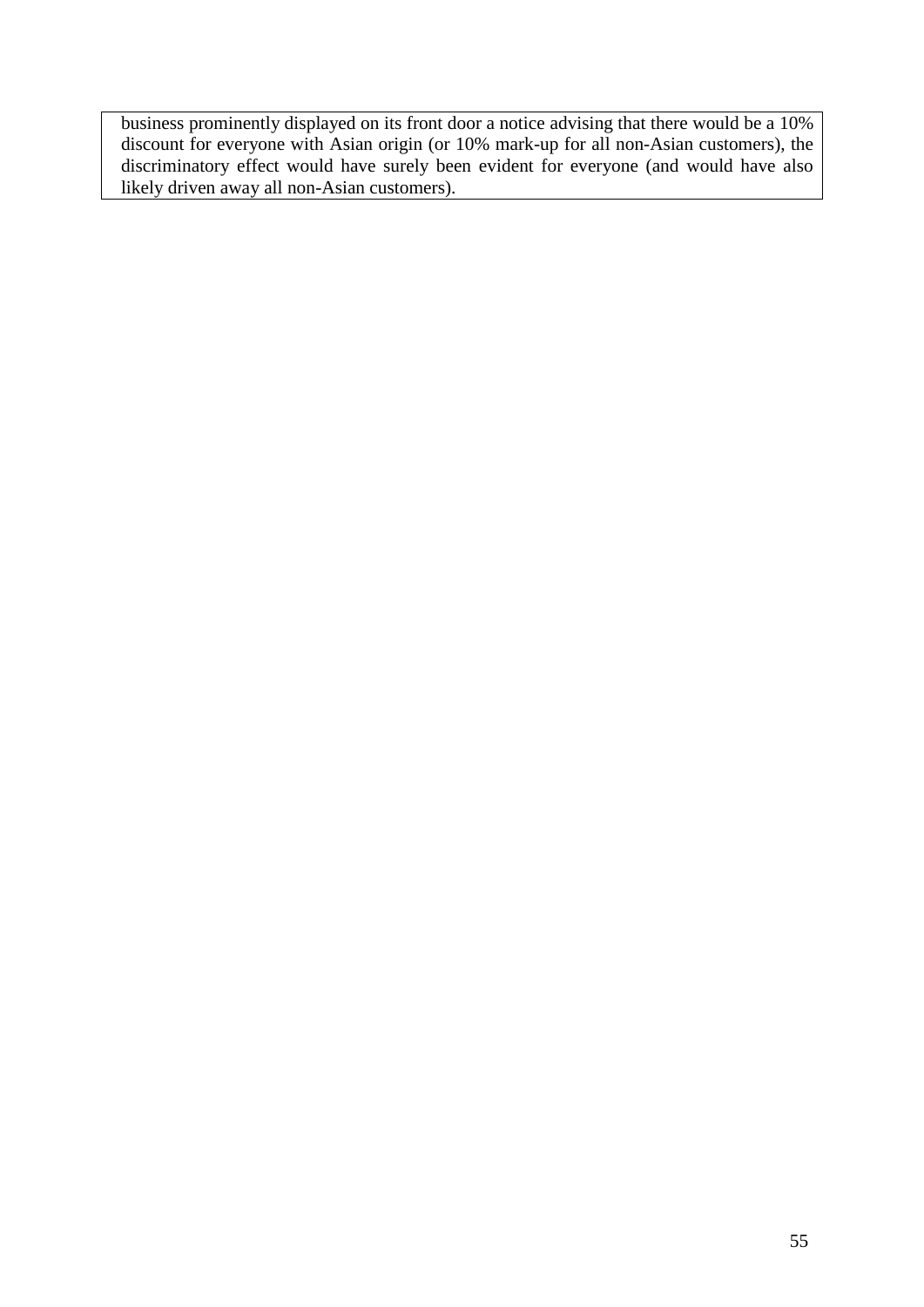## **Annex 4: Practical examples to illustrate the compatibility assessment**

The following examples illustrate the ways in which a substantive, multi-factor compatibility assessment may be carried out in very different situations. To better guide the reader, the examples - in general - move from relatively simple and straightforward cases towards more complex ones that require a more nuanced compatibility assessment. On some occasions two or more related examples that are worth comparing are grouped together.

Situations where various safeguards are required will also be discussed, as will situations where further processing is likely to be incompatible, and may only be carried out under the strict provisions of Article 13 of the Directive. Examples will come from both the private and public sectors, and will also cover government data sharing. Many of the examples are based on actual cases, or elements of actual cases handled by data protection authorities in the different Member States. However, the facts have sometimes been changed to some degree to help better illustrate the concept and methodology for compatibility assessment.

Regarding the nature of the examples, it is important to underline that they are included in order to illustrate the *thinking process* - the method in which the multi-factor compatibility assessment is to be carried out. In other words, the examples are *not* meant to provide a *conclusive* assessment of the cases described. Indeed, in many cases, by changing the facts of the case in some way (for example, if the controller were to adopt additional safeguards such as more complete anonymisation, better security measures, and more transparency and genuine choice for the data subjects), the outcome of the compatibility assessment could change.

This should also encourage controllers to better comply with all horizontal provisions of the Directive: the greater care they take to protect personal data overall, the more likely it is that any further use they contemplate may be considered compatible.

## **Example 1: Chatty receptionist caught on CCTV**

A company installs a CCTV camera to monitor the main entrance to its building. A sign informs people that CCTV is in operation for security purposes. CCTV recordings show that the receptionist is frequently away from her desk and engages in lengthy conversations while smoking near the entrance area covered by the CCTV cameras. The recordings, combined with other evidence (such as complaints), show that she often fails to take telephone calls, which is one of her duties.

Apart from any other CCTV concerns that may be raised by this case, in terms of the compatibility assessment it can be accepted that a reasonable data subject would assume from the notice that the cameras are there for security purposes only. Monitoring whether or not an employee is appropriately carrying out her duties, such as answering phone calls, is an unrelated purpose that would not be reasonably expected by the data subject. This gives a strong indication that the further use is incompatible. Other factors, such as the potential negative impact on the employee (for example, possible disciplinary action), the nature of the data (video-footage), the nature of the relationship (employment context, suggesting imbalance in power and limited choice), and the lack of safeguards (such as, for example, notice about further purposes beyond security) may also contribute to and confirm this assessment.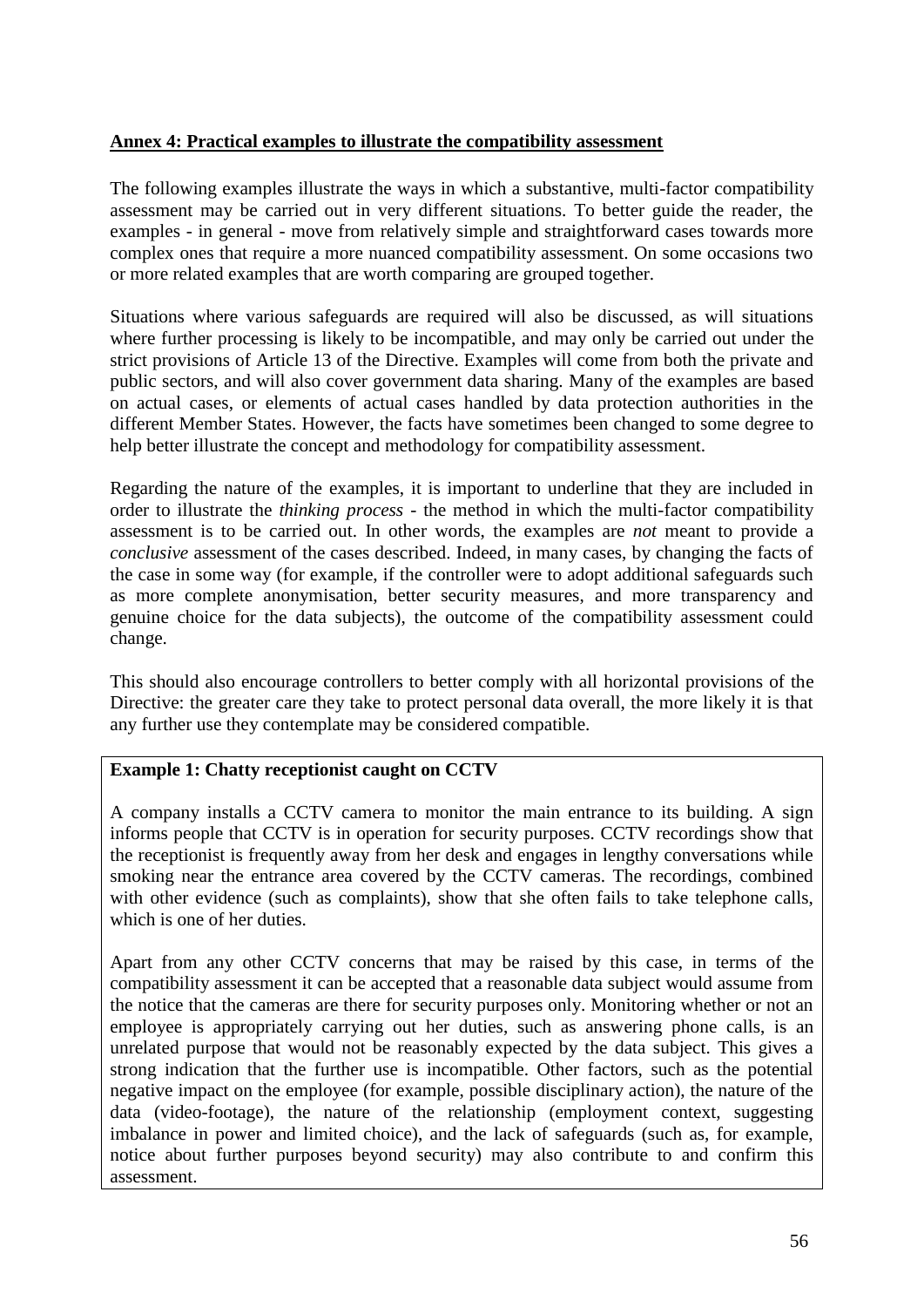#### **Example 2: Breathalyser checks working hours**

A public transport company requires bus drivers, each day before starting their shift, to blow into a breathalyser in order to check for the presence of alcohol. The time and date of the test is recorded, along with information on whether the test was successfully passed. This procedure is integrated with an entry-exit system. When bus drivers start their work shift, they are required to hold their magnetic ID card at the breathalyser module and then blow into the breathalyser. The purpose of the collection and further processing of these data, as specified in law and also notified to the employees, is to check that the drivers do not have an unauthorized amount of alcohol in their bodies during the work shift, which is a legal requirement in the country in question. However, unbeknownst to the drivers, the breathalyser system is also used to check if drivers have fulfilled their work time obligations (i.e. whether they have arrived punctually at the start of their shift).

Apart from any other concerns over labour law practices that this case may raise, in terms of compatibility it can be said that a reasonable data subject would assume that the breathalysers are there to check the presence of alcohol, and not for the entirely unrelated purpose of checking whether drivers arrive late at work. This gives a strong indication that further use is incompatible. Other factors, such as the potential negative impact on the employee (for example, possible disciplinary action), the sensitive nature of the data, the legal obligation for the employee to provide the data, the imbalance of power between the data subject and the employer, and the lack of safeguards (such as, for example, notice about further purposes beyond checking alcohol limits) may contribute to and confirm this assessment.

#### **Example 3: Security clearance certificates stored to evidence and audit departmental compliance**

In order to protect classified information, a government department requires some of its employees to pass a security clearance procedure in order to evidence that they have the required level of trustworthiness. The security clearance procedure is regulated by law and is carried out by another government department. The resulting 'clean' (i.e. approved) security clearance certificates are stored by the government department which requested the clearance, as evidence that it is complying with the requirements. Certificates are stored for the duration of employment (and a fixed, limited time afterwards) to allow for auditing compliance with the security clearance requirements internally as well as by a third government department. These purposes, as well as the retention periods, are clearly identified, set forth in legislation, and also communicated to staff. The 'clean' certificates provide no additional information beyond the fact that the screening procedure has been successfully carried out.

Without analysing any other aspects of this case, in terms of compatibility it can be said that the purpose of keeping the 'clean' certificates for audits stems from and is in furtherance of the original purpose of obtaining the certificates for security clearance reasons: the auditing is in place in order to verify that the necessary security clearances have been obtained. This gives some (not in itself conclusive) indication towards compatibility and may suggest that the data subjects should expect some degree of data storage for purposes of auditing. Other aspects of the procedure, such as the fact that predictability and legal certainty are assured by detailed provisions in legislation, and that the data subjects are clearly informed in advance, may also contribute toward compatibility. Although the nature of the data would be highly sensitive if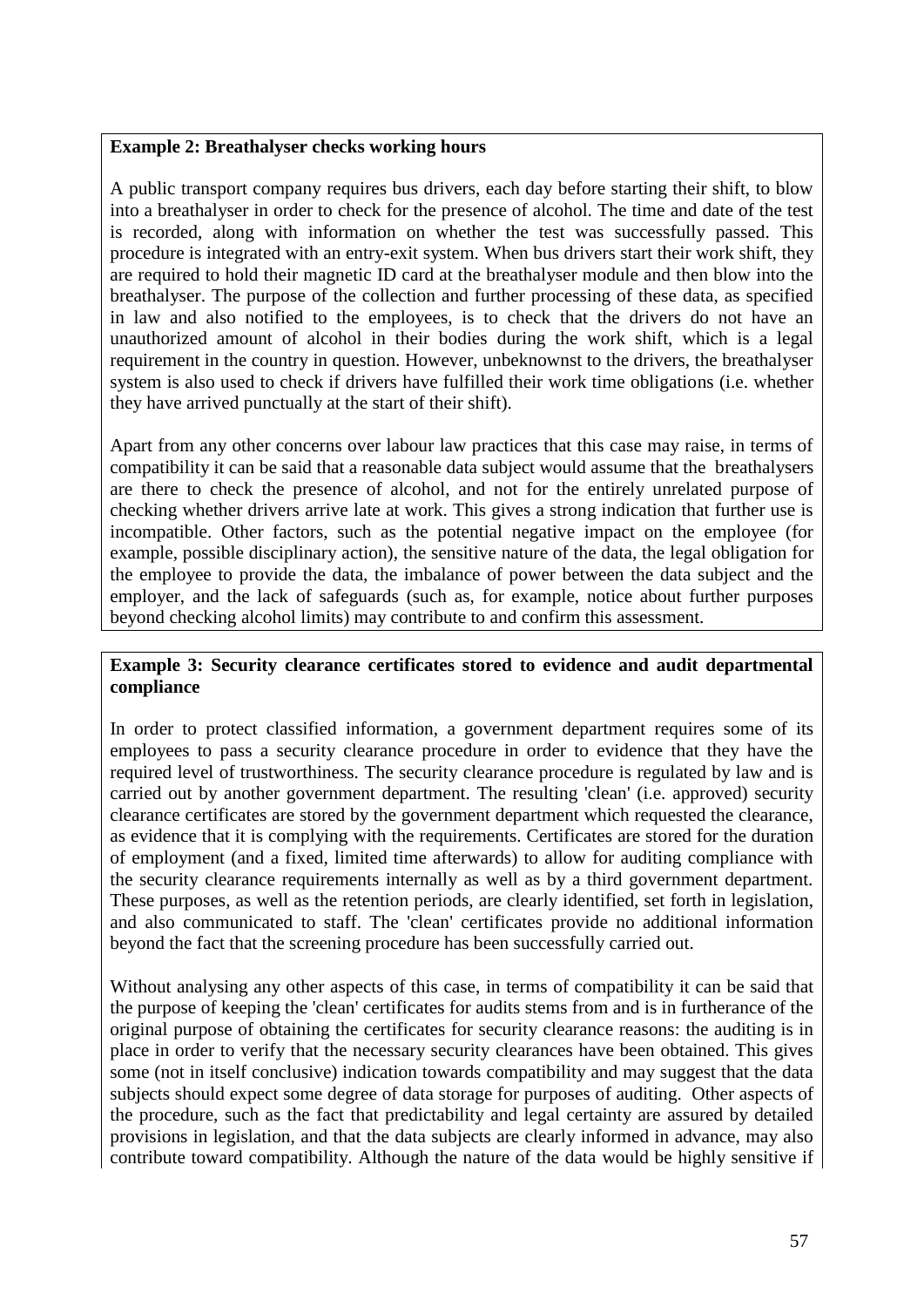also 'negative certificates' were stored, potential impact on data subjects is limited by the fact that - in the scenario described - only 'clean' security certificates are stored.

## **Example 4; 'Get Well Quick' breaks**

A doctor's wife runs a small independent travel agency. The doctor provides his wife with details of patients who have recently been discharged from hospital. His wife uses the information to send the patients offers for her 'Get Well Quick' range of recuperative sevenday breaks.

Given the sensitivity of health information, and the special legal protection it is afforded both through data protection and other elements of the law (e.g. professional ethics and confidentiality rules), the use of that information for a commercial purpose not directly related to the health-care provided, as well as the transfer of this data to a third party (the doctor's wife), raises immediate concerns over compatibility.

This example is typical of the multi-factor assessment. The fact that the secondary purpose is not directly related to the provision of health-care (which was the primary purpose of the data collection), and the sensitive nature of the medical data, both support the assessment of incompatibility. Based on this, and considering the professional obligations of confidentiality placed upon the doctor, it could be reasonably assumed by the patient that the data were collected specifically (and only) in order to provide health-care.

In addition, - and apart from any other issues this case raises - the fact that there is a transfer of personal data to a third party (the doctor's wife), also contributes to the assessment of incompatibility, as does the doctor's ethical obligation not to take commercial advantage of patients in vulnerable situations. The availability of alternative, less intrusive means of achieving the objective of advertising the 'Get Well Quick' breaks (e.g. placing holiday brochures in the doctor's waiting room, if this is allowed under ethical rules) also suggests that this processing is likely to be incompatible.<sup>123</sup>

## **Example 5: A public-private partnership: lovers of fatty food told to eat less**

A supermarket takes part in a new public health initiative promoted by the government's Department of Wellbeing. The supermarket uses its already available analytics software and customer purchasing database (obtained via its 'loyalty card' system) to identify customers that buy excessive amounts of alcohol or large quantities of high-fat foods. It then sends out leaflets prepared by another private government partner to these customers' home addresses. The leaflets provide nutritional and lifestyle advice and offer appointments at a local 'wellbeing' clinic, which also participates in the government campaign. The data subjects are not informed of this initiative prior to the supermarket sending out the leaflets, and the initiative itself is not defined in law.

Using customer-purchasing data for an unrelated purpose raises significant compatibility issues that require careful analysis. This is especially the case in this example, given that the

 $123$  See also Section III.2.4 on unsolicited commercial messages.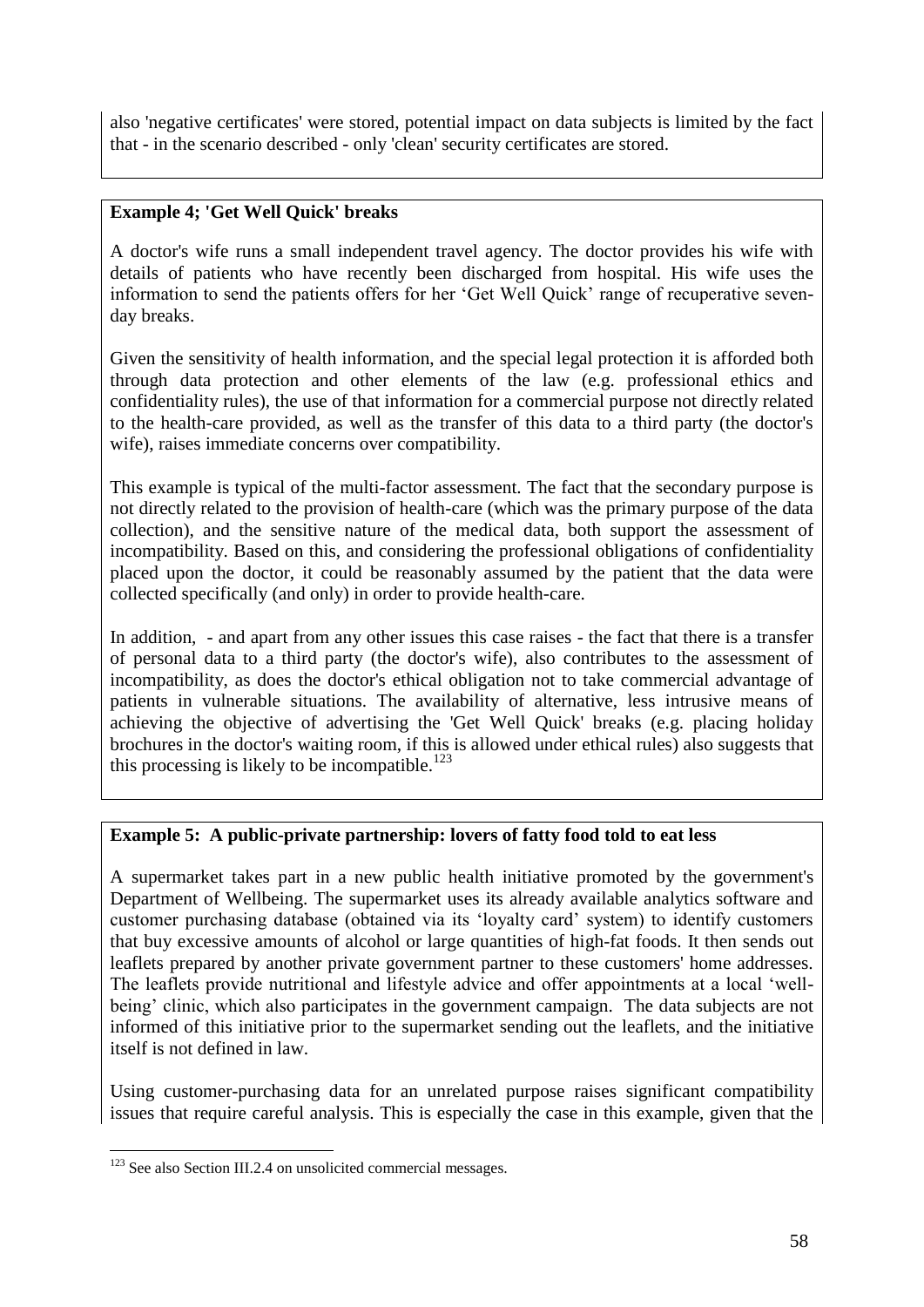project is being carried out for public interest purposes, and involves a voluntary government partnership with private sector entities. First, supermarkets have no formal role, statutory responsibility, or legal obligation in respect of safeguarding public health. Whilst educating customers may be a useful objective in itself, it is not closely related to the primary purpose of selling products, and cannot provide a justification for the further processing. Indeed, it is highly unlikely that customers would expect their data to be used (and to be mined using analytics tools) in this way.

The nature of the data and the way in which they are used to classify customers as 'high-risk individuals' (who need help with their obesity or alcohol problems) is a key factor that contributes towards incompatibility. While the data in themselves (e.g. purchasing a piece of chocolate or can of beer on a particular day) are by no means sensitive, the inferences that can be drawn from them are. The potential impact on the customers will depend on various factors: while some customers may find the leaflets helpful, other may feel singled out, annoyed, pressurised, or discriminated against. This negative impact may be heightened by the lack of transparent information made available to the data subjects about the way in which their information is being used and why they are receiving the brochures.

Further, alternative methods (such as making the leaflets available at the point of sale or within other areas of the supermarket) would be a much less intrusive, and perhaps more effective way of achieving the intended purposes. Alternatively, customers could be offered a clear and specific (opt-in) choice on whether they agree to the supermarket mining their data for the purpose of providing them with nutritional advice. They could also be asked to confirm whether they are happy for this information to be transferred to other campaign partners under clearly specified purposes.

## **Example 6: Safe internet training for children**

Following a public campaign about safe use of the internet, a school decides to forward the contact information of all school children aged 8 to 13 and their parents to a non-profit organisation running an innovative and highly effective government-subsidised workshop that teaches children how to use the internet safely. The non-profit organisation then sends leaflets to the parents and children, inviting them to register for the workshop.

Despite good intentions, the further use and transfer of the children's data raises compatibility issues. Rather than transferring the data without permission automatically, alternative methods could have been used, such as informing the parents and/or the children directly about the training sessions. This example highlights that the compatibility assessment cannot be reduced to a mechanical check, and requires a common sense approach. Sometimes several factors may indicate compatibility, but one or two other crucial considerations will suggest incompatibility. In this case, the educational goals of the workshop are closely related to the educational objectives of the school, and use of the data for organising the workshop would not necessarily be problematic in itself, especially in light of the potential positive impact on the pupils. However, the fact that the data are being unnecessarily transferred to a third party where other direct means of communication are available, suggests incompatibility.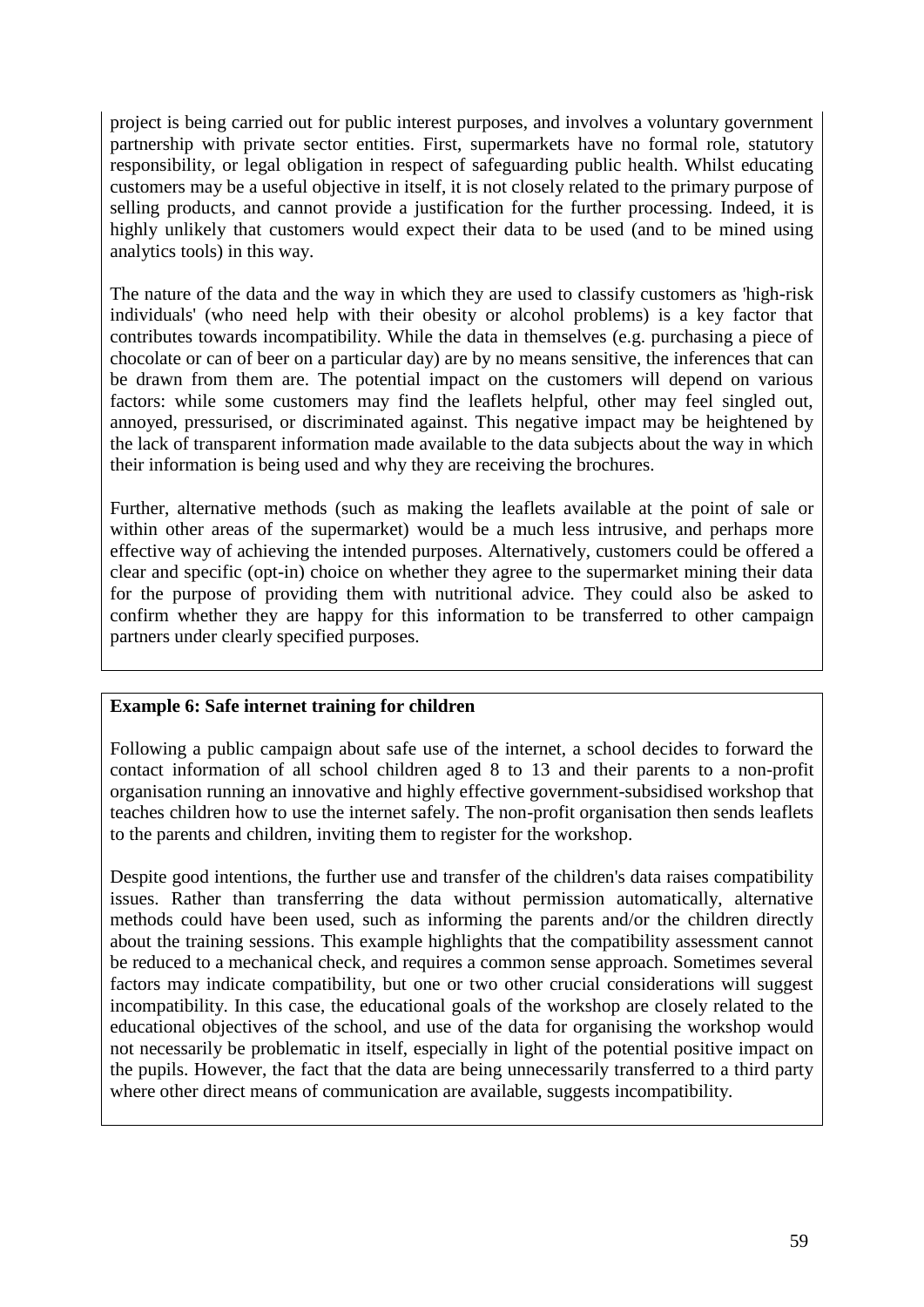### **Example 7: Consent for use of holidays photographs to promote a website**

A small tour operator specialising in mountain trekking organises a holiday program for a group of eight participants. During the holidays, lots of photos are taken by the manager of the company who is a keen photographer and has also been serving as a tour guide and overall organiser for the trip. Many of the photos are subsequently shared among the participants via password-protected access on a photo-sharing website, with the understanding that photos may be used for personal and non-commercial purposes only.

Two years later, the manager nevertheless wishes to use a handful of these photos on the company's new website to promote its holiday program. The photos are inoffensive but somewhat intimate as they artistically capture private moments and emotions while trekking at high altitudes. During a reunion, the manager asks the individuals whose photos he wishes to use, to consent to him uploading the pictures on the website. Some participants give informed, unambiguous and explicit consent (to make sure the consent is properly evidenced, the manager drafts a simple but clear document, which is then signed by all those who consented). Others prefer their photos not to be uploaded on the website. Subsequently, the manager only uploads those photos for which the individuals concerned gave their consent.

Although the purpose of the processing has changed significantly, this use can be considered compatible because extra safeguards were put in place to ensure that appropriate information was provided, and consent obtained, for the further processing. This simple and straightforward scenario helps to illustrate that in some cases, even when a reasonable person would not usually expect such further use (like having their private and intimate photos put on a commercial website for promotional reasons), a change of purpose is possible, subject to appropriate safeguards - in this case, freely given and informed consent.

## **Example 8: Photo-sharing website changes privacy policy**

A market-leading social networking and photo-sharing site allows its users to upload photos for personal use and share them with selected 'friends'. The privacy notice reassures customers that the photos will only be shared 'with whom you want, when you want'. Two years later, the company changes its privacy policy. In an email it notifies its customers that a new privacy policy will come into effect and unless they remove their photos within 30 days, they will be deemed to have consented to giving the site a license to use all uploaded photos for any purpose, including, but not limited to, promotion of the website. A detailed license agreement and privacy policy are provided in a link to the email as well as via the site whenever the customer visits it. The customer must accept these documents by clicking 'I accept' before being allowed to continue browsing the website.

This further use of the photos - besides raising other data protection concerns such as validity of the consent, proportionality, and legitimacy - also raises compatibility issues. The change clearly could not have been expected by the customers who have by now uploaded two years' worth of their photos online with the understanding that they will only be shared 'with whom [they] want, when [they] want'. The purpose of the initial processing (allowing customers to share their photos with their friends) is clearly unrelated to the - excessive - further use by the company. The context and the specific assurances given in advertising the services at the time of the initial collection also confirm the assessment of incompatibility.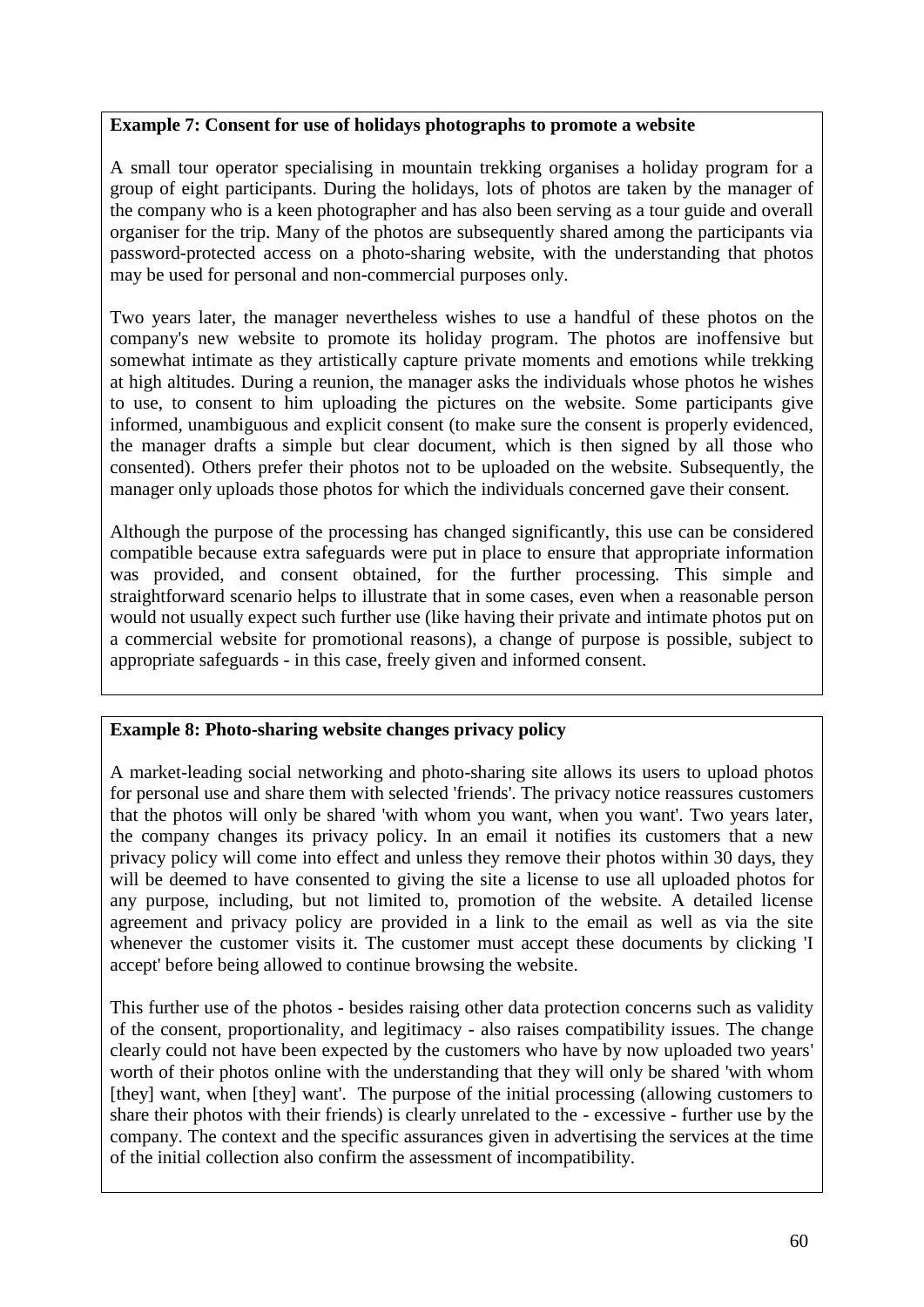The nature of the data is also a factor that supports incompatibility: although many of the photos uploaded on the site might be innocuous, others can be more intimate, perhaps embarrassing, or simply badly taken. They can also be misinterpreted, if taken out of context. Further, the thought that the photos may be used for promotional or other purposes may have a stifling effect of self-censorship on what people might post on the website, which could be classed as a potential impact on the data subject. The balance of power between the consumers and the photo-sharing website, and lack of suitable alternatives for photo-sharing services, may also contribute to the conclusion that consent alone, collected in this form and under these circumstances, is unlikely to be sufficient to compensate for this excessive and unexpected change of purpose.

## **Example 9: Secret algorithms predict pregnancy of customers from purchasing habits**

A department store uses loyalty card data to analyse the purchasing habits of its clients, to identify new marketing trends, and also to make special offers and send discount coupons to its customers. The innovative analytics software used by the department store predicts with a high degree of probability whether a female customer is pregnant and by how many months. This information is used to adapt marketing offers to their profile. No specific information is provided to the customers when they register for a loyalty card. The detailed terms and conditions (which are available on the department store's website) only mention that 'loyalty card data may be used for marketing purposes, including providing customers with special offers and discount coupons'. The department store receives a complaint from the father of a teenage girl who finds out that she is three months pregnant following suspicions about the increased amount of pregnancy-related advertisements arriving in the mailbox of the family home.

The above scenario immediately raises clear privacy concerns: some pregnant women, especially those in the early stages of their pregnancy, may want to keep the news to themselves and/or to a very close circle of family and friends. The way in which the profiling is carried out (secret algorithms to predict pregnancy) is obviously one that many customers would find unexpected, inappropriate and objectionable. The problem is less related to the nature of the data collected (which may be non-intrusive in itself) but rather to the way the data is combined, further processed, and used to predict a general profile (pregnancy and number of months) using a secret and objectionable algorithm.

On balance, and apart from any other issues that this case may raise, there is a strong indication of incompatibility primarily due to the manner in which the data are processed and the lack of safeguards (such as transparency, as well as genuine and informed consent). This case can be contrasted with the next one, which is also about customer profiling, but in a more socially acceptable way.

## **Example 10: Special offer for a lawnmower**

A national retail chain selling gardening supplies and do-it-yourself equipment offers its customers a loyalty card for a modest annual subscription fee, which allows a 10% discount on all purchases made using the card. There is an informative privacy notice on the company's website, and a shorter version is also provided to customers who sign up for the loyalty card, with some explicit options to choose from.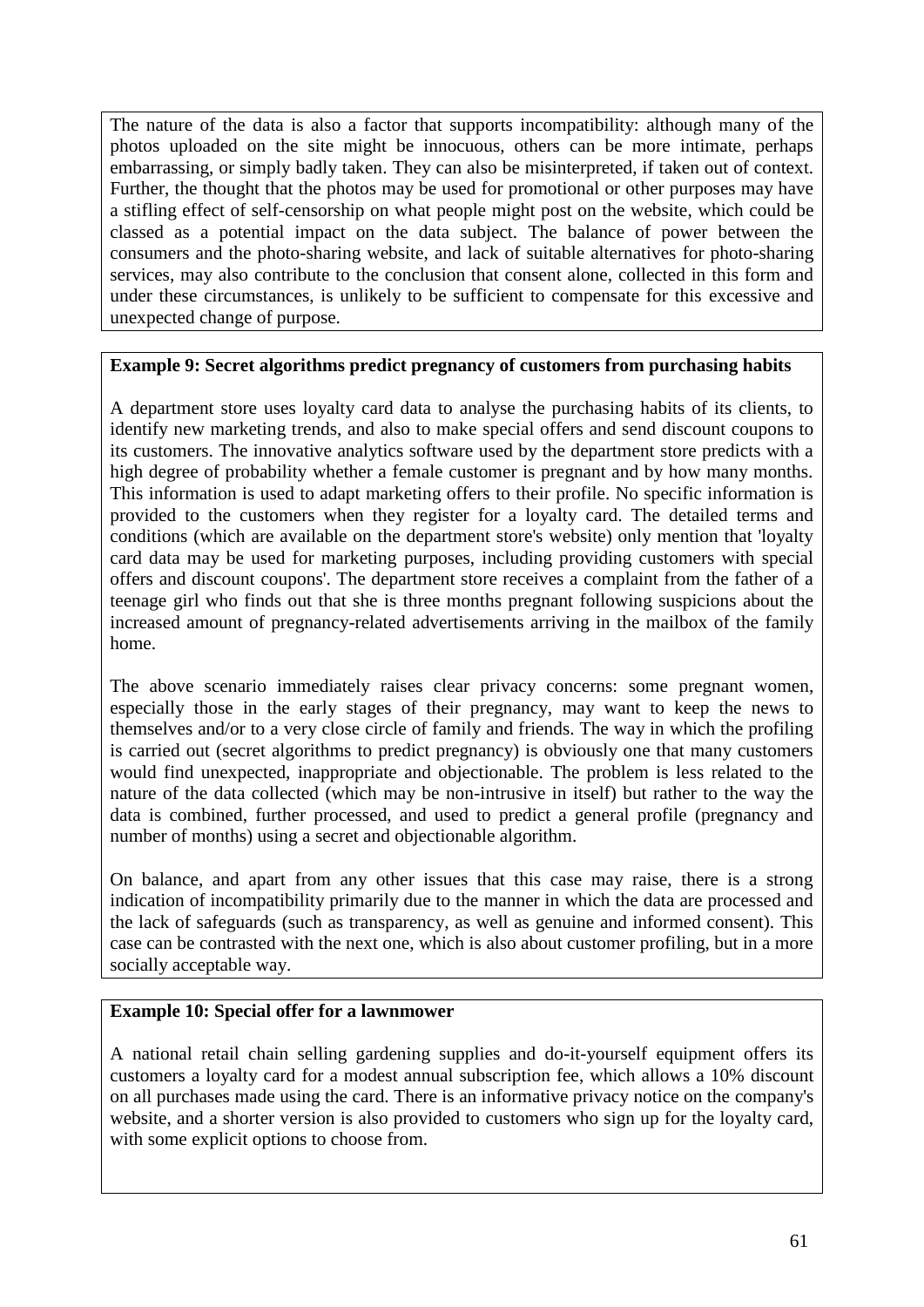The notice is clearly written and mentions, among other things, that if the customer opts in to option (a) 'I want my purchase history to be stored online so that I can receive personalised discounts', then the purchase history may be used to 'analyse purchasing patterns and make special personalised offers to loyal customers'. Alternatively, the notice explains that the customer can still keep her loyalty card and thereby still get the 10% discount (and all other general discounts), but by choosing option (b) 'I want my details to be kept private and receive general discounts only' she may choose not to be subject to profiling and not to receive personalised offers and discounts. More details are provided both on-line and off-line.

One spring day a loyal customer and keen gardener, who opted in for personalised discounts, receives a special offer by post: 30% off the price of a brand new, less noisy and more energy efficient lawnmower, just as her old one starts to give her some trouble.

She is interested and goes on-line to find out more about the offer. Each card-holder has access not only to personalised recommendations and special offers, but also to their purchase history for the past five years - information that the store retains as a default setting. The site has many user-friendly features to analyse the purchases made and to recommend additional items a customer might like. It also has a prominently featured informative article about the ways in which analytics software works, which highlights common practices in the industry, that are also used by the gardening store. For example, the article explains that special offers for items previously purchased by the customer will be sent around the time when customers might want to start thinking about replacing their old models.

The article also explains that the discount applied will be customised based on various factors such as the average monthly spend of the customer in the store (the more they spend, the bigger the discount), the up-take of previous special offers, and other similar indicators that are described transparently and in detail. This transparency has already led to jokes on the 'forum' part of the website about the average time it takes for particular lawnmowers to break down, and to the sharing of strategies and tips on how to 'trick' the system and get a better discount. For example, many customers now specifically click on discounted items on the website to show they shop around and thus, suggest that they will react well to a bigger discount.

The site also allows a customer's purchase history to be downloaded in a standard format. Some customers, for example, may decide to integrate this data into an (independently purchased) software tool they use to plan and analyse their personal finances.

Just as in the previous example relating to pregnancy prediction, this case requires a complex analysis of the details, which a short summary could not cover. Nevertheless, it is worth comparing the two cases, which display many similarities but also many differences. Both cases involve customer profiling for marketing purposes, but common sense suggests that while the first case is clearly objectionable to most people, the second one appears to be much less problematic.

Ultimately the most striking element of the first case is the unexpected, uncanny ability of the algorithm to predict pregnancy from seemingly innocuous purchasing data. In contrast, the gardening store appears to profile its customers in a much more predictable (even convenient) and reasonable way: an offer for a new lawnmower comes when it is time to replace the old one. There is nothing surprising or objectionable in the special offer received or in the way the company calculates the timing of the offer. The key differences are in the way in which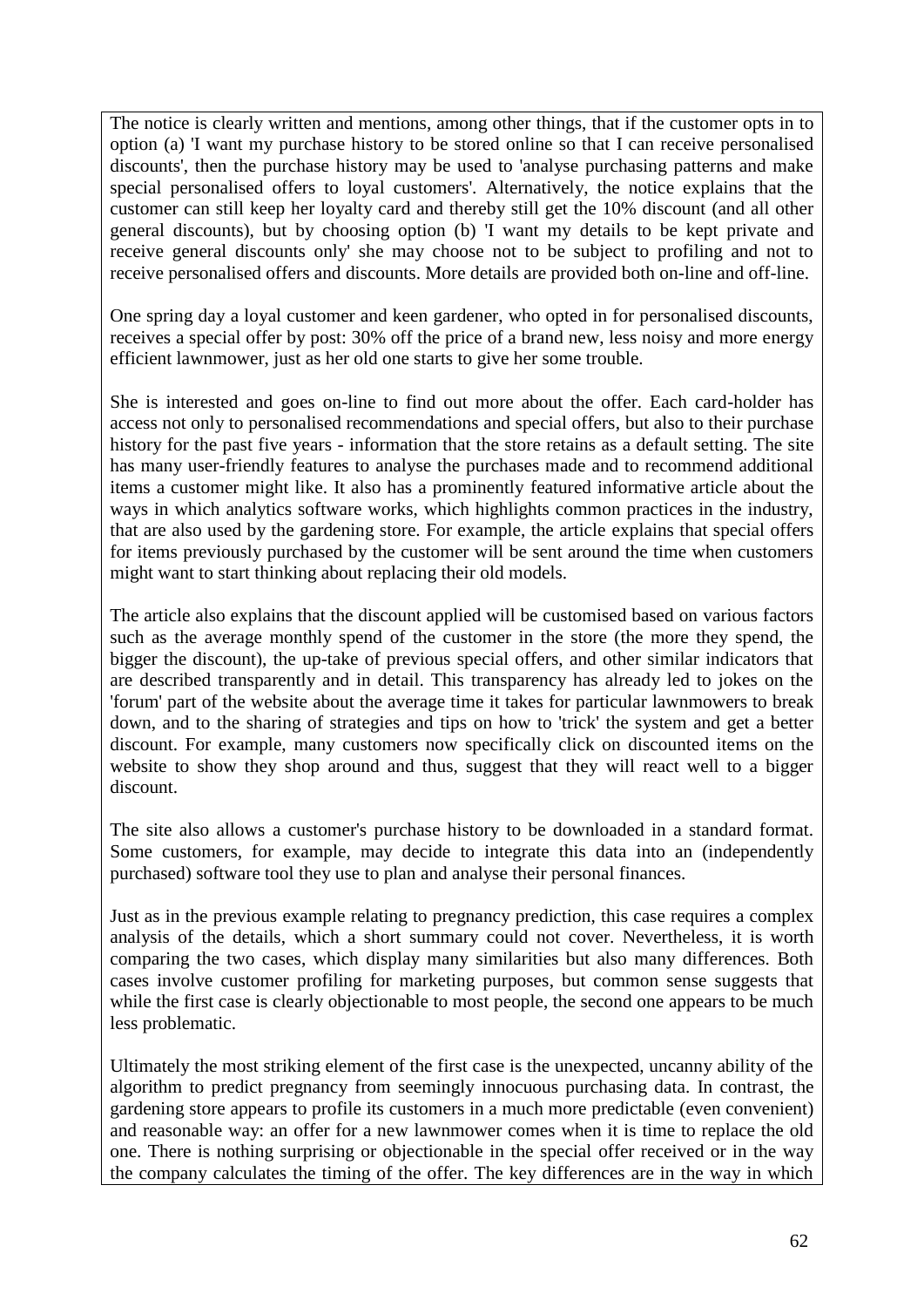the algorithms are designed: whether they meet the general reasonable expectations of the public or whether there is something objectionable or unfair about them.

In this respect it is also important to emphasise that tracking and profiling for marketing purposes can usually only be considered as compatible use if there is a lawful basis for the processing such as genuine, unambiguous, freely given and informed consent. In the second case, the gardening store seems to have made significant efforts to ensure transparency and provide an informed choice to its customers. These safeguards, in turn, can contribute to predictability, and confirm reasonable expectations. They can also help to ensure overall fairness and minimise any unexpected and objectionable impact on the data subjects. Indeed, if a company has to disclose its decisional criteria - its algorithm for profiling - it is much less likely that it will use unfair or objectionable methods.

Finally, the nature of the data may also play a role in the assessment. Although detailed patterns about the purchase of gardening tools and supplies may reveal significant information about individuals, in general, this will not be as sensitive as the type of inferences that could be made from knowing what particular websites they visit, the books or films they rent/ purchase, or the items they buy from a pharmacy.

#### **Example 11: Car manufacturer uses public vehicles registry data to notify car owners of malfunction and recall the cars**

A car manufacturer identifies a significant malfunction in a series of cars, which could lead to serious car accidents. Under national product safety legislation, the manufacturer is required to recall all cars purchased from the relevant series and inform customers 'by all reasonable means' of the malfunction. National legislation fails to provide further detail on exactly how car owners should be notified, but a practice has developed whereby - upon request - the national vehicle registration service (which is run by a public service body) provides an updated list of all concerned car owners to the manufacturer. Legislation on vehicle registration also fails to provide specific provisions.

According to this practice, the transfer is documented in a standard contract developed by the national vehicle registration service which provides strict conditions on the use of the data. The contract, among other things, prohibits the use of the data for additional purposes (such as marketing). Other safeguards, such as technical and organisational measures to protect the security of the data are also adequately addressed and implemented.

This example requires a detailed assessment. First, the up-to-date information in the vehicle registry is likely to be a much more reliable source of contact details for current owners than any other sales data that might be held by the manufacturer. Therefore, it is in the direct interests of the data subjects themselves (as well as the general public) for them to be contacted by the most reliable means, in order to minimise the risk of any potential accidents. This is a strong and obvious indicator towards compatibility. Second, although legislation may not be sufficiently specific on what public vehicle registry information can be used for, it is not too far-fetched to argue that the use of registration data for this purpose may be to some extent expected, or at least not inappropriate or objectionable. This factor also supports the assessment of compatibility.

Based on these considerations, the use of registration data by the vehicle registry for this purpose is likely to be considered compatible: further use appears to be for a somewhat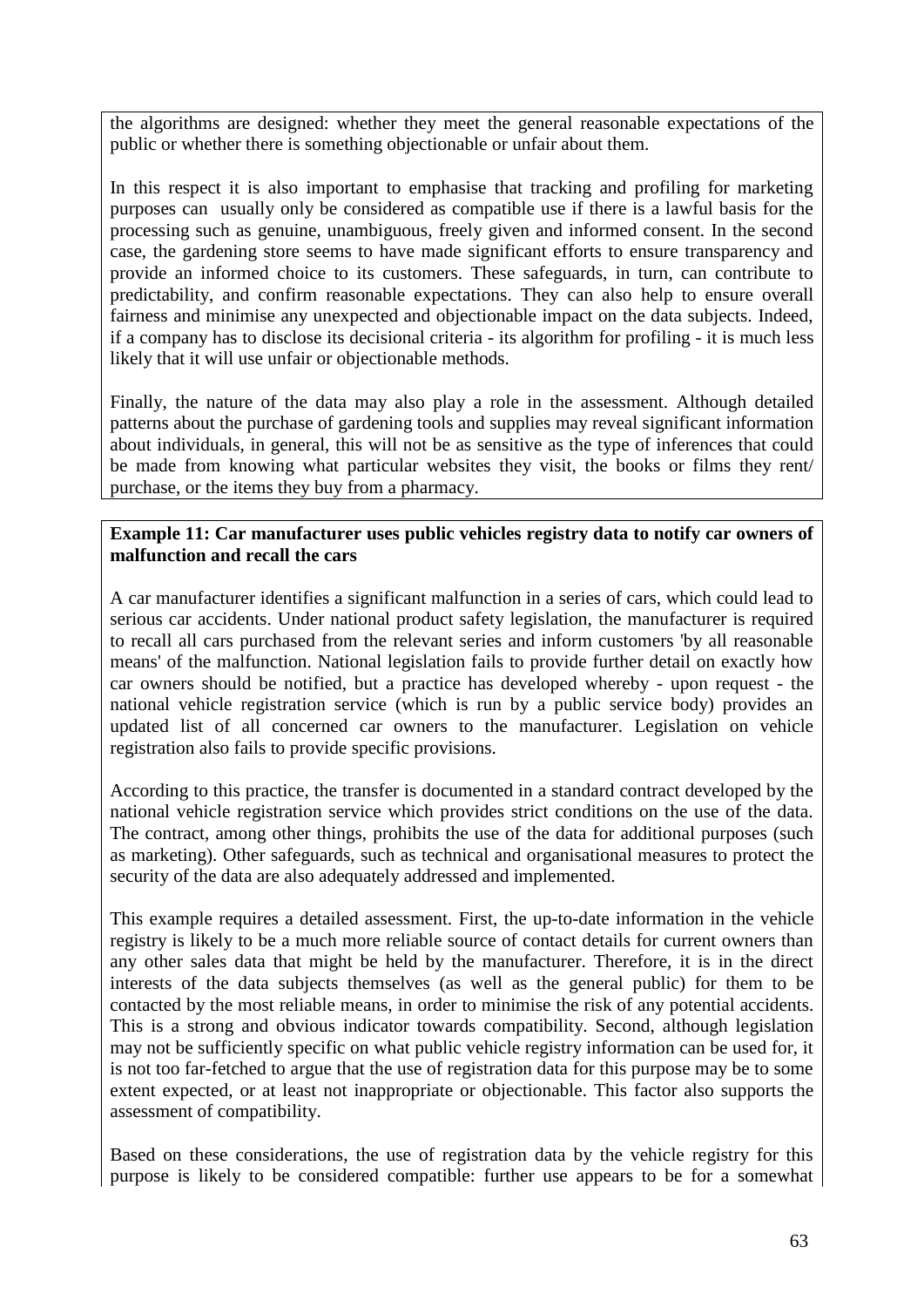related, perhaps even reasonably expected purpose, in the clear interests of the data subjects (thus, with a positive impact on them). The nature of the data (i.e. who owns a particular car) is not overly sensitive (although not trivial), which also confirms the analysis.

Some doubts may arise because of the additional element of the data transfer to a third party (car manufacturer). The transfer may have some risks, although these are probably relatively limited. In particular, the manufacturer might misuse the data for additional purposes (such as direct marketing) or may simply not take good care of the information, and fail to ensure its security. For this reason, the contractual safeguards mentioned above play an important role.

In this case, on balance, and also considering the significant positive impact on the data subjects, it can be considered that the use is likely to be compatible. However, for purposes of legal certainty and predictability, it would be desirable to update the legislative provisions so they clearly allow data transfer from the registry to the manufacturer in such situations, and to provide the necessary safeguards which are currently only covered by a contractual arrangement.

## **Example 12: Transfer of results of pre-employment medical examination**

Two government departments (A and B) each have their own separate organisational structures and recruitment procedures, which are to some extent harmonised, based on general governmental guidelines. Each department requires candidates, once they have been offered their first jobs within the department, to pass a pre-employment medical exam to test their fitness for the job. The test is carried out by an external medical service provider. Department A selects a candidate for a job, but the candidate fails to pass the medical test, and thus, fails to get the job.

Two years later, the candidate gets a job offer from Department B. In order to save costs and also to speed up the procedure, the two departments and the medical service provider have an undocumented and informal arrangement in place for sharing medical certificates that are not too old (usually less than two or three years). Accordingly, Department B contacts the external medical service provider to check if the candidate has already passed an exam in the past three years, and if so, whether they could forward the certificate of fitness. Neither Department A nor B informed the data subject that his medical certificates could be transferred between the two departments. Department B receives the certificate - and as it is negative - rejects the application. The candidate complains about the transfer of her personal data.

In addition to any other concerns this scenario may raise, it is clear that there is an issue about compatibility. Although the purposes are to some extent similar (both cases relate to a preemployment exam carried out by a government department), they can also be distinguished. This is especially so as the two departments both have their own separate human resources organisation and procedures. In general, it can also be said that a reasonable person would not have expected that he would be rejected a job offer based on a medical exam that he failed two years earlier, when applying for a different job at a different organisation (even if both departments were parts of the same overall governmental structure of the country in question).

Lack of transparency (no clear information to the data subject about what her data can be used for), and lack of predictability and legal certainty (no formal inter-department agreements or legal provisions addressing the informal ad hoc arrangements foreseen for sharing the medical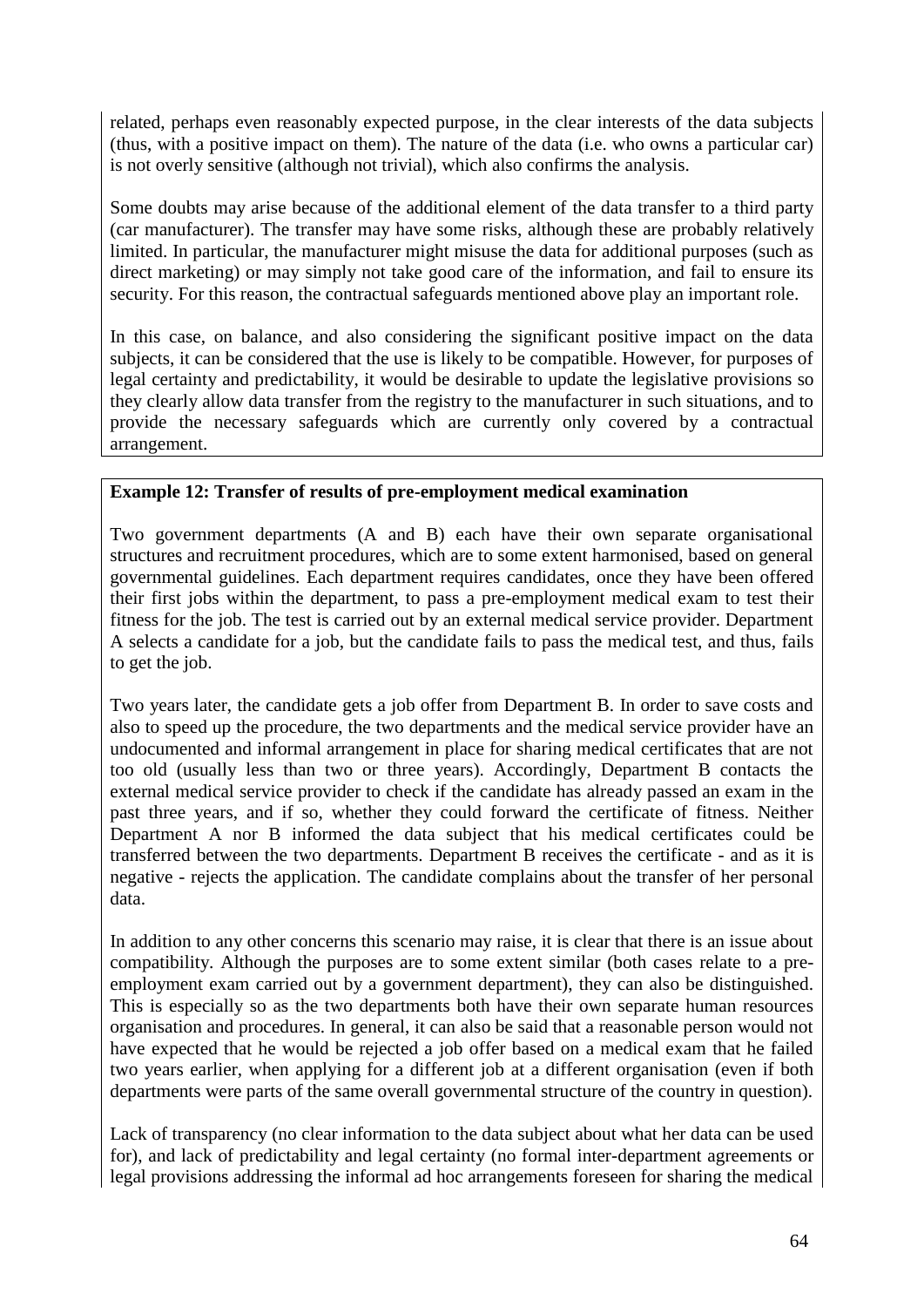certificates between the two departments) also contribute to the assessment of incompatibility. Finally, both the nature of the data (medical data suggesting lack of fitness to work) and the potential impact (refusal of employment) confirm the assessment.

It could be added that - if the two departments wished to share results in order to cut costs they would have been able to use alternative and less intrusive methods, and could have applied additional safeguards. For example - and although consent may not necessarily be an adequate legal basis for the transfer of negative certificates, considering the vulnerable situation of the data subject - an arrangement could have been made that only positive medical exam results would be transferred, (thus not risking any negative impact on the data subject and allowing him a second chance in case of application for a different department).

This could have been clearly foreseen in formal arrangements between the two departments, and could also have been made subject to the clear and informed consent of the data subject. This informed consent could feasibly be given on the occasion of the first medical exam and could cover use of the 'clean' certificates for a reasonable period of time (for example, two years).

## **Example 13: Housing Department needs access to data for fire protection**

A local authority has a Grants Department that processes individual tenants' claims for housing assistance grants. It is aware of a problem in its area of large older houses being illegally converted into multiple occupancy flats without the necessary fire safety precautions being in place. The Grants Department has been asked by its Housing Department if its database of claimants could be used to detect cases where a number of individuals are claiming grants for the same property – because this would be indicative of multipleoccupancy.

The use of the data for this purpose raises compatibility issues. The purposes of processing are not strictly related: grant applications and fire protection are two separate issues, although it can also be said that the authority has a broad statutory responsibility in respect of both the safety of domestic dwellings in its area and in ensuring tenants claiming social assistance are in adequate accommodation. There is also clearly a public interest in the health and safety of dwellings and their occupants – in this case it is difficult to envisage how else the Housing Department could find out whether a single property has been converted into a multiple occupancy one, short of asking everyone by mail and hoping for a good response rate.

In terms of nature of the data, this may be sensitive as we are talking about potential offences: failure to put in place the necessary fire safety precautions. As for the impact, this is mixed: on one hand, tenants may benefit from increased fire safety precautions that will ultimately no longer be ignored. On the other hand, they might also face penalties that they have ignored the fire safety rules thus far. Further, in terms of reasonable expectations and legal certainty, normally it would be difficult to conclude that the use of the grant data for fire precaution purposes was foreseeable and predictable.

For these reasons, this may be a borderline case for compatibility assessment. If feasible, additional arrangements could be put in place, such as, for example, clearly informing the tenants of their fire safety obligations when they apply for the grant, and advising them, while giving them a reasonable deadline to act, that should they fail to do so, their data will be transferred to the Housing Department.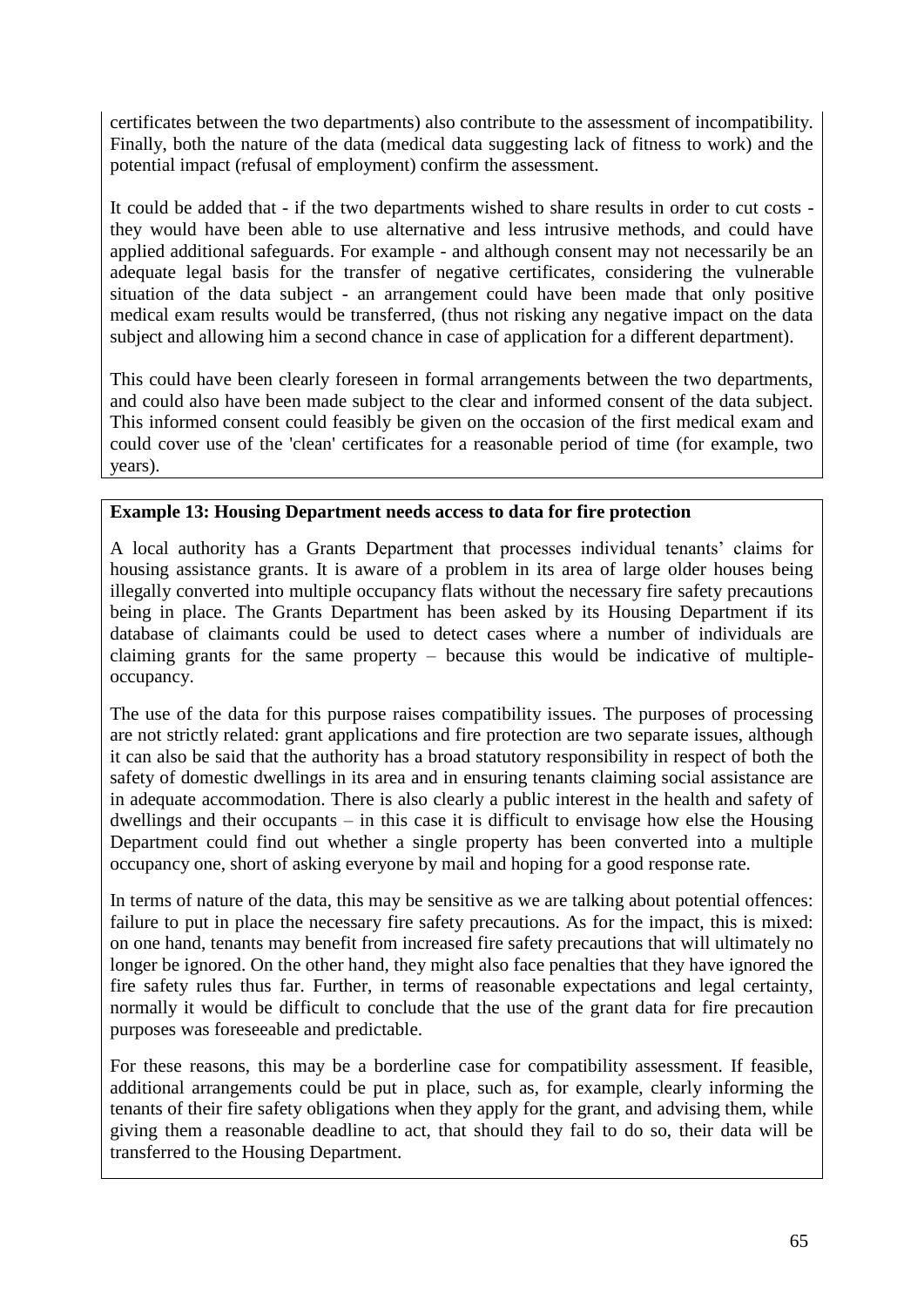## **Example 14: Victims of rape**

A report on crime is published on a government website including detailed statistical data on victims of rape and sexual assault in a predominantly conservative neighbourhood. The data was published by a government department in order to raise awareness of this problem. The department lacked the appropriate statistical and data protection expertise and has not put in place a sufficient procedure to ensure that the data are completely anonymised. As a result, some data that the department believed were anonymised nevertheless enabled relatives of these women to identify them. As a consequence, several women suffered severe prejudice and were rejected by their community. One victim committed suicide.

This example serves primarily to illustrate the importance of a careful impact assessment and adequate technical and organisational procedures (e.g. penetration testing to establish the possibilities of re-identification, and stakeholder involvement to ensure all concerns are taken into account) in order to prevent any undue impact in all cases where anonymised datasets derived from personal data are concerned. This is particularly important in cases where data are published on the internet, but may also be relevant in other circumstances.

The example also highlights the need to consider the nature of the data and the potential impact on the data subjects. In this case, all factors support the assessment of incompatible use. Although it could be reasonably expected that the data would be used for statistical purposes, data subjects also would have expected (especially considering the highly sensitive nature of the data, the vulnerability of the victims involved and the gravity of the possible consequences), that anonymisation would be 'foolproof' and would categorically rule out any possibility of re-identification. The safeguards were, thus, insufficient.

#### **Example 15: Mobile phone locations help inform traffic calming measures**

The Department for Transport has asked a telecommunications company whether it can use the company's mobile phone location data. in order to calculate the speed at which the phones – and therefore the vehicles they are contained in – are moving over various routes. The mobile phone data reveals that speeding is common on certain stretches of road. This is then used to plan traffic-calming measures, which are later shown to have led to a significant reduction in road traffic accident fatalities in the area. The mobile phone data are effectively anonymised prior to disclosure to the Department of Transport to ensure that the risk of reidentification of the data subjects is minimal. A careful impact assessment is made, penetration tests are carried out, and stakeholders are consulted. In this scenario we assume that all facts confirm very low or minimal risks of re-identification and relatively low impact on the data subjects if it nevertheless happens.

This scenario requires a detailed compatibility assessment. Telecoms data initially collected for a specific purpose are now used for different (road traffic related) purposes. Most people would not commonly expect their data to be used in this way. This may give an initial strong indication that the purposes are incompatible. The relative sensitivity of the mobile location data collected may also support this assessment.

However, in this case, prior to its use/disclosure for the secondary purpose, the data is effectively anonymised. Therefore, although the two purposes are different, and provided the anonymisation is performed adequately (so the information no longer constitutes personal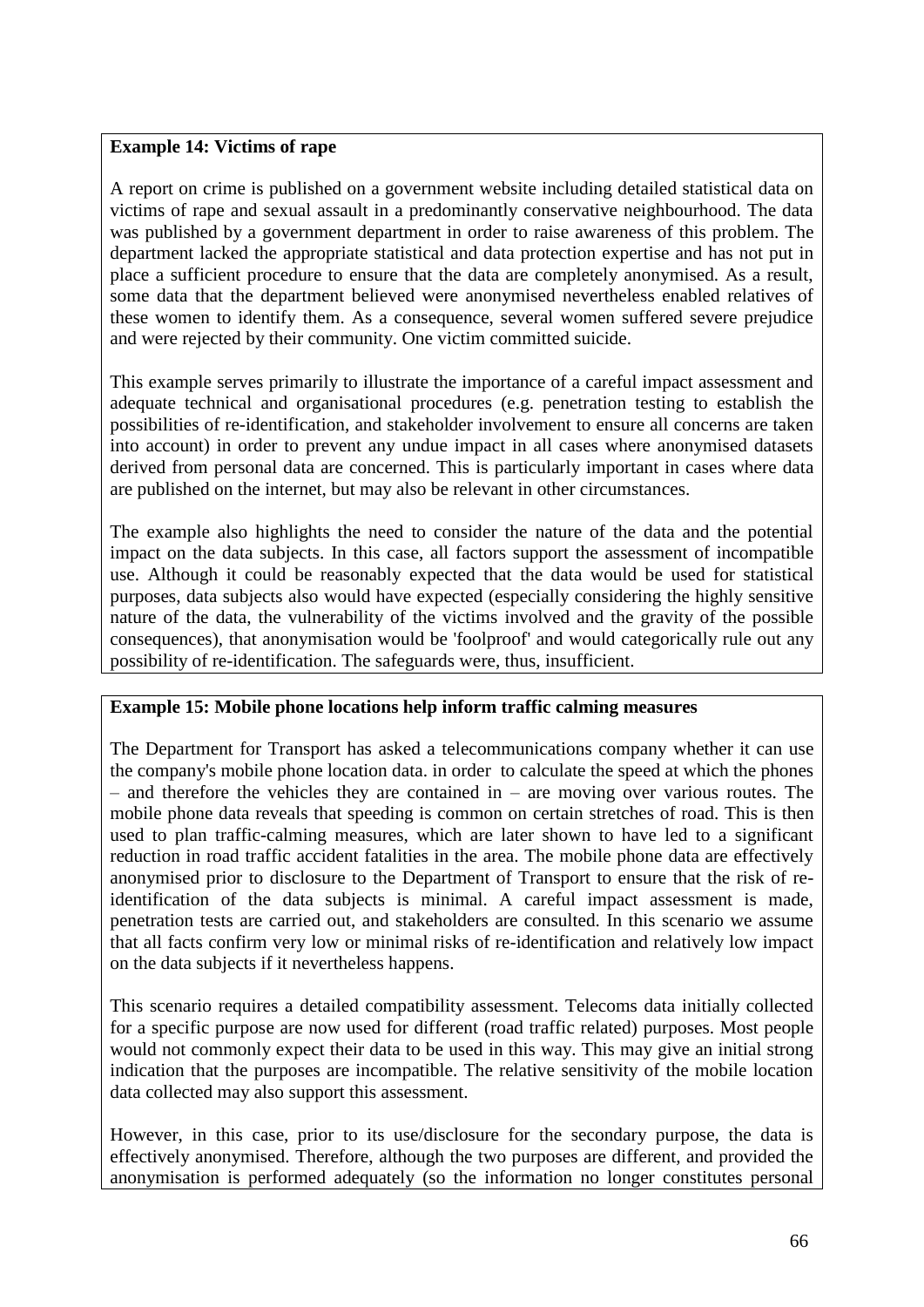data or falls into a borderline zone with very low risks of re-identification) this reduces any concerns regarding incompatible processing. Nevertheless, additional safeguards, such as full transparency about the processing will be still recommended. In particular, if complete anonymisation cannot be ensured and some risks remain, this should be disclosed - as a rule, and unless an exemption under Article 13 could apply, informed consent will be required.

### **Example 16: Patients vouching for an alternative medical practitioner**

An alternative medical practitioner specialising in acupuncture treatment has a small but successful practice in a small town servicing a local and regional clientele. On his website, with informed consent of the data subjects, a number of testimonials are listed, many with photographs, full names, contact information and detailed descriptions of the medical conditions that have been cured, and all with emphatic recommendations. The website is local and receives little traffic other than by word of mouth.

A large international on-line 'health-food' business is selling a variety of supplements and vitamins over the internet in the country in question. It uses a powerful web crawler application that searches the web and extracts information about potential customers who have publicly stated they suffer from certain common medical conditions or otherwise appear to be interested in health food or supplements. The application then creates a database of these contacts and uses it to send unsolicited email messages containing advertisements.

Apart from any other concerns this scenario may raise, the example illustrates that although personal data have been posted on the internet, this does not mean that the information no longer deserves protection. Indeed, in the circumstances of this case, the further processing raises serious issues of compatibility. First, there is obviously little similarity between the purposes for which the data subject provided his or her information (to give recommendations for a medical professional) and the purposes for which the on-line business wishes to use it (marketing). Although data subjects may have understood that they took some risks by making their data public on the internet, this certainly does not mean that they have authorised in any way the use of their data for an unrelated and incompatible purpose.

The nature of the data (sensitive medical data) also contributes to the assessment of incompatibility. Finally, although the impact will often be no more than the receipt of a few unsolicited communications, in some cases, (and depending on the type of medical condition involved), this may cause more serious distress. On balance, the processing would seem to be incompatible.

## **Example 17: Data Retention Directive**<sup>124</sup>

A telecommunications company is required by law (national law implementing the Data Retention Directive) to store certain data for its subscribers for one year: amongst other information, the date, time and duration of every telephone call is recorded, as well as the telephone numbers that were dialled for further use in counter-terrorism and the investigation of other serious criminal activity. Extracts from the data are routinely made available to the law enforcement services for these purposes.

 $\overline{a}$  $124$  The Data Retention Directive (Directive 2006/24/EC) was adopted on 15 March 2006 and published in OJ 2006, L105/54.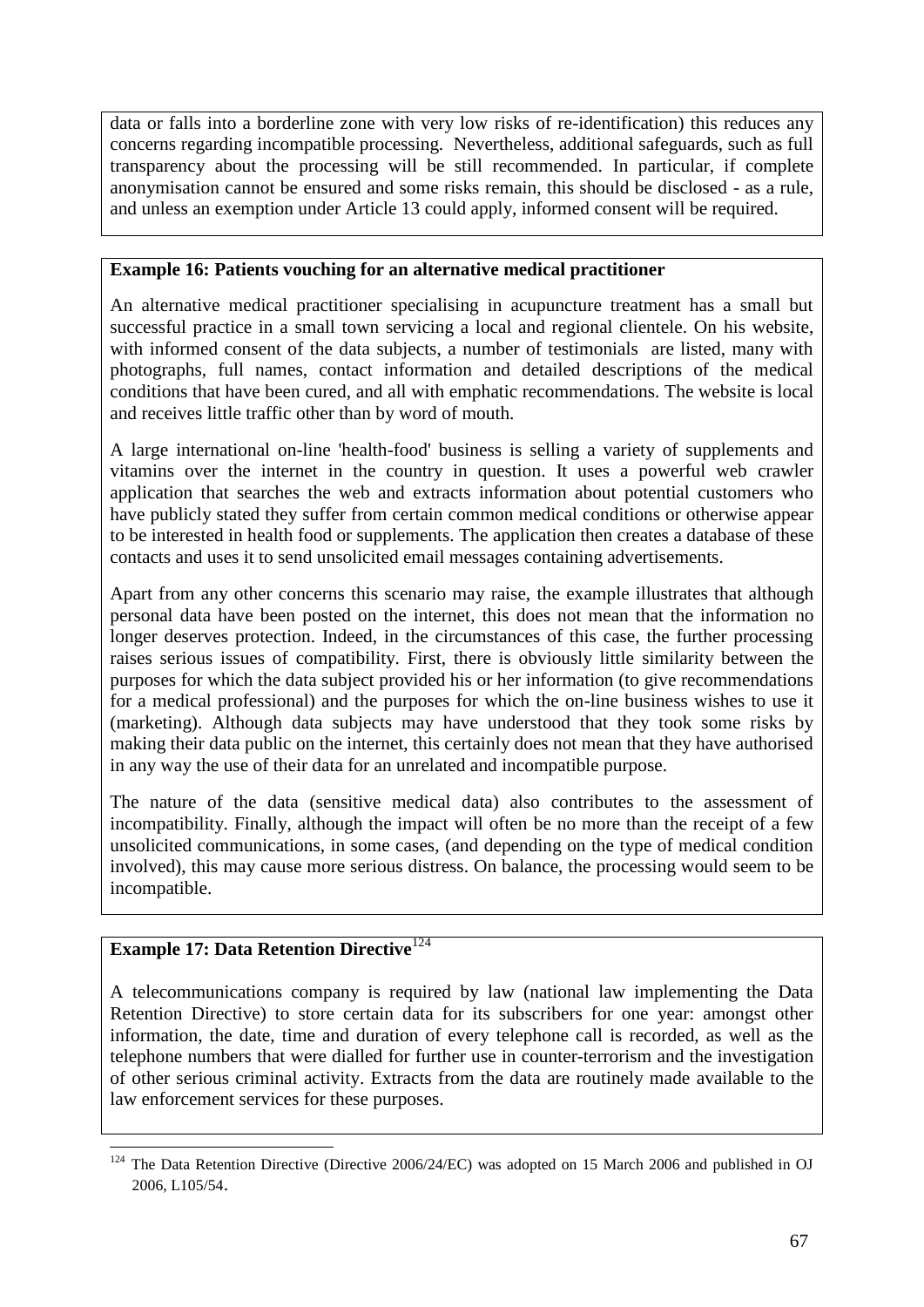This further processing is a clear example of incompatible purpose. First, the further processing is not related in any way to the primary purpose of delivering telecommunications services to subscribers and is imposed by the government (in this case, on the basis of an EU directive). Secondly, ordinary citizens going about their business would have reasonable expectations of privacy regarding whom they speak to on the telephone, when they do so, for how long, and at which location. They could also reasonably assume that this information is not retained for law enforcement purposes. Other issues, such as the fact that they had little or no choice to 'provide' the data, the confidential nature of the data, and the fact that large amounts of data are processed about the data subject, also confirm the assessment of incompatibility. Finally, the fact that the impact on the data subjects may be particularly severe (criminal prosecution) reinforces this analysis.

Considering the incompatibility, the only possibility to nevertheless lawfully retain and process data for these further purposes must be based on Article 13 of the Directive (as specified in Article 15 of the e-Privacy Directive). Indeed, the retention of telecommunication data for law enforcement purposes has been initially 'legitimised' through a legislative measure, the Data Retention Directive. The question is whether this legislative measure fulfils the qualified test that aims to ensure that the restriction to fundamental rights is foreseeable as well as necessary and proportionate. The relevant case is currently before the European Court of Justice.

#### **Example 18: Fingerprints of asylum seekers used for law enforcement purposes**

European Union law requires that asylum seekers be fingerprinted so that their identity can be unambiguously identified. A database ('EURODAC') has been established to contain the fingerprints. The objective of this system is to prevent asylum seekers from filing multiple asylum applications in different Member States simultaneously.

An amendment to the relevant EU Regulation proposes that law enforcement authorities should be allowed to access the fingerprint database. As in the cases above, the initial purposes of the database and the further purposes for which access is sought are entirely unrelated. The nature of the data and the potential impact on the data subjects also both strongly suggest incompatibility. Just because the data has already been collected, it should not be used for another purpose which may have a far-reaching negative impact on the lives of individuals.

To intrude upon the privacy of individuals and risk stigmatising an already vulnerable population (asylum-seekers) requires strong justification and sufficient reasons why asylum seekers should be singled out for such treatment. This should only be possible, if at all, subject to the strict conditions of Article 13.

#### **Example 19: passenger name records ('PNR')**

An international agreement between the EU and the US on the processing and transfer of Passenger Name Record (PNR) data requires the transfer of certain booking details ('PNR data') by European airlines to the US authorities, as part of the measures used in the fight against terrorism and other serious forms of crime.

The data, such as flight details, credit card numbers, and contact information, are initially collected for a commercial purpose, but subsequently, based on the agreement, are transferred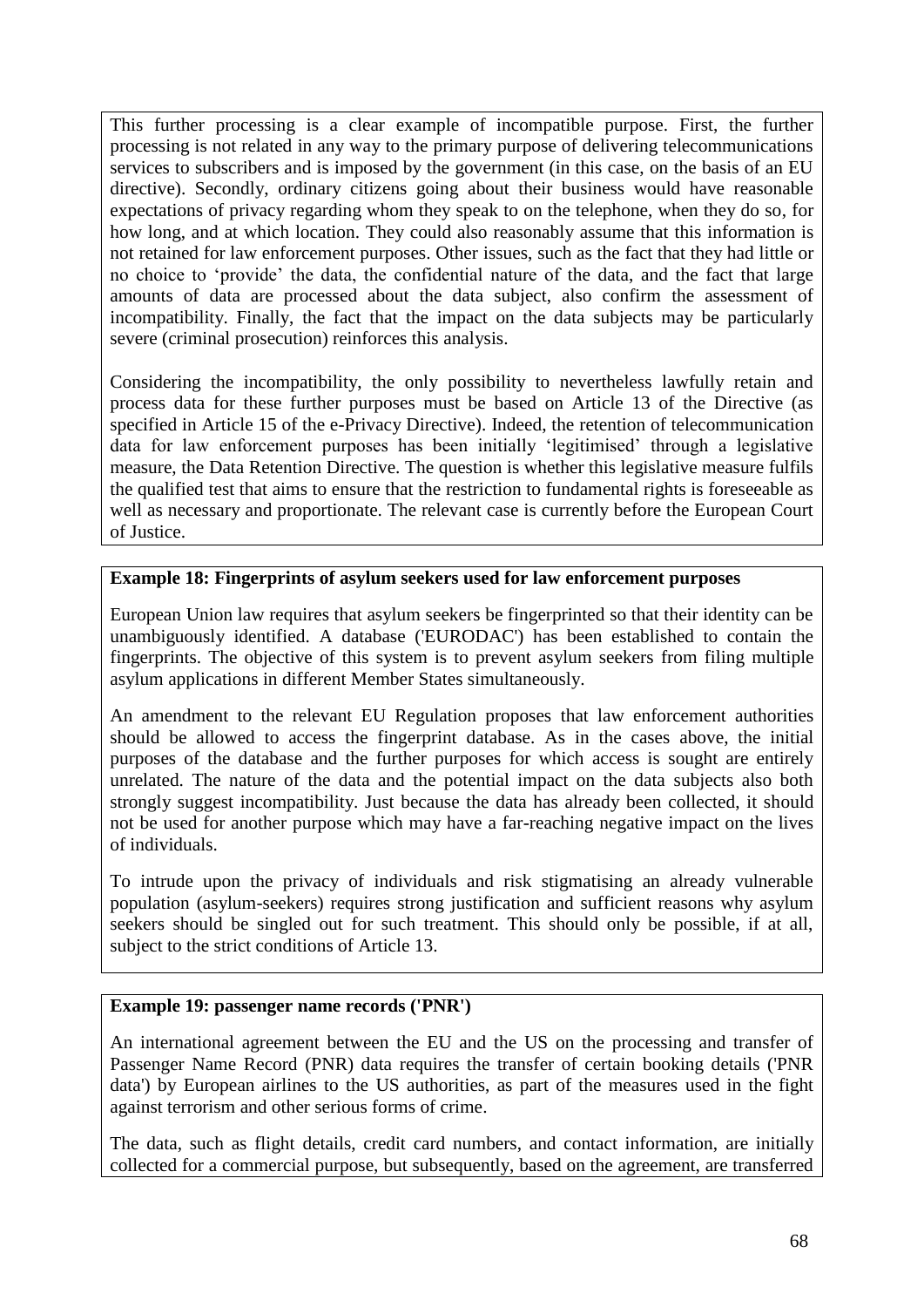to serve entirely different (anti-terrorism and law enforcement) purposes. The transfer of such data to a third country government may not be reasonably expected by data subjects, especially if they have not done anything wrong and are not under any particular suspicion or investigation.

These factors strongly indicate incompatibility. The nature of the data (relatively sensitive as it may indicate movements, relationships, affiliations, and also include financial data and contact information), the way in which it is processed (secret algorithms and hidden profiling) and the high potential impact on data subjects (denial of boarding, increased scrutiny at airports, arrests, criminal penalties or worse) all indicate that the further use is incompatible, and only permissible subject to the strict conditions set forth in Article 13 of the Directive.

#### **Example 20: Smart metering data used for tax purposes and to detect indoor cannabis factories**

Smart meters have recently been rolled out in households in a certain EU country. They provide detailed and remote electricity readings. The meters have been introduced primarily for reasons relating to energy efficiency and environmental concerns. The detailed readings are needed both for the efficient management of the smart grid (i.e. smart electricity network) and to bill the customers according to dynamic time of use tariffs.

The tax authorities wish to have bulk access to the data in order to detect whether any houses or apartments that are declared unoccupied actually have people residing in them. Law enforcement also wishes to mine the data in order to detect secret indoor cannabis factories. As an alternative, they are considering a partnership with energy companies whereby it would be the companies who would help identify specific violations of tax or criminal law. In that approach, data would be transferred to the tax authorities and law enforcement more selectively, on the basis of a risk analysis and profiling carried out by the energy companies, which would result in a selection of data subjects with an increased risk of rule violation.

In both cases, as with the previous examples, commercial data provided for an entirely unrelated purpose are to be used for law enforcement or tax purposes. Such use may not be reasonably expected by the data subjects, especially if they have not done anything wrong and are not under any particular suspicion or investigation. These factors strongly indicate incompatibility.

The nature of the data (electricity load profiles allow detailed inferences about what individuals do in the privacy of their own homes), the way in which it is processed (secret algorithms and hidden profiling) and the significant potential impact on the data subjects (tax consequences, administrative penalties, arrest, criminal sanctions) all indicate that the further use is incompatible. Therefore, it could only be permissible, subject to the strict conditions set forth in Article 13 of the Directive.

#### **Example 21: Smart metering data mined to detect fraudulent energy use**

This example refers to the same scenario with recent roll-out of smart metering systems and smart grid in an EU Member State.

The electricity network operator, who also operates the smart metering system in the country in question, wishes to implement an intelligent system, including an analytics tool, to detect